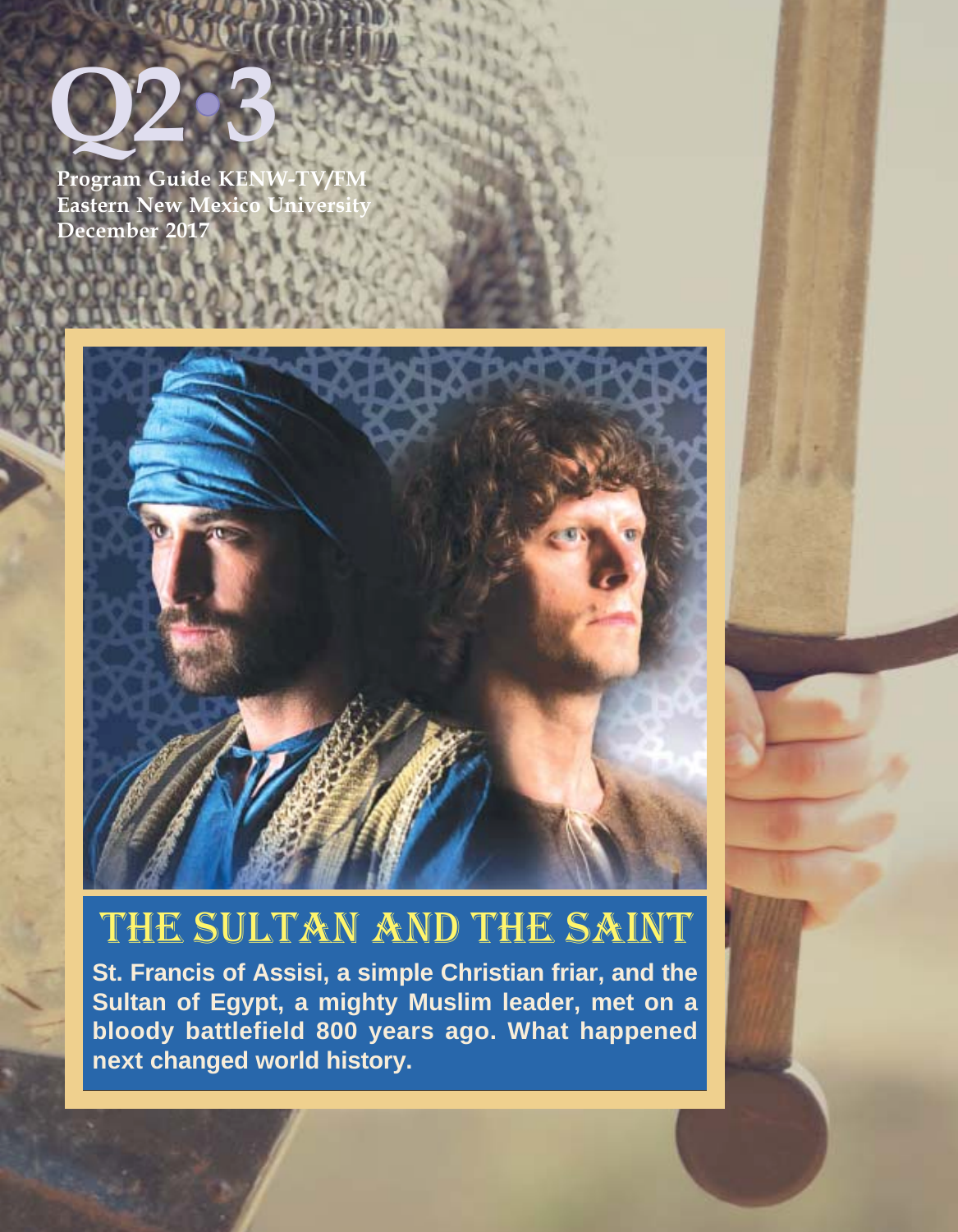### When to watch from  $\mathcal{A}^{t_0}\mathcal{Z}$ *Channel 3-2 – December 2017*

**American Woodshop** – Saturdays, 6:30 a.m.; Thursdays, 11:00 a.m. **America's Heartland** – Saturdays, 6:30 p.m. (except 2nd) **America's Test Kitchen** – Saturdays, 7:30 a.m. **Antiques Roadshow** – Mondays, 7:00 p.m./8:00 p.m./11:00 p.m. (no 8:00 p.m. play on 25th); Sundays, 7:00 a.m. **Are You Being Served? Again!** – Saturdays, 8:00 p.m. (9th only, end) **Ask This Old House** – Saturdays, 4:00 p.m. **Austin City Limits** – Saturdays, 9:00 p.m. (except 2nd)/12:00 midnight **BBC Newsnight** – Fridays, 5:00 p.m. (begins 15th) **BBC World News** – Weekdays, 6:30 a.m./4:30 p.m. **Beads, Baubles and Jewels** – Mondays, 12:30 p.m. **Beauty of Oil Painting** – Fridays, 12:30 p.m.; Saturdays, 12:00 noon (except 2nd) **Body Electric** – Weekdays, 5:30 a.m. **Charlie Rose** – Tuesday–Thursday, 11:00 p.m. (11:30 p.m. on 21st) **Charlie Rose-The Week** – Fridays, 8:30 p.m. (except 1st); Mondays, 5:00 p.m. **Classic Arts Showcase** – Sunday-Saturday, 1:00 a.m.–5:00 a.m. **Classic Gospel** – Sundays, 8:00 a.m./4:00 p.m. **Classical Stretch** – Weekdays, 6:00 a.m. **Closer to Truth** – Sundays, 2:00 p.m. (except 3rd, 31st) **Cooks Country** – Mondays, 11:30 a.m.; Saturdays, 8:00 a.m. (begins 16th) **Consuelo Mack WealthTrack** – Fridays, 7:30 p.m. **Creative Living** – Tuesdays/Thursdays 12:00 noon; Saturdays, 2:00 p.m.; Tuesdays, 9:30 p.m. (except 26th) **Cultura** – Sundays, 12:00 noon (10th, 24th only) **Destination Craft** – Sundays, 1:30 p.m. (10th, 17th only, end) **Fishing Behind the Lines** – Wednesdays, 11:00 a.m. **Fons & Porter's Love of Quilting - Saturdays, 1:30 p.m.;** Wednesdays, 12:30 p.m. **Focus on Europe** – Thursdays, 5:00 p.m. (except 7th) **Fresh Quilting** – Saturdays, 1:00 p.m. **Frontline** – Tuesdays,10:00 p.m.; Thursdays, 7:00 p.m. **"American Patriot"** – 5th, 7th **"Putin's Revenge"** (Pt.1) – 12th, 14th **"Putin's Revenge"** (Pt. 2) – 19th, 21st **Globe Trekker** – Sundays, 11:00 a.m. (except 3rd) **Great British Baking Show** – Saturdays, 8:30 a.m. **In Focus** – Sundays, 12:30 p.m. (except 3rd) **It's Sew Easy** – Saturdays, 5:30 p.m. **Jazzy Vegetarian** – Saturdays, 2:30 p.m. **Joy of Music** – Sundays, 9:00 a.m. **Joy of Painting** – Saturdays, 11:30 a.m. (except 2nd) Knit and Crochet Now! - Tuesdays, 11:30 a.m. **Knitting Daily** – Saturdays, 3:00 p.m. **Lawrence Welk** – Saturdays, 7:00 p.m. (except 2nd) **Market to Market** – Fridays, 7:00 p.m. **Masterpiece "Victoria" Season 2** – Sundays, 8:00 p.m. (begins 17th with a 2-hr. premiere; 2 episodes back-to-back on 24th; 9:00 p.m. on 31st); Fridays, 10:00 p.m. (2 episodes back-to-back on 29th) **Motorweek** – Saturdays, 9:30 a.m. (except 2nd) **Music & the Spoken Word** – Sundays, 9:30 a.m. **Nature** – Wednesdays, 7:00 p.m.; Saturdays, 11:00 p.m. **"The Sagebrush Sea"** – 6th, 9th **"Soul of the Elephant"** – 13th, 16th **"Story of Cats: Asia to Africa"** – 20th, 23rd **"Story of Cats: Into the Americas"** – 27th, 30th **New Mexico True TV** – Sundays, 12:00 noon (17th, 31st only) **News 3 NM** – Wednesday–Friday, 5:00 p.m. (ends 8th) **Nightly Business Report** –Weekdays, 5:30 p.m. **Nova** – Wednesdays, 8:00 p.m.; Saturdays, 10:00 p.m (except 2nd); Sundays, 12:00 midnight **"Memory Hackers"** – 3rd only **"Rise of the Robots"** – 6th, 9th, 10th **"Secret Tunnel Warfare"** – 13th, 16th, 17th **"Bird Brain"** – 20th, 23rd, 24th **"Day the Dinosaurs Died"** – 27th, 30th, 31st **P. Allen Smith's Garden Home** – Saturdays, 10:00 a.m. (except 2nd) Painting and Travel - Sundays, 6:00 a.m.

# *A to Z listings for 3-1 are on pages 18 & 19*

**Paint This with Jerry Yarnell** – Saturdays, 11:00 a.m. (except 2nd) Pati's Mexican Table VI - Mondays, 11:00 a.m. (begins 25th) **PBS NewsHour** – Weekdays, 6:00 p.m./12:00 midnight **PBS NewsHour Weekend** – Sundays, 5:00 p.m. **Quilt in a Day** – Saturdays, 12:30 p.m. **Red Green Show** – Thursdays, 9:30 p.m.; Saturdays, 8:30 p.m. (9th only) **Report from Santa Fe** – Saturdays, 6:00 p.m. **Sara's Weeknight Meals** – Mondays, 11:00 a.m. (ends 18th) **Scully/The World Show** – Tuesdays, 5:00 p.m. **Second Opinion** – Wednesdays, 10:00 p.m Sundays, 6:30 a.m./3:00 p.m. (no 3:00 p.m. play on 3rd, 31st). Sew it All - Tuesdays, 12:30 p.m. **Sewing with Nancy - Saturdays, 5:00 p.m. Sit and Be Fit** - Monday, Wednesday, Friday, 12:00 noon **Song of the Mountains** – Thursdays, 8:00 p.m. **Star Gazers** – Wednesdays, 10:57 p.m.; Saturdays, 10:57 a.m./9:57 p.m.; Sundays 2:57 p.m./10:57 p.m.; Mondays 10:57 p.m. **Taste of History** – Saturdays, 10:30 a.m. (except 2nd) **This Old House** – Saturdays, 3:30 p.m.; Wednesdays, 10:30 p.m. **Wai Lana Yoga** – Weekdays, 5:00 a.m. **Washington Week** – Fridays, 8:00 p.m.; Sundays, 5:30 p.m. (except 3rd) **Welcome to My Studio** – Thursdays, 12:30 p.m.; Saturdays, 4:30 p.m. **Well Read** – Sundays, 2:30 p.m. (except 3rd, 31st); Wednesdays, 5:00 p.m. (except 6th) **Woodsmith Shop** –Saturdays, 6:00 a.m.; Wednesdays, 11:30 a.m. **You Should Know** – Tuesdays, 9:00 p.m. (except 26th) **Aurora – Fire in the Sky** – Friday, 1st, 11:00 p.m. **BBQ with Franklin** – Saturdays, 7:00 a.m. (begins 2nd); Thursdays, 11:30 a.m. (begins 7th) **Beatles: Eight Days a Week** – Friday, 1st, 8:30 p.m. **Best of the Boston Pops** – Sunday, 31st, 6:00 p.m. **Big Band Years** – Saturday, 2nd, 6:30 p.m. **Call the Midwife Holiday Special 2017** – Monday, 25th, 8:00 p.m. **Christmas on the Danube** – Friday, 15th, 11:30 p.m.; Sunday, 24th, 11:30 p.m.; Monday, 25th, 9:30 p.m. **Christmas at Belmont** – Sunday, 24th, 6:00 p.m. **Christmas with Daniel O'Donnell** – Sunday, 3rd, 9:00 p.m. **Christmas with the Mormon Tabernacle Choir Featuring Rolando Villazon** – Friday, 15th, 9:00 p.m.; Sunday, 17th, 10:00 a.m.; Tuesday, 19th, 8:00 p.m. **Christopher Kimball's Milk Street** – Saturdays, 8:00 a.m. (ends 9th); Tuesdays, 11:00 a.m. **Civil War: The Untold Story** (5 Pts.) – Sunday, 3rd, 10:00 a.m. (end) **Classical Rewind** – Sunday, 3rd, 7:30 p.m. **Cobblestone Corridor** (5 Pts.) – Sundays, 10:00 p.m. (begins 3rd) **Currier & Ives: Perspectives on America** (3 Pts.) – Sundays, 3:30 p.m. (begins 10th) **Eric Idle's The Entire Universe** – Friday, 22nd, 9:00 p.m. **European Christmas Markets** – Friday, 8th, 11:30 p.m.; Sunday, 24th, 1:30 p.m. **Fats Domino – Walkin' Back to New Orleans** – Monday, 18th, 9:00 p.m. **Favored Strawberry** – Wednesday, 13th, 9:00 p.m. **Festival of Carols with Sylvia McNair** – Sunday, 10th, 10:00 a.m. Saturday, 16th, 8:00 p.m. *Special Programs*

**Finding Your Roots IV** – Tuesdays, 7:00 p.m.

**Forever Painless** – Saturday, 2nd, 11:00 a.m.

**Fostering an Unconditional Love** – Saturday, 2nd, 10:30 p.m.; Sunday, 31st, 1:30 p.m.

**Georgia O'Keeffe: A Woman of Paper** – Sunday, 3rd, 3:30 p.m. **Great Performances** –

5

 **"The Moody Blues: Days of Future Passed"** – Saturday, 2nd, 8:30 p.m.

 **"Foo Fighters: Landmarks Live in Concert** – Friday, 8th, 9:00 p.m.

 **"Hamilton's America"** – Friday, 8th, 10:00 p.m. **"Driving Miss Daisy"** – Sunday, 10th, 7:00 p.m.

**Hawking** – Wednesday, 6th, 9:00 p.m.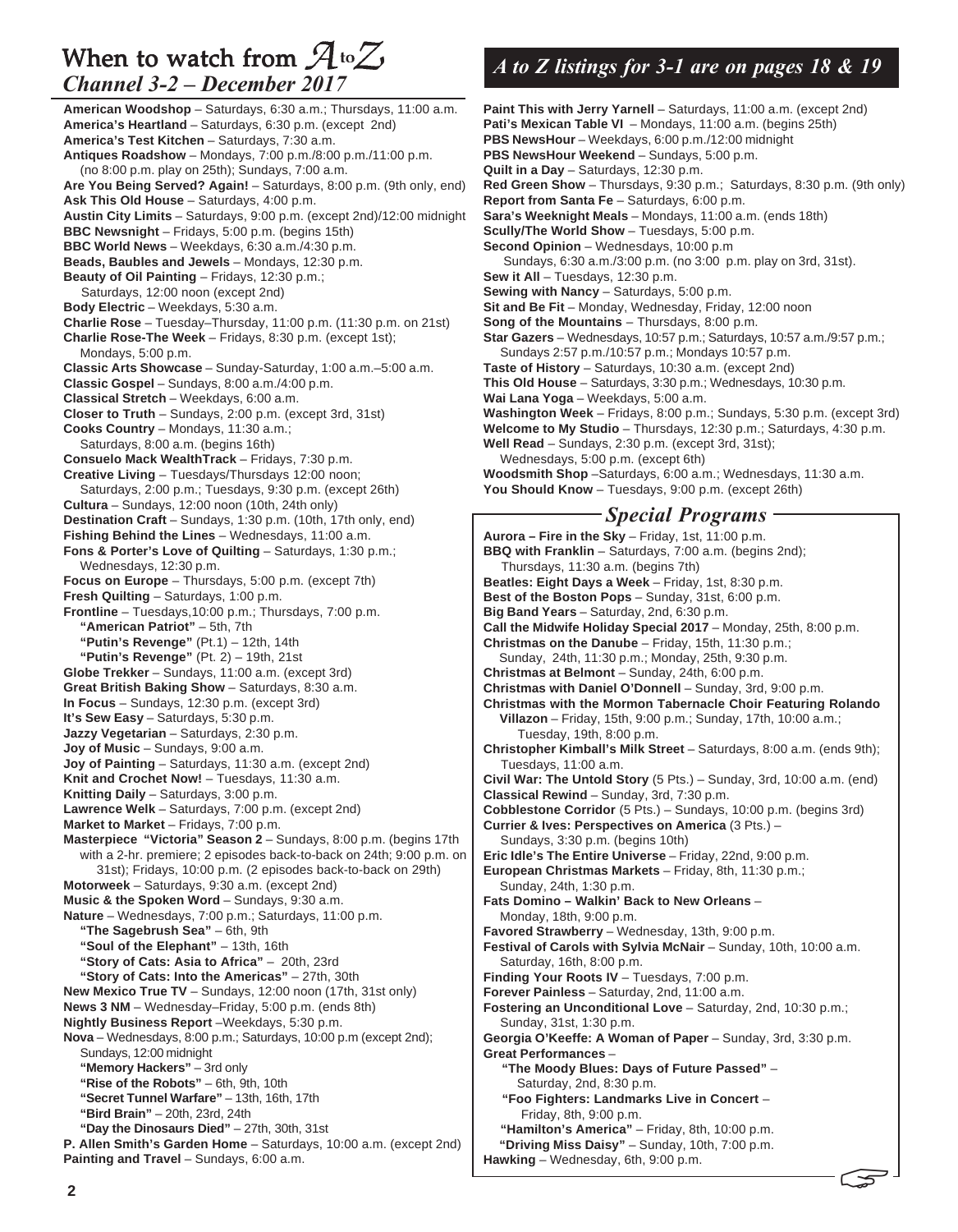# Q2·3 Program Guide .<br>.<br>.

### THE MAGAZINE FOR THE FRIENDS OF PUBLIC BROADCASTING DECEMBER 2017

**We always welcome your comments and/or suggestions: Toll-free 1-888-FOR-KENW (367-5369)**

**Q2-3 Program Guide** is published each month by the Broadcast Center, a non-profit public service division of Eastern New Mexico University.

#### **Q2-3 Program Guide** (Cue to 3) is available to friends contributing \$35 per year or more to the support of public broadcasting. Senior Citizen and Student memberships are available for \$25. All contributions are tax deductible. Donations should be made payable to Friends of **KENW-TV** or to Friends of **KENW-FM** or **KMTH-FM. KENW-TV**, Channel 3, can be seen on UHF TV analog translators in the following areas: Tucumcari - Channel 32; Ft. Sumner - Channel 34. **KENW-TV digital transmitters** are located in: Artesia; Carlsbad; Ft. Sumner; Hobbs; Portales/ Clovis; Roswell; Tucumcari; Ruidoso; Mescalero **KENW-FM,** 89.5 MHz, Portales; **KMTH-FM,** 98.7 MHz, Maljamar; **KENM-FM**, 88.9 MHz, Tucumcari; NM; **KENU-FM**, 88.5 MHz, Des Moines, NM; **KENG-FM**, 88.5 MHz; Ruidoso, NM; **KENE-**FM,88.1 MHz, Raton, and FM translators in: Apache Springs - 90.9 Clayton - 93.5 MHz Des Moines - 106.1 MHz Wagon Mound - 92.1 MHz Ft. Sumner - 91.7 MHz Las Vegas - 88.1 MHz Roswell - 91.1 MHz **Telephone:** From Cannon A.F.B., Clovis, Portales, and Roosevelt County, call (575) 562-2112. Others, call toll-free 1-888-FOR-KENW (367-5369). **Fax:** (575) 562-2590 **Mailing Address:** KENW-TV/FM 52 Broadcast Center, ENMU 1500 South Avenue K Portales, NM 88130 **Web site:** www.kenw.org **E-Mail:** kenwtv@enmu.edu kenwfm@enmu.edu Program Log Descriptions: **Mike Rusher Q2•3 Program Guide Staff Eastern New Mexico University is an affirmative action and equal opportunity employer. The University does not discriminate on the basis of race, color, national origin, sex, or handicap in its programs, activities, or employment. Persons seeking additional information about the University's nondiscrimination policy should contact the Executive Director of Planning & Analysis, ENMU, Station #2, Portales, NM 88130.** Editor: **Linda Stefanovic 4. The Sultan and the Saint,** men of different faiths, found common ground in the midst of battle, leading to one of the greatest humanitarian acts in the history of warfare. **"Secrets of Spanish Florida,"** a special two-hour **Secrets of the Dead,** reveals a story of America's past that never made it into the textbooks. **5.** The two-part series, **A Tale of Two Sisters**, examines the relationship between Amelia Earhart and her little sister Muriel, and then looks at the relationship between Jackie Kennedy Onassis and her younger sister, Lee. **Live From Lincoln Center** presents the **"NY Philharmonic's New Year's Eve: Bernstein on Broadway**, a musical tribute that celebrates the 100th birthday of its fabled director. **A Festival of Carols with Sylvia McNair** is a joyous holiday concert featuring the famed soprano accompanied by the Indianapolis Symphonic Choir. **6.** The **Jewish Film Showcase** consists of three award-winning films, including "Carvalho's Journey," about the 19th century American daguerreotypist who became one of the first to photograph the West. In the **John D. Loudermilk Tribute Concert**, Emmylou Harris, Rosanne Cash, Ricky Skaggs, and others perform more than two dozen songs to honor the tunesmith. The **Last Tango in Halifax Holiday Special 2017** is a two-part drama that continues the story of childhood sweethearts, Celia and Alan. **Eric Idle's The Entire Universe** explodes with comedy, music, dance, and science. **Portraits of Professional Caregivers: Their Passion, Their Pain** depicts the dramatic emotional costs experienced by nurses, social workers, doctors, firefighters, and others. **Fostering an Unconditional Love** sheds light on the tens of thousands of children waiting for adoption from foster care, as well as the many thousands who age out of the system with no permanent, legal famiily to help them. **Selling Sunshine: The Florida Trains** traces the history of rail passenger service between New York City and Florida, and features pre-war and newer streamliners. **7.** More drama is on tap with the **Call the Midwife Holiday Special 2017,** in which the midwives have to face the challenge of the coldest winter for 300 years, and **The Cobblestone Corridor**, a five-part, half-hour dramatic series set against the backdrop of a posh New England boarding school. **Winterfest** continues with **Victoria Returns**, **Classical Rewind**, **The Big Band Years**, and **Great Performances "The Moody Blues: Days of Future Passed."** *Continued from page 2 –*

**History Detectives** – Mondays, 10:00 p.m. (begins 4th) **How Not to Die** – Sunday, 3rd, 2:00 p.m. **I'll Have It My Way** – Sunday, 3rd, 11:00 a.m. **John D. Loudermilk Tribute Concert** – Monday, 11th, 9:00 p.m.; Saturday, 30th, 8:00 p.m. **Jewish Film Showcase** (3 Pts) – Sundays, 10:30 p.m. (begins 3rd) **Last Tango in Halifax Holiday Special** (2 Pts.) – Sundays, 7:00 p.m. (begins 17th) **Live From Lincoln Center "NY Philharmonic's New Year's Eve: Bernstein on Broadway"** – Sunday, 31st, 7:00 p.m./10:30 p.m. **Live from the Artists Den** – Thursdays, 10:00 p.m. **"John Legend"** – 7th **"Onerepublic"** – 14th **"Lady Antebellum"** – 21st **"Fleet Foxes"** – 28th **Making of a Lady** – Sunday, 10th, 8:30 p.m.; Friday, 15th, 10:00 p.m. **Memory Rescue** – Sunday, 3rd, 12:30 p.m.

**New Rules of Food** – Saturday, 2nd, 9:30 a.m. **Portraits of Professional Caregivers: Their Passion, Their Pain** Wednesday, 20th, 9:00 p.m.; Thursday, 28th at 7:00 p.m. **Real Rail Adventures "Switzerland"** – Tuesday, 26th, 10:00 p.m. **Secrets of the Dead Special "Secrets of Spanish Florida"** – Tuesday, 26th, 8:00 p.m.; Sunday, 31st, 2:00 p.m. **Selling Sunshine: The Florida Trains** – Monday, 4th, 9:00 p.m. **St. Thomas Christmas: So Bright the Star** – Saturday, 23rd, 8:00 p.m.; Sunday, 24th, 10:00 a.m./10:30 p.m. **Sultan and the Saint** – Tuesday, 26th, 7:00 p.m.; Wednesday, 27th, 9:00 p.m.; Friday, 29th, 9:00 p.m.; Sunday, 31st, 10:00 a.m. **Tale of Two Sisters** (2 Pts) – **"Amelia Earhart"** (Pt. 1) – Tuesday, 5th, 8:00 p.m.; Sunday, 10th, 6:00 p.m.  **"Jackie Kennedy Onassis"** – Tuesday, 12th, 8:00 p.m.; Sunday, 17th, 6:00 p.m. **Today's Wild West** – Thursday, 9:00 p.m. (begins 7th) **Victor Borge: 100 Years of Laughter & Music** – Sunday, 3rd, 5:30 p.m. **Victoria Returns** – Sunday 3rd, 7:00 p.m.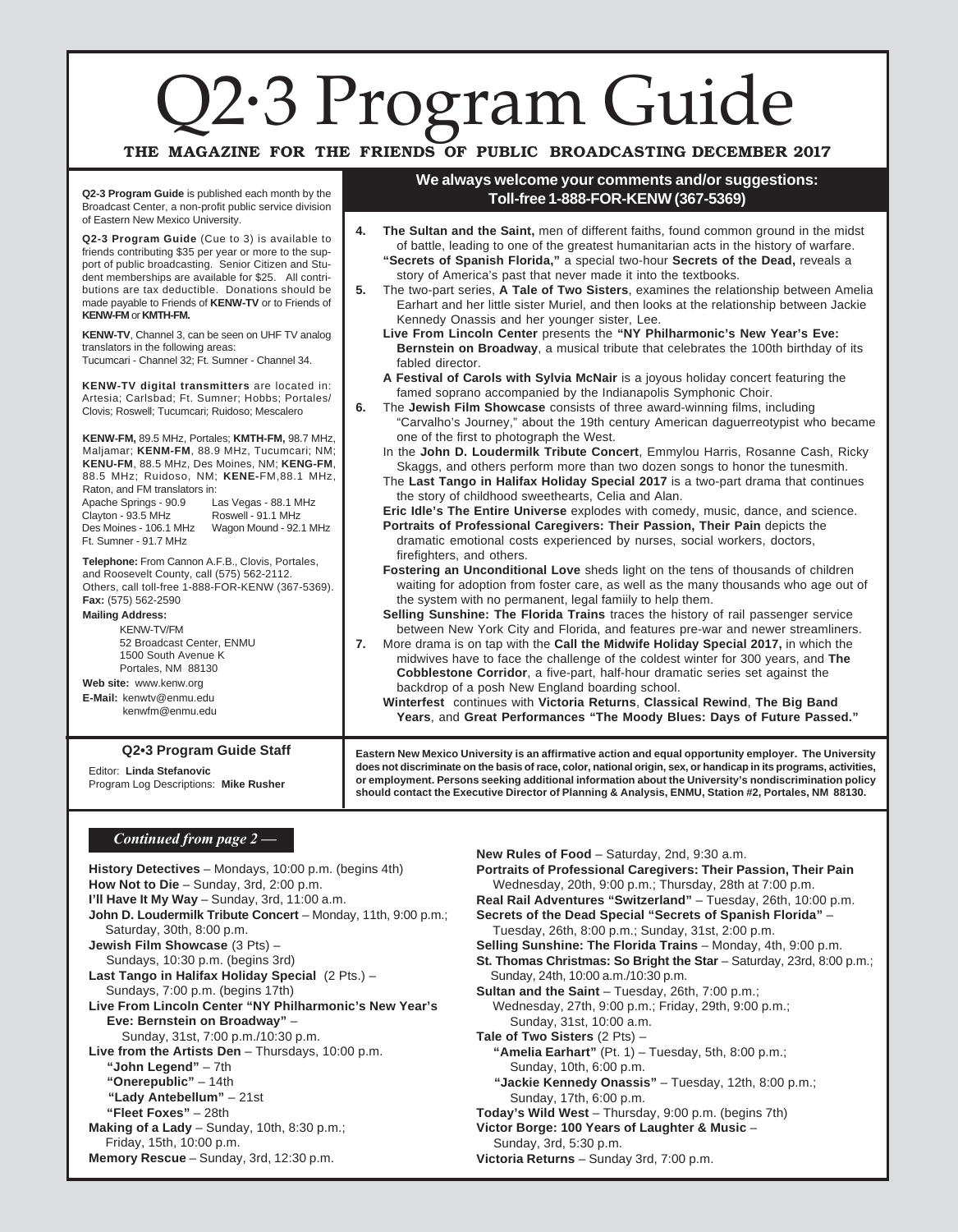# THE SULTAN AND THE SAINT

**The Sultan and the Saint** tells the little-known story of St. Francis of Assisi and the Sultan of Egypt, Muhammad Al-Kamil, two charismatic men of different faiths who met on a bloody battlefield and found common ground. In 1219, during the height of the Crusades  $-$  the bitter religious war between Muslims and Christians  $-$  St. Francis risked his life in an attempt to bring peace. What he encountered when he crossed enemy lines was a Muslim leader who welcomed him, listened with respect, and who ultimately responded with one of the greatest humanitarian acts in the history of warfare.

By the time the two men met, Christians were on their Fifth Crusade, fighting a holy war to reclaim Jerusalem after five centuries of Muslim rule. To motivate men to travel to faraway lands and engage in bloody conflict, Christian leaders stoked religious fervor and hatred of the enemy. "Destroy that vile race," wrote Pope Urban II in his letter of instruction to the first crusaders. "To persuade them further, political and religious leaders preached lies and dehumanized the enemy, tapping into something primal and dangerous," said director Alex Kronemer.

In 1218, the Fifth Crusade launched an attack on Damietta, Egypt, a fortress city at the mouth of the Nile, where fate would bring the Sultan and the Saint together. Francis decides to bring his message of peace to the Crusades, and in 1219 travels to Egypt with a fellow friar, Illuminato.

"Francis tells us that he clearly heard God asking him to be a peacemaker in this world, a peacemaker in the manner of Jesus Christ," says Catholic scholar Kathleen Warren. 'Francis realized that the message he was given to promote peace in the world necessitated him going to the Muslims."

Crossing the corpse-strewn battlefield at Damietta, Francis and Illuminato are intercepted by guards. When Francis explains that they come in peace, guards escort them to the Sultan's tent, where Al-Kamil offers them food and allows them to stay in the Muslim camp. Francis then returns to Italy, profoundly changed. "The biggest indication that Francis was changed by his encounter with Sultan Al-Kamil is that he rewrote the rule of his order, its code of conduct, its constitution really, to say to his friars that you can go and live in peace among Muslims," says Paul Moses, author of



*The Saint and the Sultan: The Crusades, Islam and Francis of Assisi's Mission of Peace.*

The Crusaders march on but make the fatal mistake of setting up camp on the flood plain of the Nile. Al-Kamil orders the river's gates opened and floods the land, sinking the Crusaders and their horses into mud and muck. Surrounded by the Muslim army with no escape, the Crusaders face starvation and certain death.

Against the advice of his generals—who tell him to go for the kill—Al-Kamil orders food to be delivered to the Crusaders. "The sultan was moved by such compassion that for many days he freely fed us as we were dying of hunger," wrote Oliver of Paderborn, a Crusader present in Egypt. The crusaders surrender control of Damietta and return to Europe.

Al-Kamil's act of humanity did not end the Crusades, but marked the beginning of the end of the conflict. People were not as anxious to fight as they were "no longer convinced that Islam was the implacable enemy of Christendom," says medieval scholar Helen Nicholson.

Francis continued to write about a loving and forgiving God, in language remarkably similar to the way that Muslims invoke the 99 Beautiful Names of God. He died in 1226, seven years after Damietta. Two years later the Church declared him a saint. Al-Kamil ruled for 20 more years; his reign was marked by fairness towards the Christians of Egypt.

**The Sultan and the Saint** will be broadcast on 3-2 Tuesday, the 26th at 7:00 p.m., Wednesday, the 27th at 9:00 p.m., Friday, the 29th at 9:00 p.m., and Sunday, the 31st at 10:00 a.m. On 3-1, it can be seen Friday, the 29th at 9:00 p.m. and Sunday, the 31st at 2:00 p.m.



# *Secrets of Spanish Florida* **A Secrets of the Dead Special**

 The first permanent European settlement in the United States was founded in 1565-two generations before the settlements in Jamestown

and Plymouth-not by English Protestants, but by the Spanish and a melting pot of people they brought with them from Africa, Italy, Germany, Ireland, and even converted Jews, who integrated almost immediately with the indigenous tribes.

A two-hour **Secrets of the Dead**, "Secrets of Spanish Florida" uncovers one story of America's past that never made it into textbooks. Follow some of America's leading archaeologists, maritime scientists, and historians as they share the story of Florida's earliest settlers. It's a story that has taken more than 450 years to reveal.

♦With claim to the east coast of the New World contested by both the French and the Spanish, a community of settlers from Spain and elsewhere arrived in 1565 and laid claim to an area that is now St. Augustine, Florida. They founded the first continuously-occupied European settlement in the United States in 1565-55 years before the Pilgrims arrived in Plymouth.

♦The first settlers in Americaís oldest city set out in 8 Spanish Galleons carrying more than 1500 people and enough provisions to sustain them until they could produce their own food and supplies in the New World. There were 26 families, tailors, shoemakers, surgeons, barbers, and a master beer brewer. A deadly hurricane sunk several ships at sea. Only 5 of them ever made it to American soil.

 $\triangle$  In the mid-1600's, the English pirate Robert Searles sacked and looted the town, killing more than 60 people and taking 70 hostages. He sold the Africans and Natives as slaves in the Carribbean.

 $\blacklozenge$  Nearly 125 years before the Emancipation Proclamation—in 1738—a colony of 100 former slaves had already been given their freedom and their own land in Spanish La Florida.

♦The British obtained La Florida from the Spanish by treaty in exchange for Havana in 1763. For the free black community of St Augustine it was an unimaginable twist of fate—they could not face enslavement again. As many as 3019 people fled. As the Spanish ships sailed away from St. Augustine, the first legally-sanctioned free black community in the United States disappeared.

ìSecrets of Spanish Floridaî on **Secrets of the Dead** can be seen on 3-2 Tuesday, the 26th at 8:00 p.m. and Sunday, the 31st at 2:00 p.m. On 3-1, it airs Wednesday, the 27th at 7:00 p.m. and Thursday, the 28th at 7:00 a.m. and 2:00 p.m.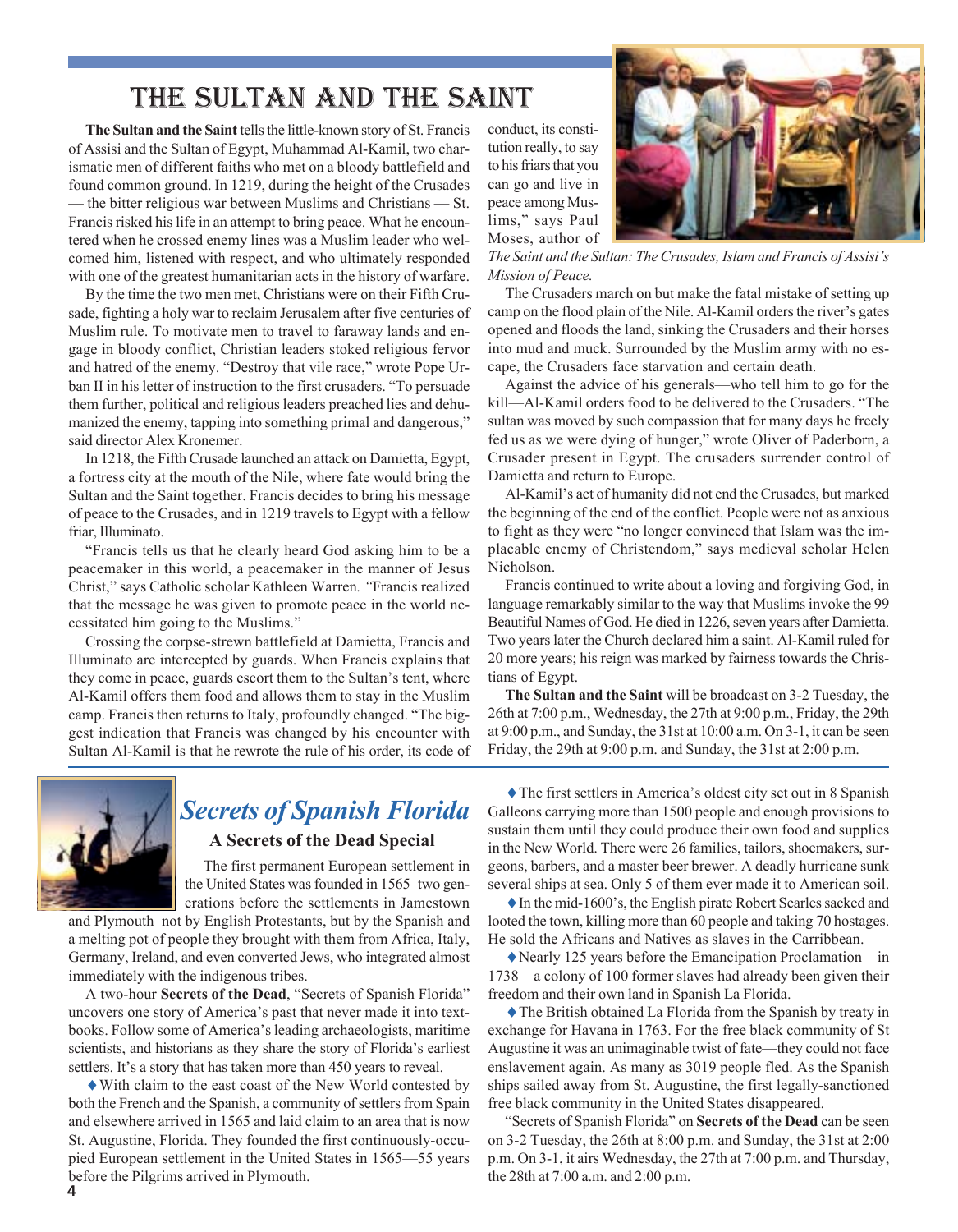# $\blacksquare$  A Tale of Two Sisters

**A Tale of Two Sisters** is a two-part series that examines the lives of famous women and their lesserknown siblings. Part one ex-



plores the bond between Amelia Earhart and her sister Muriel, who was her greatest champion and support system. Part two features Jackie Kennedy Onassis and her sister Lee Radziwell, analyzing the ways they were bound together by love, resentment, and tragedy.

While the story of Amelia is well known, less known and appreciated is the role of her little sister Muriel, whom she affectionately called Pidge. Ameliaís childhood with her sister in Kansas sowed the seeds for her future exploits. Both girls were tomboys and both went on to campaign for equality. It was Muriel who loaned Amelia some of the money with which she bought her first plane.

Muriel married in 1929 and had two children, but Amelia, who was in a relationship with publisher GP Putnam, didn't want a family life.When Amelia finally did marry Putnam in 1931, she refused to take his name. And, as a strong advocate of birth control, children were out of the question.

Amelia's story ended in 1937, during her round-the-world attempt. Muriel coped by writing about her famous sister, and campaigning for the causes she believed in. She died in 1998.

The second episode delves into the relationship between Jackie Bouvier and her little sister Lee, four years her junior. Theirs was a

tale of love and rivalry. Jackie grew up to marry into the Kennedy family, while Lee proved herself to be just as connected. She married a Polish prince, in exile in Britain. Among her friends were Andy Warhol, Truman Capote, Rudolf Nureyev, and Giorgio Armani.

One of Lee's early loves was Aristotle Onassis, the Greek shipping magnate who would become Jackie's second husband. At one point Lee had considered marrying the billionaire, but Jackie apparently staged an intervention. Then Jackie herself tied the knot with Onassis.

The show paints a picture of two little girls whose world fell apart when their parents, the stockbroker John Vernou Bouvier and his wife Janet, divorced. Both parents did agree on one thing, however, that the sisters needed to marry well. It was Lee who married first. Her husband was Michael Canfield, rumoured to be the illegitimate son of the Duke of Kent.

Just two months after Lee's wedding, Jackie announced her engagement to senator John Fitzgerald Kennedy. While JFK and his bride embarked on their new life together, Lee's marriage was in crisis.

As Jackie struggled to make the role of First Lady hers, her sister proved to be a calming influence. Never was this more true than in the months after JFK's assassination, when Lee flew from London to be at her sister's side.

**A Tale of Two Sisters** "Amelia Earhart" will be broadcast on 3-2 Tuesday, the 5th at 8:00 p.m. and Sunday, 10th at 6:00 p.m. "Jackie Kennedy Onassis" airs on 3-2 Tuesday, the 12th at 8:00 p.m. and Sunday, the 17th at 6:00 p.m. On 3-1, "Amelia Earhart" airs Tuesday, the 12th at 7:00 p.m. and Wednesday, the 13th at 8:00 a.m. and "Jackie Kennedy Onassis" airs on Tuesday, the 19th at 7:00 p.m. and Wednesday, the 20th at 8:00 a.m.

### LIVE FROM LINCOLN CENTER NY Philharmonic's New Year's Eve: Bernstein on Broadway

Who can resist Bernstein on Broadway? This year the New York Philharmonic celebrates the 100th birthday of the late Leonard



Bernstein, its fabled Musical Director from 1958 to 1969. From West Side Story's starcrossed lovers to *On the Town's* fun-loving sailors to *Wonderful Town's* brighteyed New Yorkers, as portrayed by Tony- winner Annaleigh Ashford, to *Hamilton*ís Christopher Jackson, *Cinderella*'s Laura Osnes, and *Next to Normal*'s

Aaron Tveit, Bernstein's music for Broadway charted new stylistic and emotional territory.

The **Live From Lincoln Center** presentation features special guests from the worlds of opera, musical theater, and dance. This loving tribute promises to become a classical music moment to remember.

Live From Lincoln Center: NY Philharmonic's New Year's Eve: **Bernstein on Broadway** airs on 3-2 Sunday, the 31st at 7:00 p.m. and 10:30 p.m. On 3-1, it can be seen Sunday, the 31st at 8:00 p.m.



 Grammy-winning soprano Sylvia McNair joins the 150-voice Indianapolis Symphonic Choir and the Chamber Orchestra at The Pal-



ladium at The Center for The Performing Arts for the holiday special **Festival of Carols with Sylvia McNair**.

 This joyous concert, with its delightful ballet performances, is one of the largest holiday performances in Indianapolis and includes familiar carol classics such as "Hark! The Herald Angels Sing," "The First Noel," "Joy to the World,"and "O Holy Night."

 The concert also features a classical seasonal repertoire which includes: Morten Lauridsen's "O Magnum Mysterium" and William Mathias' "Sir Christèmas"

Highlighting the immense power of music in our schools, an educational program titled "Spotlight Choir" pairs a gifted local high school with the Indianapolis Symphonic Choir for two pieces on the program.

**Festival of Carols with Sylvia McNair** will be broadcast on 3-2 Sunday, the 10th at 10:00 a.m. and Saturday, the 16th at 8:00 p.m. On 3-1, it can be seen Monday, the 25th at 9:00 p.m.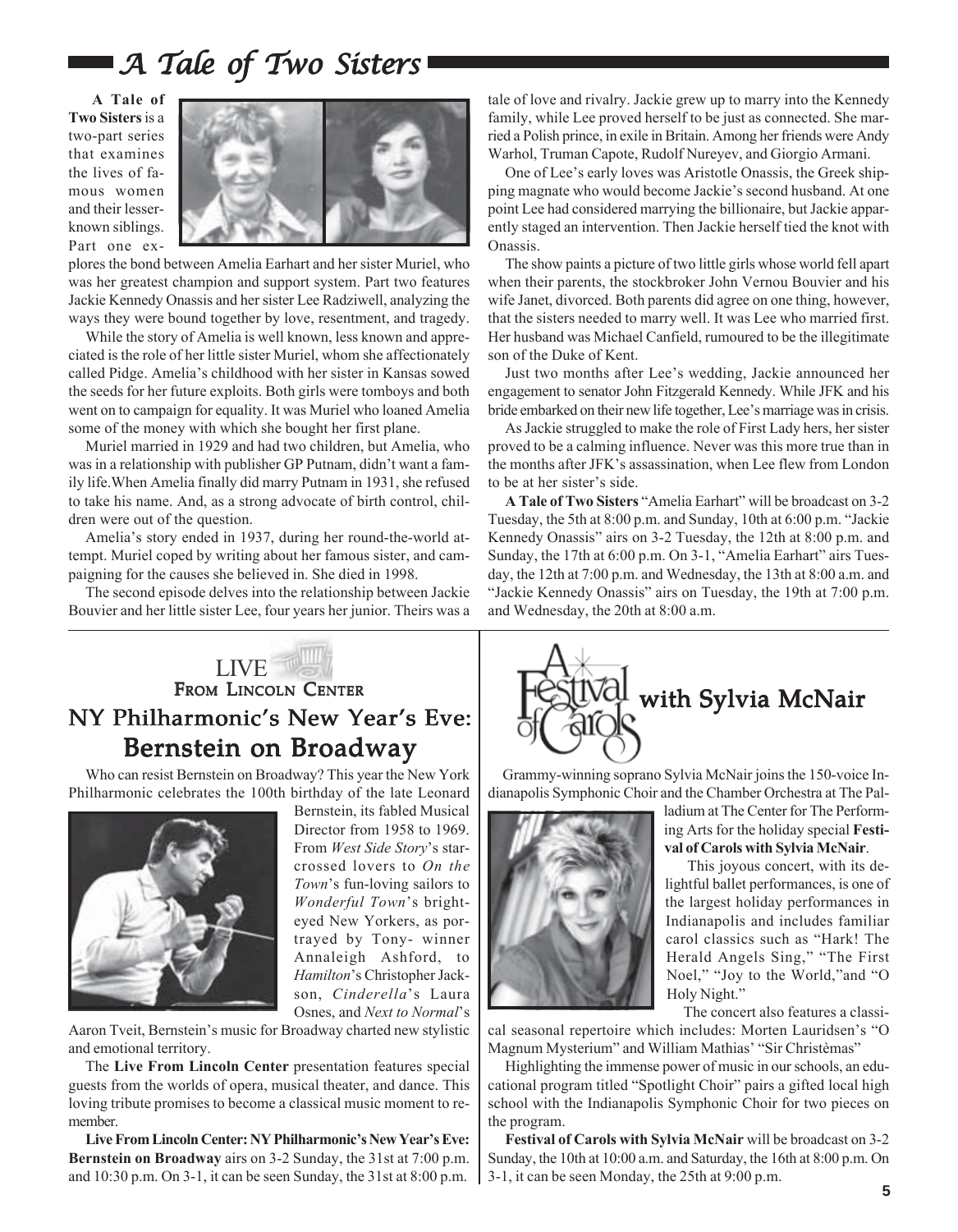# **Jewish Film Showcase**

The National Center for Jewish Film presents the **Jewish Film Showcase**, three award-winning films, each exploring a dynamic story rich in history, art, and culture.

In "Raise the Roof," artists Rick and Laura Brown are inspired to build a replica of a magnificent, mural-covered wooden 18th century Polish synagogue, the last of which was destroyed by the Nazis.

"Carvalho's Journey" is a real-life 19thcentury American western adventure about Charleston born Sephardic daguerreotypist Solomon Nunes Carvalho (at left) who be-



came one of the first to photograph the Far West while traveling with mountain men, Native Americans, and Mormons as part of explorer John Fremont's 1853 Westward Expedition. "Ahead of Time" focuses on photojournalist Ruth

Gruber's seven trailblazing decades as a foreign correspondent. Gruber didn't just report the news, she made it.

The **Jewish Film Showcase** can be seen on 3-2 Sundays at 10:30 p.m. beginning the 3rd. On 3-1, the films air Saturdays at 7:00 p.m. beginning the 9th.

# **Portraits of Professional Caregivers: Their Passion, Their Pain**

**Portraits of Professional Caregivers: Their Passion, Their Pain** depicts the dramatic emotional costs experienced by professional providers such as nurses, social workers, clinical psychologists, doctors, and firefighters.

The film chronicles how caregiving can be an occupational hazard. It explores the painful and human sides of these professions and the professionals' response to trauma known as compassion fatigue or secondary traumatic stress. It also highlights the profound meaning caregivers draw from their work, sometimes referred to as compassion satisfaction, and looks at ways of coping with toxic stress in the workplace.

**Portraits of Professional Caregivers: Their Passion, Their Pain** airs on 3-1 Wednesday, the 20th at 9:00 p.m. and Thursday, the 28th at 7:00 p.m. On 3-1, it airs Tuesday, the 12th at 8:00 a.m.

# **John D. Loudermilk Tribute Concert**

With songs that have been recorded by an impressive range of artists from George Jones, Skeeter Davis, and Roy Orbison to the Raiders, Jefferson Airplane, and Kanye West, writer and artist John D. Loudermilk was one of the most diverse and prolific tunesmiths of the 20th century.

The **John D. Loudermilk Tribute Concert** contains more than two dozen Loudermilk tunes including "Tobacco Road," "Abilene, " and "Then You Can Tell Me Goodbye" performed by Emmylou Harris, Rosanne Cash, Ricky Skaggs, Rodney Crowell, Doyle Lawson & Quicksilver, and more.

**John D. Loudermilk Tribute Concert** can be seen on 3-2 Monday, the 11th at 9:00 p.m. and Saturday, the 30th at 8:00 p.m. On 3-1, it airs Monday, the 4th at 7:00 p.m.

# *Last Tango in Halifax Holiday Special 2017*

Packed with shocks and surprises, the two-part **Last Tango in Halifax Holiday Spe-**

**cial** continues the compelling story of childhood sweethearts, Celia and Alan, reunited after nearly 60 years apart, as they and their families negotiate the highs and lows of life, like mov-



ing the family to a ramshackle farmhouse in time for Christmas.

Alan has a difficult conversation with Gillian, who's consumed by thoughts of the afterlife, convinced she's being haunted by Eddie. On the night of Celia's play, a twist of fate means Alan is forced to confront his fears.

**Last Tango in Halifax Holiday Special** airs on 3-2 Sundays at 7:00 p.m. beginning the 17th. On 3-1, it airs Sundays at 6:00 p.m. beginning the 17th and repears Mondays at 7:00 a.m.

# **Eric Idleís The Entire Universe**

A cosmic explosion of comedy, music, dance, and science, Eric Idle's The Entire Uni**verse** tackles nothing less than the origins of the cosmos in a zany extravaganza. It opens with Master of Ceremonies Idle introducing Professor Cox, who will deliver a lecture on the origins of the cosmos. His valiant attempts to explain the 138-billion-year history of the universe—including the Big Bang, the space-time continuum, fundamental particles, gravitational fields, and more—are constantly interrupted by a motley crew of special guests, including British comedian Noel Fielding, who appears as both Albert Einstein and a Higgs Bosun particle.

Eric Idle's The Entire Universe airs on 3-2 Friday, the 22nd at 9:00 p.m. On 3-1, it airs Tuesday, the 26th at 7:00 p.m. and Wednesday, the 27th at 8:00 a.m. and 2:00 p.m.

# **Fostering an Unconditional Love**

Every year hundreds of thousands of children enter the foster care system. In 2014, over 100,000 youth were waiting for adoption while 50,600 were actually adopted. Worst of all, 22,392 children were emancipated, meaning they exited the foster care system without a permanent, legal family.

**Fostering an Unconditional Love** aims to educate the public on the plight of these children, to share the efforts of the people who work to help them, and to build an awareness of what can be done to address this serious national issue.

Each state operates and oversees its own foster care system and the laws vary from state to state, but the issue of finding a home for these children and its challenges are the same no matter where the child is from.

**Fostering an Unconditional Love** can be seen on 3-2 Saturday, the 2nd at 10:30 p.m. and Sunday, the 31st at 1:30 p.m.

# **Selling Sunshine: The Florida Trains**

**Selling Sunshine: The Florida Trains** traces the history of rail passenger service between New York City and Midwest points to Florida. Two major developers—Henry Plant and Henry Flagler—were prominent figures in the growth of Florida and constructed rail lines and built chains of luxury hotels under the railroad banner.

The program covers the construction process of the Key West Extension and its demise in 1935 when a hurricane damaged the link between Miami and Key West beyond repair.

Pre-war and post-war new streamliners such as the "Florida Special" are profiled by various interviews of people who rode or worked on the trains. The introduction of airconditioning provided year-round service.

**Selling Sunshine: The Florida Trains** will be broadcast on 3-2 Monday, the 4th at 9:00 p.m.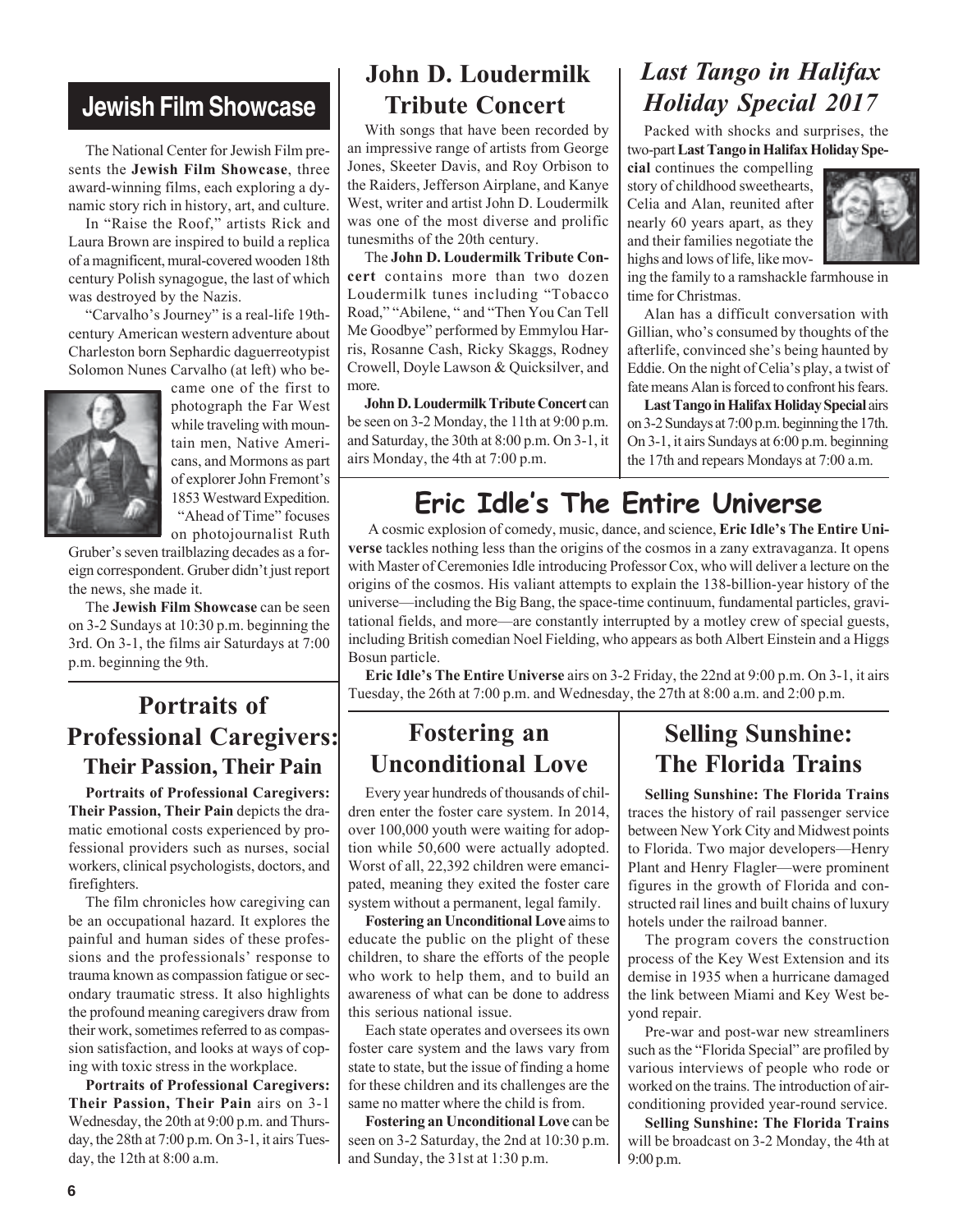

# **Call the Midwife Holiday Special 2017**

With Poplar under a thick blanket of snow, the midwives face the challenge of the coldest winter for 300 years, in the **Call the Midwife Holiday Special 2017**. Temperatures in winter of 1963 plunge to a record low and the whole country is brought to a standstill. Battling snow, ice, power cuts, and frozen pipes, the midwives strive to provide care for their patients. Valerie helps a newly arrived young couple who experience a traumatic birth and Sister Julienne strives to reunite a family torn apart by a tormenting father.

**Call the Midwife Holiday Special 2017** will be broadcast on 3-2 Monday, the 25th at 8:00 p.m. On 3-1, it airs Tuesday, the 26th at 8:00 p.m,

### Cobblestone Corridor The

The five-part half-hour dramatic series **The Cobblestone Corridor** is set against the backdrop of a posh New England boarding school. There, a group of intelligent and diverse student staffers from *The Pierce Ga-*



*zette* investigate Alfred Pierce Preparatory School's most exciting and bizarre mysteries. In the premiere epi-

sode, the school becomes a hotbed for suspense and intrigue after a prank targets the associate head-

master. Subsequent episodes find T*he Pierce Gazette* staffers probing the disappearance of the school mascot from the field house, unearthing a 100-year-old time capsule as the Alfred Pierce community prepares for the annual spring formal, and dealing with revealed secrets after the winner of T*he Pierce Prize* is announced.

**The Cobblestone Corridor** will be broadcast on 3-2 Sundays at 10:00 p.m. beginning the 3rd. On 3-1, it can be seen Thursdays at 8:30 p.m. beginning the 7th.



# *Victoria Returns*

**Victoria Returns** recaps Season 1 and teases Season 2 of the hit **Masterpiece** series "Victoria," one of the highest-rated dramas on PBS in 20 years. "Victoria" returns for an all-new second season on January 14th, 2018.

Jenna Coleman returns as the young queen who wants it all—romance, power, an

heir, and personal freedom. Joining the cast in the new season is legendary actress Dame Diana Rigg who plays the Duchess of Buccleuch, the court's new Mistress of the Robes.

Reprising his

role as the queen's dashing consort, Prince Albert, is Tom Hughes. Rufus Sewell also returns to his role as the smoldering Lord Melbourne.

**Victoria Returns** can be seen on 3-2 Sunday, the 3rd at 7:00 p.m.

# *The Big Band Years*

**The Big Band Years** turns back the clock to a time when swing musicians ruled the radio and night clubs, bringing a joyful escape to Americans during one of the most turbulent periods in the nation's history.

Glenn Miller was responsible for some of the most enduring big band songs, including "In the Mood" and "Chattanooga Choo-Choo." Miller's beloved saxophonist Tex Beneke sang vocals on the group's 1942 million-seller "(I've Got a Gal in) Kalamazoo."

Harry James performs the classic "Tuxedo Junction," and clarinet king Benny Goodman's signature tunes include "Sing, Sing, Sing" and "These Foolish Things"

Helen O'Connell and Bob Eberly enjoyed huge success with "Green Eyes" in 1941. A young Frank Sinatra sings "I'll Never Smile Again" and the immortal Andrews Sisters harmonize on their swinging smash "Boogie Woogie Bugle Boy."

**The Big Band Years** can be seen on 3-2 Saturday, the 2nd at 6:30 p.m.

# *Classical Rewind*

**Classical Rewind** takes viewers on an incredible journey to explore the music of the masters. This visual and auditory joyride offers a fanciful look at the classical masterpieces, providing spectacular video of dancers, phantoms, masked men, and fireworks to accompany each composition.

Viewers experience the beauty and romance of Beethoven's *Moonlight* Sonata and the dramatic power of Wagner's "Ride of the Valkyries," combined with a visual feast to match each piece. Itzhak Perlman, Joshua Bell, and Stewart Copeland of The Police are among the performers who bring their personal reflections on the enduring legacy of these masterpieces.

**Classical Rewind** will be broadcast on 3-2 Sunday, the 3rd at 7:30 p.m.

# *The Moody Blues*

**Great Performances** captures The Moody Blues in performance at Toronto's Sony Centre during their 2017 "Days of Future Passed" tour. Celebrating the 50th anniversary of their landmark album, The Moody Blues took to the road to perform the entire LP live. The concert special showcases the band in performance for the first time with a full orchestra in a spectacle that recreates their pioneering concept album.

The show features narration performed by

Jeremy Irons along with atmospheric projections, transporting viewers back to the psychedelic era of their classic 1967 record.

Including the iconic hits "Nights in White Satin" and "Tuesday

Afternoon," the film pays homage to the band's five decades of musical influence and showcases their groundbreaking foray into progressive rock.

**Great Performances** "The Moody Blues: Days of Future Passed" airs on 3-2 Saturday, the 2nd at 8:30 p.m.

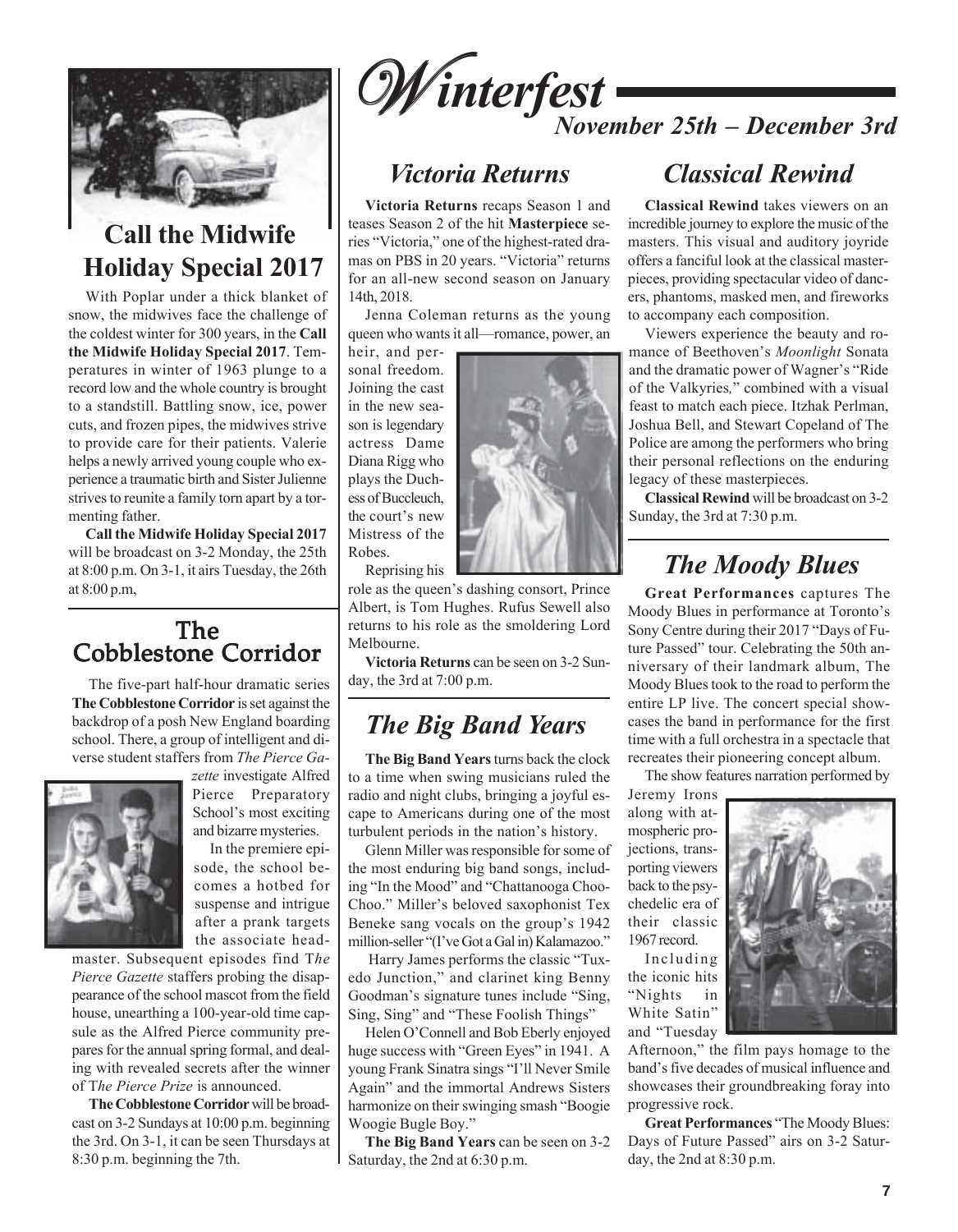# ◆ KENW-TV's DAYTIME SCHEDULES

Kids' Programming, How-to's, and Family Viewing

Channels 3-1 (HD), 3-2, 3-3, 3-4 (SD) require a digital television or a converter box, both with antennas in order to receive free over-the-air signals.

# Channel 3-2

# Monday through Friday

| 5:00 am   | Wai Lana Yoga                       |  |  |  |
|-----------|-------------------------------------|--|--|--|
| 5:30 am   | <b>Body Electric</b>                |  |  |  |
| 6:00 am   | <b>Classical Stretch</b>            |  |  |  |
| 6:30 am   | <b>BBC World News</b>               |  |  |  |
| 7:00 am   | Sesame Street                       |  |  |  |
| $7:30$ am | <b>Sesame Street</b>                |  |  |  |
| 8:00 am   | Dinosaur Train                      |  |  |  |
| 8:30 am   | Peg + Cat                           |  |  |  |
| 9:00 am   | Daniel Tiger's Neighborhood         |  |  |  |
| 9:30 am   | Daniel Tiger's Neighborhood         |  |  |  |
| 10:00 am  | Splash and Bubbles                  |  |  |  |
| 10:30 am  | Splash and Bubbles                  |  |  |  |
| 11:00 am  | Sara's Weeknight Meals (M)          |  |  |  |
|           | Chris Kimball's Milk Street TV (Tu) |  |  |  |
|           | Fishing Behind the Lines (W)        |  |  |  |
|           | American Woodshop (Th)              |  |  |  |
|           | Bob the Builder (F)                 |  |  |  |
| 11:30 am  | Cook's Country (M)                  |  |  |  |
|           | Knit and Crochet (Tu)               |  |  |  |
|           | Woodsmith Shop (W)                  |  |  |  |
|           | BBQ with Franklin (Th)              |  |  |  |
|           | Mister Rogers (F)                   |  |  |  |
| 12:00 pm  | Sit and Be Fit (MWF)                |  |  |  |
|           | Creative Living (TuTh)              |  |  |  |
| 12:30 pm  | Beads, Baubles and Jewels (M)       |  |  |  |
|           | Sew It All (Tu)                     |  |  |  |
|           | Fons & Porter Love of Quilting (W)  |  |  |  |
|           | Welcome to My Studio (Th)           |  |  |  |
|           | Beauty of Oil Painting (F)          |  |  |  |
| $1:00$ pm | <b>Curious George</b>               |  |  |  |
| 1:30 pm   | Ready, Jet, Go!                     |  |  |  |
| 2:00 pm   | Nature Cat                          |  |  |  |
| 2:30 pm   | <b>Wild Kratts</b>                  |  |  |  |
| $3:00$ pm | Arthur                              |  |  |  |
| 3:30 pm   | Odd Squad                           |  |  |  |
| 4:00 pm   | Odd Squad (M-Th)                    |  |  |  |
|           | Biz Kid\$ (F)                       |  |  |  |
| 4:30 pm   | <b>BBC World News America</b>       |  |  |  |
| 5:00 pm   | Charlie Rose: The Week (M)          |  |  |  |
|           | Scully/The World Show (Tu)          |  |  |  |
|           | News 3 NM (W)                       |  |  |  |
|           | News 3 NM (Th)                      |  |  |  |
|           | News 3 NM (F)                       |  |  |  |
| 5:30 pm   | <b>Nightly Business Report</b>      |  |  |  |
| 6:00 pm   | <b>PBS NewsHour</b>                 |  |  |  |
|           |                                     |  |  |  |
|           |                                     |  |  |  |

# Channel 3-3

# Monday through Friday

### Saturday

| $5:00$ am         | Ready, Jet, Go!             |
|-------------------|-----------------------------|
| $5:30$ am         | <b>Wild Kratts</b>          |
| $6:00 \text{ am}$ | Nature Cat                  |
| $6:30$ am         | <b>Curious George</b>       |
| $7:00$ am         | <b>Curious George</b>       |
| $7:30$ am         | Daniel Tiger's Neighborhood |
| $8:00$ am         | Daniel Tiger's Neighborhood |
| $8:30 \text{ am}$ | Splash and Bubbles          |
| $9:00$ am         | Splash and Bubbles          |
| $9:30$ am         | Sesame Street               |
| $10:00$ am        | <b>Sesame Street</b>        |
| $10:30$ am        | Dinosaur Train              |
| $11:00$ am        | Peg + Cat                   |
| 11:30 am          | Cat in the Hat              |
| 12:00 pm          | Thomas & Friends            |
| 12:30 pm          | Super Why                   |
| $1:00$ pm         | Nature Cat                  |
| $1:30$ pm         | <b>Wild Kratts</b>          |
| $2:00$ pm         | <b>Wild Kratts</b>          |
| $2:30$ pm         | Odd Squad                   |
| $3:00$ pm         | Odd Squad                   |
| $3:30$ pm         | Arthur                      |
| $4:00$ pm         | Arthur                      |
| 4:30 pm           | Martha Speaks               |
| 5:00 pm           | Ready, Jet, Go!             |
| 5:30 pm           | <b>Curious George</b>       |
| $6:00$ pm         | Nature Cat                  |
| $6:30$ pm         | Nature Cat                  |
| 7:00 pm           | <b>Wild Kratts</b>          |
| 7:30 pm           | Odd Squad                   |
| 8:00 pm           | Odd Squad                   |
| 8:30 pm           | Arthur                      |
|                   |                             |



| Channel 3-1 |  |
|-------------|--|
|-------------|--|

# $Saturday$

| $5:00$ am          | Mister Rogers               |
|--------------------|-----------------------------|
| $5:30 \text{ am}$  | Thomas & Friends            |
| $6.00 \text{ am}$  | <b>Bob the Builder</b>      |
| $6:30 \text{ am}$  | Daniel Tiger's Neighborhood |
| $7:00 \text{ am}$  | Daniel Tiger's Neighborhood |
| $7:30 \text{ am}$  | Splash and Bubbles          |
| $8:00$ am          | <b>Curious George</b>       |
| $8:30$ am          | Nature Cat                  |
| $9.00 \text{ am}$  | Ready, Jet, Go!             |
| $9:30$ am          | <b>Wild Kratts</b>          |
| $10:00$ am         | Odd Squad                   |
| $10:30 \text{ am}$ | Arthur                      |
|                    |                             |

| ιn<br>Ю<br>. . |
|----------------|
|----------------|

| $5.00 \text{ am}$  | Sid the Science Kid         |
|--------------------|-----------------------------|
| $5:30 \text{ am}$  | Dinosaur Train              |
| $6.00 \text{ am}$  | Sesame Street               |
| $6:30$ am          | Daniel Tiger's Neighborhood |
| $7:00 \text{ am}$  | Daniel Tiger's Neighborhood |
| $7:30$ am          | Splash and Bubbles          |
| $8:00$ am          | <b>Curious George</b>       |
| $8:30$ am          | Nature Cat                  |
| $9:00$ am          | Ready, Jet, Go!             |
| $9:30$ am          | Wild Kratts                 |
| $10:00$ am         | Odd Squad                   |
| $10:30 \text{ am}$ | Biz Kid\$                   |
|                    |                             |

| $5:00$ am         | <b>Bob the Builder</b>      |
|-------------------|-----------------------------|
| $5:30$ am         | Daniel Tiger's Neighborhood |
| $6:00 \text{ am}$ | Daniel Tiger's Neighborhood |
| $6:30 \text{ am}$ | Splash and Bubbles          |
| 7:00 am           | <b>Curious George</b>       |
| $7:30 \text{ am}$ | Nature Cat                  |
| $8:00 \text{ am}$ | Ready, Jet, Go!             |
| 8:30 am           | <b>Wild Kratts</b>          |
| $9:00 \text{ am}$ | Odd Squad                   |
| $9:30$ am         | Arthur                      |
| $10:00$ am        | Cyberchase                  |
| $10:30$ am        | <b>Curious Crew</b>         |
| 11:00 am          | <b>Mister Rogers</b>        |
| $11:30$ am        | Twice as Good               |
| 12:00 pm          | Hands on Crafts for Kids    |
| 12:30 pm          | Thomas & Friends            |
| $1:00$ pm         | <b>Curious George</b>       |
| $1:30$ pm         | Cat in the Hat              |
| $2:00$ pm         | Dinosaur Train              |
| $2:30$ pm         | <b>Bob the Builder</b>      |
| $3:00$ pm         | Splash and Bubbles          |
| $3:30$ pm         | Clifford the Big Red Dog    |
| $4:00$ pm         | Peg + Cat                   |
| 4:30 pm           | Maya & Miguel               |
| 5:00 pm           | Biz Kid\$                   |
| 5:30 pm           | Nature Cat                  |
| $6:00$ pm         | <b>Curiosity Quest</b>      |
| 6:30 pm           | Ready, Jet, Go!             |
| 7:00 pm           | Science is Fun              |
| 7:30 pm           | Odd Squad                   |
| 8:00 pm           | Cyberchase                  |
|                   |                             |

### Sunday

| $5:00 \text{ am}$ | Sesame Street               |
|-------------------|-----------------------------|
| $5:30$ am         | Daniel Tiger's Neighborhood |
| 6:00 am           | Daniel Tiger's Neighborhood |
| 6:30 am           | Splash and Bubbles          |
| $7:00 \text{ am}$ | <b>Curious George</b>       |
| $7:30 \text{ am}$ | Nature Cat                  |
| 8:00 am           | Ready, Jet, Go!             |
| 8:30 am           | <b>Wild Kratts</b>          |
| $9:00$ am         | Odd Squad                   |
| $9:30$ am         | Arthur                      |
| $10:00$ am        | Cyberchase                  |
| 10:30 am          | 1001 Nights                 |
| 11:00 am          | <b>Mixed Nutz</b>           |
| 11:30 am          | Hands on Crafts for Kids    |
| 12:00 pm          | <b>Curiosity Quest</b>      |
| 12:30 pm          | Biz Kid\$                   |
| $1:00$ pm         | Ready, Jet, Go!             |
| $1:30$ pm         | <b>Wild Kratts</b>          |
| $2:00$ pm         | <b>Nature Cat</b>           |
| 2:30 pm           | Peg + Cat                   |
| $3:00$ pm         | SuperWhy!                   |
| $3:30$ pm         | <b>Curious George</b>       |
| 4:00 pm           | Cat in the Hat              |
| $4:30$ pm         | Splash and Bubbles          |
| 5:00 pm           | Thomas & Friends            |
| 5:30 pm           | Dinosaur Train              |
| $6:00$ pm         | <b>Sesame Street</b>        |
| 6:30 pm           | Bob the Builder             |
| 7:00 pm           | <b>Wild Kratts</b>          |
| 7:30 pm           | Odd Squad                   |
| 8:00 pm           | Biz Kid\$                   |
| 8:30 pm           | Arthur                      |
|                   |                             |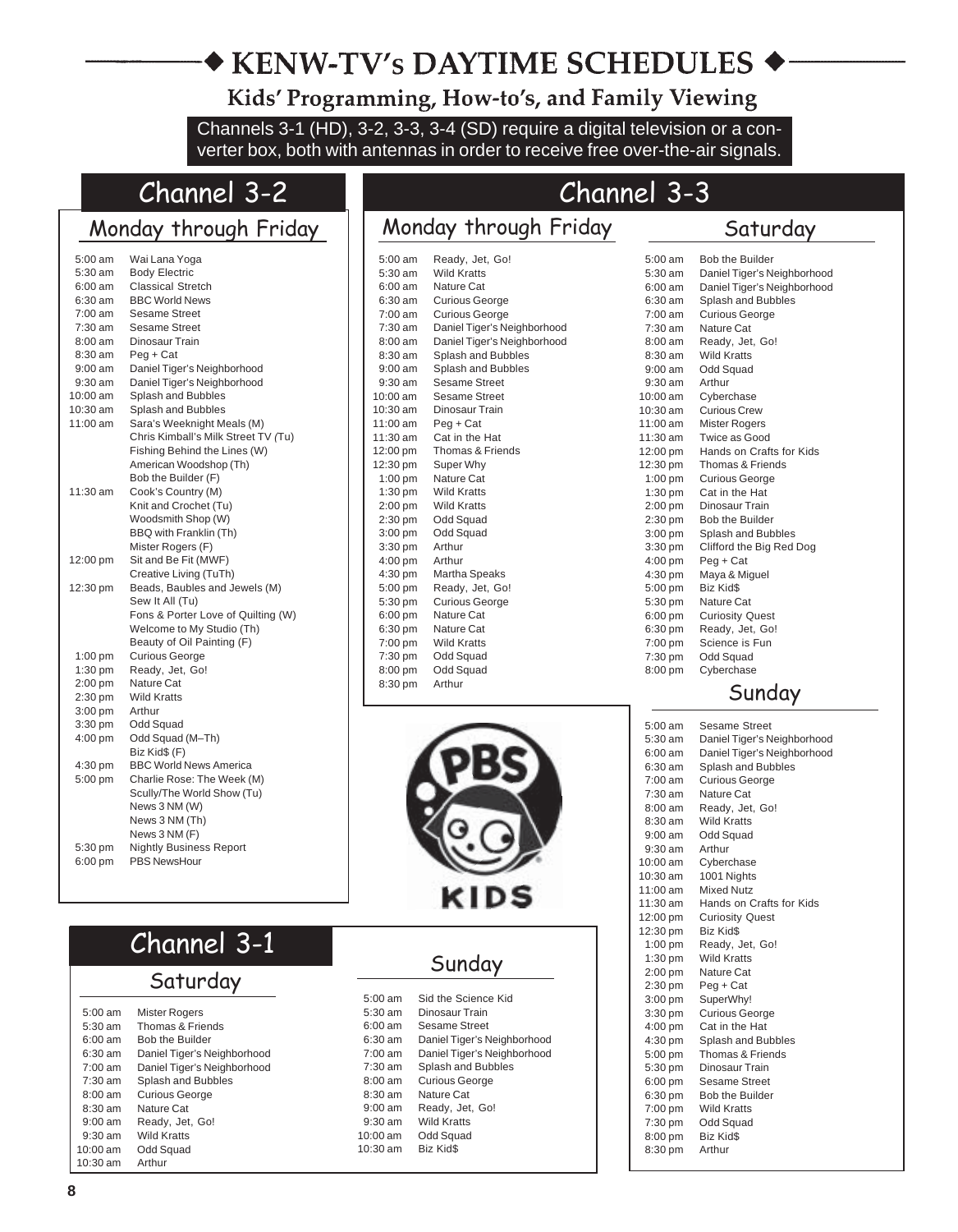# **KENW TV SCHEDULES 3-1 (HD), 3-2 (SD) AND 3-3 (SD)**

Our regular KENW-TV Channel (3-2) is listed below in bold. It can be seen by those who use cable or one of our analog translators listed on page 3. Schedule 3-1 is our High Definition (HD) Channel, 3-3 is our Children's/Encore Standard Definition Channel (SD), and 3-4 is our FNX Channel (First Nation Experience). Those with either digital TV sets or analog sets with converter boxes (both require antennas) can receive all four channels in most parts of our viewing area. KENW-TV has digital transmitters in the following cities: Clovis/Portales; Hobbs/Lovin gton; Roswell; Artesia; Fort Sumner; Tucumcari; Carlsbad; Ruidoso; Mescalero.

### **KENW-TVís 3-1 schedule (below in italics) is carried by DirecTV in most counties of New Mexico. KENW-TVís 3-2 schedule (below in bold) is carried on Dish network in most counties of New Mexico.**

*Friday 1st 5:00 3-1 Classical Stretch 5:30 3-1 Wai Lana Yoga 6:00 3-1 Americaís Heartland 6:30 3-1 Garden Smart 7:00 3-1 Song of the Mountains 8:00 3-1 Bluegrass Underground 8:30 3-1 Music Voyager 9:00 3-1 Globe Trekker 10:00 3-1 Joy of Painting 10:30 3-1 Beauty of Oil Painting 11:00 3-1 Body Electric 11:30 3-1 Sit and Be Fit 12:00 3-1 This Old House Hour 1:00 3-1 Make it Artsy 1:30 3-1 Welcome to My Studio 2:00 3-1 Woodsongs 3:00 3-1 Globe Trekker 4:00 3-1 Healthy Body Healthy Mind 4:30 3-1 Asian American Life 5:00 3-1 News 3 New Mexico 5:30 3-1 Nightly Business Report 6:00 3-1 PBS NewsHour* **7:00 3-2 Market to Market** *3-1 Mindfulness Goes Mainstream* **7:30 3-2 Consuelo Mack WealthTrack 8:00 3-2 Washington Week** *3-1 Beyond a Year in Space* **8:30 3-2 Beatles: Eight Days a Week – The Touring Years** *9:00 3-3 Charlie Rose 9:30 3-1 Changing Earth-Crossing the Arctic 10:00 3-1 Charlie Rose 3-3 Antiques Roadshow* **11:00 3-2 Aurora – Fire in the Sky** *3-1 Tavis Smiley 3-3 This Old House Hour*

- *11:30 3-1 Tavis Smiley*
- **12:00 3-2 PBS NewsHour**
- *3-1 Hamiltonís America 3-3 Craftsmanís Legacy*

### *Saturday 2nd*

|      |     | 6:00 3-2 Woodsmith Shop                       | K              |
|------|-----|-----------------------------------------------|----------------|
|      |     | "Router Table Top"                            | $\mathbf{c}$   |
|      |     | 6:30 3-2 American Woodshop                    |                |
|      |     | 7:00 3-2 BBQ with Franklin "Brisket"          |                |
|      |     | 7:30 3-2 America's Test Kitchen               |                |
|      |     | "Italian Chicken"                             |                |
|      |     | 8:00 3-2 Christopher Kimball's Milk Street    |                |
|      |     | "Crazy Noodles"                               |                |
|      |     | 8:30 3-2 Great British Baking Show            |                |
|      |     | "Masterclass," Pt. 3                          |                |
|      |     | 9:30 3-2 New Rules of Food                    | K              |
|      |     | 11:00 3-2 Forever Painless                    |                |
|      |     | 3-1 Memory Rescue with Daniel Amen            | $\overline{c}$ |
|      |     | 12:30 3-2 Quilt in a Day "Irish Chain," Pt. 2 | A              |
|      |     | 3-1 This Old House                            | C              |
|      |     | 1:00 3-2 Fresh Quilting "Finding Precision"   | $\overline{C}$ |
|      |     | 3-1 Ask This Old House                        |                |
|      |     | 1:30 3-2 Fons & Porter's Love of Quilting     | D              |
|      |     | "Terrific Table Topper"                       | E              |
|      |     | 3-1 Motorweek                                 | E              |
|      |     | 2:00 3-2 Creative Living                      | F              |
|      |     | 3-1 Woodwright's Shop                         | $\mathbf{F}$   |
| 2:30 |     | 3-2 Jazzy Vegetarian "Bollywood Kitchen"      |                |
|      | 3-1 | Chef's Life                                   |                |

| 6:00         | $3 - 2$ | <b>Painting and Travel</b>               |                |
|--------------|---------|------------------------------------------|----------------|
|              |         | Sunday 3rd                               | 10             |
|              | $3 - 3$ | <b>Bluegrass Underground</b>             |                |
|              | $3 - 1$ | Nature "Killer Whales"                   |                |
|              |         | Lafourcade/Grupo Fantasma"               | 10             |
| 12:00        | $3 - 2$ | <b>Austin City Limits "Natalia</b>       | S              |
|              | $3 - 3$ | Woodsongs                                |                |
|              | $3 - 1$ | Nova "Memory Hackers"                    |                |
|              |         | Whales"                                  | 9              |
| 11:00        | $3 - 2$ | Nature "Invasion of the Killer           | 7              |
|              | $3 - 1$ | Oregon's Animation Magic                 |                |
| 10:30        | $3 - 2$ | <b>Fostering an Unconditional Love</b>   | 7              |
| 10:00 3-3    |         | Classic Gospel                           | 5              |
| $9:00$ $3-3$ |         | Lawrence Welk Show                       |                |
|              | $3 - 1$ | 80s (My Music)                           | 5              |
|              |         | <b>Blues: Days of Future Passed"</b>     |                |
| 8:30         | $3 - 2$ | <b>Great Performances "The Moody</b>     | 4              |
| $7:00$ 3-1   |         | Human Nature: Jukebox in Concert         |                |
| $6:30$ $3-2$ |         | <b>Big Band Years</b>                    | 3              |
|              | $3 - 1$ | Antiques Roadshow                        |                |
| 6:00         | $3 - 2$ | <b>Report from Santa Fe</b>              | $\overline{a}$ |
|              | $3 - 1$ | Charlie Rose-The Week                    | 1              |
|              |         | 1960s"                                   | 12             |
| 5:30         |         | 3-2 It's Sew Easy "The British Invasion  |                |
|              | $3 - 1$ | <b>PBS NewsHour Weekend</b>              | 11             |
|              |         | "I Sew for Fun"                          |                |
| 5:00         | $3 - 2$ | <b>Sewing with Nancy</b>                 | 11             |
|              |         | "The Basics of Flowers"                  |                |
| 4:30         | $3 - 2$ | <b>Welcome to My Studio</b>              | 10             |
|              |         | 3-1 Globe Trekker                        | 9              |
| 4:00         | $3 - 2$ | <b>Ask This Old House</b>                |                |
|              | $3 - 1$ | <b>Martha Bakes</b>                      | 9              |
|              |         | Arrives"                                 |                |
| 3:30         | $3 - 2$ | This Old House "Generation Next          | 8              |
|              | $3 - 1$ | Martha Stewart's Cooking School          |                |
| 3:00         | $3 - 2$ | <b>Knitting Daily "Great Beginnings"</b> | 7              |
|              |         |                                          |                |

|  | "Mountain Lake." Pt. 2 |                                         |
|--|------------------------|-----------------------------------------|
|  |                        | 6:30 3-2 Second Opinion "Drug Overdose" |

| 7:00         | $3 - 2$ | <b>Antiques Roadshow</b>                  |
|--------------|---------|-------------------------------------------|
|              |         | "Kansas City," Pt. 3                      |
| 8:00         | $3 - 2$ | Classic Gospel "CCM United:               |
|              |         | We Will Stand"                            |
| 9:00         | $3 - 2$ | Joy of Music "Sights and Sounds           |
|              |         | of Budapest"                              |
| 9:30         | $3 - 2$ | Music and the Spoken Word                 |
| 10:00        | $3 - 2$ | <b>Civil War: The Untold Story</b>        |
|              |         | "With Malice Toward None"                 |
| 11:00        | $3 - 2$ | I'll Have It My Way                       |
|              | $3 - 1$ | <b>Washington Week</b>                    |
| 11:30        | $3 - 1$ | Plant Codes: Unleashing Nature's          |
|              |         | <b>Healing Power</b>                      |
| 12:30        | $3 - 2$ | <b>Memory Rescue</b>                      |
| $1:30$ $3-1$ |         | Market to Market                          |
| 2:00         | $3 - 2$ | <b>How Not to Die</b>                     |
|              |         | 3-1 You are the Universe with D. Chopra   |
| 3:30         | $3 - 2$ | Georgia O'Keeffe: A Woman of Paper        |
|              | $3 - 1$ | Journey Ahead - End of Life               |
| 4:00         | $3 - 2$ | Classic Gospel "Heaven"                   |
|              | $3 - 1$ | Nova "Memory Hackers"                     |
| 5:00         | $3 - 2$ | <b>PBS NewsHour Weekend</b>               |
|              |         | 3-1 Anne of Green Gables                  |
|              |         | 5:30 3-2 Victor Borge: 100 Years of Music |
| 7:00         | $3 - 2$ | <b>Victoria Returns</b>                   |
|              | $3 - 1$ | American Masters "This is Bob Hope"       |
| 7:30         |         | 3-2 Classical Rewind (My Music)           |
| 9:00         | $3 - 2$ | <b>Christmas with Daniel O'Donnell</b>    |
|              |         | 3-1 Victor Borge: 100 Years of Music      |
|              |         | 3-3 Tracks Ahead                          |
|              |         | 9:30 3-3 America's Heartland              |
| 10:00        | $3 - 2$ | <b>Cobblestone Corridor</b>               |
|              |         | "The Information Age," Pt. 1              |
|              | $3 - 3$ | Nature                                    |
| 10:30        | $3 - 2$ | <b>Jewish Film Showcase</b>               |
|              |         | "Raise the Roof"                          |
|              | $3 - 1$ | <b>Bluegrass Underground</b>              |
| 11:00        | $3 - 1$ | <b>Austin City Limits</b>                 |
|              | $3 - 3$ | Nova                                      |

### **KENW-TV on Cable Companies**

ENW-TV's 3-1 (High Definition, HD) and 3-2 (Standard Definition, SD) program schedules an be seen on the following cable companies:

Alpine,TX: Channel 12 (SD) and Channel 712 (HD), TDS

- Dexter: Channel 3 (SD) and Channel 470 (HD), Cable One
- Ft. Stanton, TX: Channel 6 (SD) and Channel 706 (HD), TDS
- Hobbs: Channel 3 (SD) and Channel 703 (HD), TDS
- Portales: Channel 3 (SD), and Channel 510 (HD), Comcast Cable
- Roswell: Channel 3 (SD), and Channel 470 (HD), Cable One

ENW-TV's 3-2 Schedule (Standard Definition, SD) can be seen on the following cable

rtesia: Channel 3, PVT Carlsbad: Channel 3, TDS lovis: Channel 3, Suddenlink exter: Channel 3, PVT ddy County South: Channel 3, TDS Eunice: Channel 3, TDS arwell: Channel 3, Suddenlink t. Sumner: Channel 3, Reach Broadband ompanies:

Hagerman: Channel 3, PVT Jal: Channel 3, TDS Lea County: Channel 3, TDS Loving: Channel 3, TDS Lovington: Channel 3, TDS Melrose: Channel 9, Reach Broadband Muleshoe, TX: Channel 5, Reach Broadband Texico: Channel 3, Suddenlink Tucumcari: Channel 11, Comcast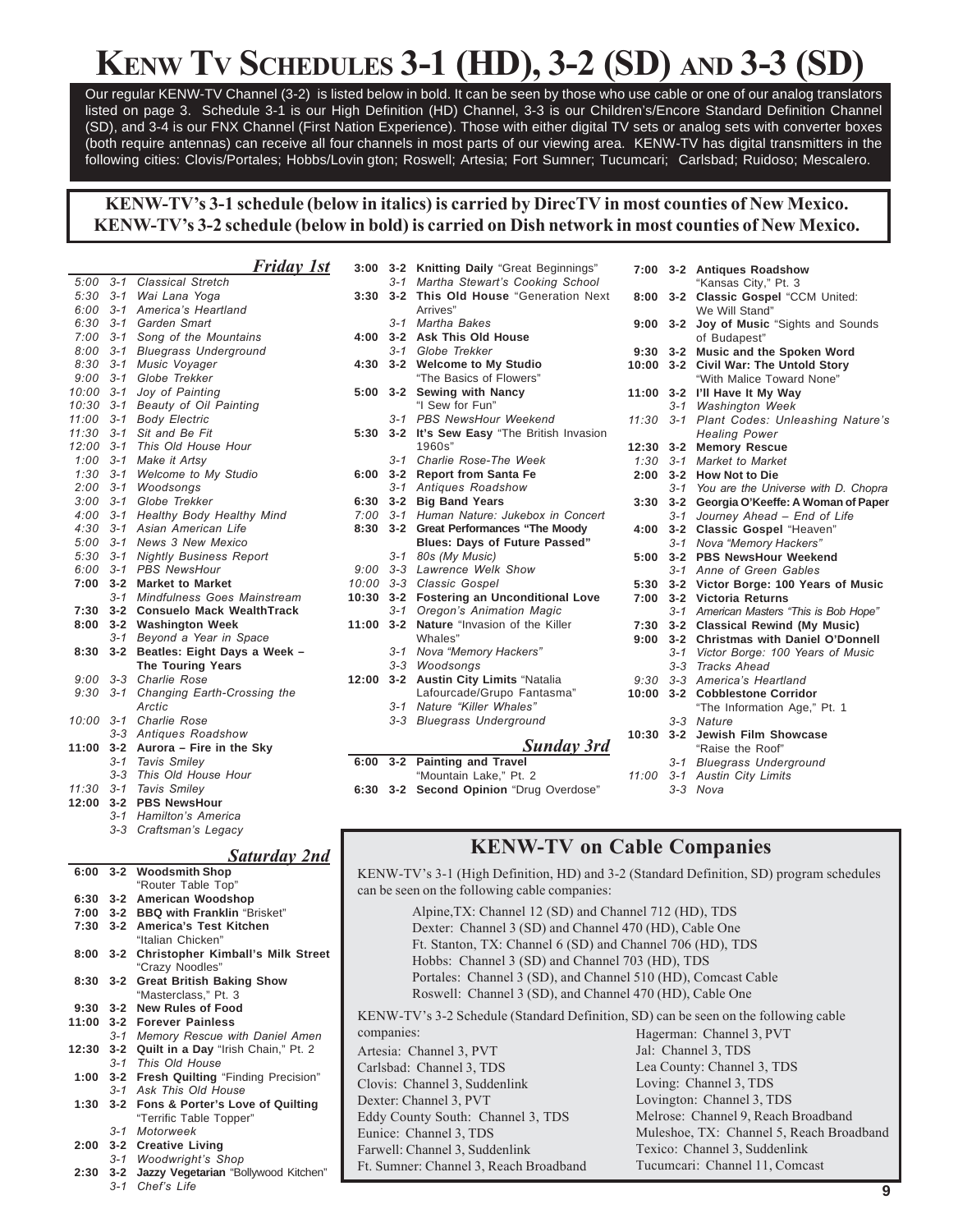|                              |                    | 3-1 DanceDance/Re-Volution                           |
|------------------------------|--------------------|------------------------------------------------------|
|                              |                    | 3-3 This American Land                               |
|                              |                    | Monday 4th                                           |
| 5:00                         | $3 - 1$            | <b>Classical Stretch</b>                             |
| $5:30$ $3-1$                 |                    | Wai Lana Yoga                                        |
| 6:00 3-1                     |                    | Nature "Killer Whales"                               |
| $7:00$ 3-1<br>8:00           |                    | Rick Steves' Special                                 |
| $8:30$ $3-1$                 | $3 - 1$            | Rick Steves' Europe<br>My Greek Table                |
| 9:00                         | $3 - 1$            | Pati's Mexican Table                                 |
| $9:30$ $3-1$                 |                    | New Orleans Cooking                                  |
| 10:00                        | $3 - 1$            | P. Allen Smith's Garden Home                         |
| 10:30 3-1                    |                    | Jazzy Vegetarian                                     |
| 11:00                        | $3 - 1$            | <b>Body Electric</b>                                 |
| $11:30$ $3-1$<br>12:00       | $3 - 1$            | Sit and Be Fit<br>Great British Baking Show          |
| $1:00$ 3-1                   |                    | Hamilton's America                                   |
| $2:30$ $3-1$                 |                    | Crisis of Faith                                      |
| $3:00$ $3-1$                 |                    | Highpointers                                         |
| $3:30$ $3-1$                 |                    | This American Land                                   |
| $4:00$ 3-1                   |                    | America's Heartland                                  |
| $4:30$ $3-1$                 |                    | Daytripper                                           |
| $5:00$ $3-1$<br>$5:30$ $3-1$ |                    | Tavis Smiley<br><b>Nightly Business Report</b>       |
| $6:00$ $3-1$                 |                    | <b>PBS NewsHour</b>                                  |
| 7:00                         | $3 - 2$            | <b>Antiques Roadshow</b>                             |
|                              |                    | "Anaheim." Pt. 1                                     |
|                              | $3 - 1$            | John D. Loudermilk Tribute Concert                   |
| 8:00                         | $3 - 2$            | <b>Antiques Roadshow</b>                             |
|                              | $3 - 1$            | "Anaheim," Pt. 2<br>Antiques Roadshow                |
| 9:00                         | $3 - 2$            | Selling Sunshine: The Florida                        |
|                              |                    | <b>Trains</b>                                        |
|                              | $3 - 1$            | Antiques Roadshow                                    |
|                              | $3 - 3$            | Charlie Rose                                         |
| 10:00                        | $3 - 2$            | <b>History Detectives</b>                            |
|                              | $3 - 1$            | "Space Exploration"<br>Charlie Rose                  |
|                              | $3 - 3$            | Globe Trekker                                        |
| 11:00                        | $3 - 2$            | <b>Antiques Roadshow</b>                             |
|                              |                    | "Anaheim," Pt. 1                                     |
|                              |                    |                                                      |
|                              | $3 - 1$            | Tavis Smiley                                         |
|                              | $3 - 3$            | Great British Baking Show                            |
| 11:30                        | 3-1                | Tavis Smiley                                         |
| 12:00                        | $3 - 2$            | <b>PBS NewsHour</b>                                  |
|                              | $3 - 1$<br>$3 - 3$ | <b>Independent Lens</b><br><b>History Detectives</b> |
|                              |                    |                                                      |
|                              |                    | Tuesday 5th                                          |
| 5:00                         | $3 - 1$            | <b>Classical Stretch</b>                             |
| $5:30$ $3-1$                 |                    | Wai Lana Yoga                                        |
| $6:00$ $3-1$<br>$7:00$ 3-1   |                    | Antiques Roadshow<br>Antiques Roadshow               |
| 8:00                         | $3 - 1$            | Cyber-Seniors                                        |
| $9:00$ $3-1$                 |                    | Healthy Body Healthy Mind                            |
| $9:30$ $3-1$                 |                    | Second Opinion                                       |
| $10:00$ 3-1                  |                    | Closer to Truth                                      |
| 10:30                        | $3 - 1$            | Age Wise                                             |
| $11:00$ 3-1<br>11:30         | $3 - 1$            | Classical Stretch<br>Wai Lana Yoga                   |
| $12:00$ $3-1$                |                    | Jacques Pepin: Heart & Soul                          |
| 12:30                        | $3 - 1$            | Taste of History                                     |
| $1:00$ 3-1                   |                    | Antiques Roadshow                                    |
| $2:00$ 3-1                   |                    | Antiques Roadshow                                    |
| $3:00$ $3-1$<br>4:00         | $3 - 1$            | Cyber-Seniors<br>Consuelo Mack WealthTrack           |
| $4:30$ $3-1$                 |                    | Start Up                                             |
| $5:00$ $3-1$                 |                    | <b>Tavis Smiley</b>                                  |
| $5:30$ $3-1$                 |                    | <b>Nightly Business Report</b>                       |
| 6:00                         | $3 - 1$            | <b>PBS NewsHour</b>                                  |
| 7:00                         | $3 - 2$            | <b>Finding your Roots</b>                            |
|                              | 3-1                | "Family Reunions"<br>NHK Special: Road to Redemption |
| 8:00                         | 3-2                | <b>Tale of Two Sisters</b>                           |
|                              |                    | "Amelia Earhart"                                     |
|                              | 3-1                | Hamilton's America                                   |
| 9:00                         | $3 - 2$            | <b>You Should Know</b>                               |
| 9:30                         |                    | 3-3 Charlie Rose<br>3-2 Creative Living              |

**12:00 3-2 Nova** "Memory Hackers"

| 10:00                        | $3 - 2$ | <b>Frontline</b> "American Patriot"            |
|------------------------------|---------|------------------------------------------------|
|                              | 3-1     | Charlie Rose                                   |
|                              | 3-3     | Woodsongs                                      |
| 11:00                        | $3 - 2$ | <b>Charlie Rose</b>                            |
|                              | 3-1     | <b>Tavis Smiley</b>                            |
|                              |         | 3-3 Today's Wild West                          |
| 11:30                        |         | 3-1 Tavis Smiley                               |
|                              | $3 - 3$ | Fishing behind the Lines                       |
| 12:00                        | $3 - 2$ | <b>PBS NewsHour</b>                            |
|                              |         | 3-1 Finding Your Roots                         |
|                              | 3-3     | America's Heartland                            |
|                              |         |                                                |
|                              |         | Wednesday 6th                                  |
| $5:00$ $3-1$                 |         | <b>Classical Stretch</b>                       |
| $5:30$ $3-1$                 |         | Wai Lana Yoga                                  |
| $6:00$ $3-1$                 |         | Consuelo Mack WealthTrack                      |
| $6:30$ $3-1$                 |         | David Rubenstein Show                          |
| $7:00$ 3-1                   |         | Rudy Maxa's World                              |
|                              |         | <b>Crossing South</b>                          |
| $7:30$ $3-1$<br>$8:00$ $3-1$ |         | NHK Special: Road to Redemption                |
|                              |         |                                                |
| $9:00$ $3-1$<br>$9:30$ $3-1$ |         | Craftsman's Legacy<br><b>Destination Craft</b> |
|                              |         |                                                |
| 10:00 3-1                    |         | American Woodshop                              |
| 10:30 3-1                    |         | <b>Woodwright's Shop</b>                       |
| $11:00$ 3-1                  |         | <b>Body Electric</b>                           |
| 11:30                        | $3 - 1$ | Sit and Be Fit                                 |
| 12:00 3-1                    |         | Sara's Weeknight Meals                         |
| 12:30 3-1                    |         | Cook's Country                                 |
| $1:00$ 3-1                   |         | Family Ingredients                             |
| $1:30$ $3-1$                 |         | <b>Crossing South</b>                          |
| $2:00$ 3-1                   |         | NHK Special: Road to Redemption                |
| $3:00$ $3-1$                 |         | Music Voyager                                  |
| $3:30$ $3-1$                 |         | Mind of a Chef                                 |
| $4:00 \quad 3-1$             |         | Lidia's Kitchen                                |
| $4:30$ $3-1$                 |         | America's Test Kitchen                         |
| 5:00 3-1                     |         | <b>News 3 New Mexico</b>                       |
| $5:30$ $3-1$                 |         | <b>Nightly Business Report</b>                 |
| 6:00                         | $3 - 1$ | <b>PBS NewsHour</b>                            |
| 7:00                         | $3 - 2$ | Nature "The Sagebrush Sea"                     |
|                              | $3 - 1$ | <b>Finding Your Roots</b>                      |
| 8:00                         | $3 - 2$ | Nova "Rise of the Robots"                      |
|                              | 3-1     | Journey Home to the USS Arizona                |
| 9:00                         | $3 - 2$ | Hawking                                        |
|                              | $3 - 1$ | Nature "The Sagebrush Sea"                     |
|                              | $3 - 3$ | Charlie Rose                                   |
| 10:00                        | $3 - 2$ | <b>Second Opinion</b>                          |
|                              |         | "Obsessive Compulsive Disorder"                |
|                              | 3-1     | <b>Charlie Rose</b>                            |
|                              | 3-3     | Nova                                           |
| 10:30                        | $3 - 2$ | <b>This Old House</b>                          |
|                              |         | "Generation Next Arrives"                      |
| 11:00                        | $3 - 2$ | <b>Charlie Rose</b>                            |
|                              | 3-1     | <b>Tavis Smiley</b>                            |
|                              | 3-3     | Family Travel with Colleen Kelly               |
| 11:30                        | $3 - 1$ | <b>Tavis Smiley</b>                            |
|                              | $3 - 3$ | Journeys in India                              |
| 12:00                        | $3 - 2$ | <b>PBS NewsHour</b>                            |
|                              | $3 - 1$ | Nature "The Sagebrush Sea"                     |
|                              |         | 3-3 Well Read                                  |
|                              |         |                                                |
|                              |         | Thursday 7th                                   |
|                              |         | 5:00 3-1 Classical Stretch                     |
| $5:30$ $3-1$                 |         | Wai Lana Yoga                                  |
| 6:00                         | $3 - 1$ | IQ: Smartparent                                |
| $6:30$ $3-1$                 |         | Family Travel with Colleen Kelly               |
| $7:00$ 3-1                   |         | <b>Finding Your Roots</b>                      |
| $8:00$ $3-1$                 |         | Journey Home to the USS Arizona                |
| 9:00                         | $3 - 1$ | Fons & Porter's Love of Quilting               |
| $9:30 \quad 3-1$             |         | Quilt in a Day                                 |
| 10:00                        | $3 - 1$ | Knit and Crochet Now!                          |
| 10:30 3-1                    |         | Sew it All                                     |
| 11:00                        | $3 - 1$ | <b>Classical Stretch</b>                       |
| 11:30                        | $3 - 1$ | Wai Lana Yoga                                  |
| 12:00                        | 3-1     | Christopher Kimball's Milk Street              |
| $12:30$ $3-1$                |         | Chef's Life                                    |
| 1:00                         | $3 - 1$ | Ellie's Real Good Food                         |
| $1:30$ $3-1$                 |         | Moveable Feast with Fine Cooking               |
| $2:00$ 3-1                   |         | Finding Your Roots                             |
| $3:00$ $3-1$                 |         | Science Goes to the Movies                     |
| 3:30                         | $3 - 1$ | <b>Beyond Geek</b>                             |
|                              |         | 4:00 3-1 Nova "Rise of the Robots"             |

*5:00 3-1 News 3 New Mexico 5:30 3-1 Nightly Business Report*

*3-1 Creative Living 3-3 Charlie Rose* **9:30 3-2 Red Green Show** "Town Services Contract" *3-1 You Should Know* **10:00 3-2 Live from the Artists Den** "John Legend" *3-1 Charlie Rose 3-3 Song of the Mountains* **11:00 3-2 Charlie Rose** *3-1 Tavis Smiley 3-3 Sun Studio Sessions 11:30 3-1 Tavis Smiley 3-3 Music Voyager* **12:00 3-2 PBS NewsHour** *3-1 Journey Home to the USS Arizona 3-3 Start Up Friday 8th 5:00 3-1 Classical Stretch 5:30 3-1 Wai Lana Yoga 6:00 3-1 Americaís Heartland 6:30 3-1 Garden Smart 7:00 3-1 Song of the Mountains 8:00 3-1 Bluegrass Underground 8:30 3-1 Music Voyager 9:00 3-1 Globe Trekker 10:00 3-1 Joy of Painting 10:30 3-1 Beauty of Oil Painting 11:00 3-1 Body Electric 11:30 3-1 Sit and Be Fit 12:00 3-1 This Old House Hour 1:00 3-1 Make It Artsy 1:30 3-1 Welcome to My Studio 2:00 3-1 Woodsongs 3:00 3-1 Globe Trekker 4:00 3-1 Healthy Body Healthy Mind 4:30 3-1 Asian American Life 5:00 3-1 News 3 New Mexico 5:30 3-1 Nightly Business Report 6:00 3-1 PBS NewsHour* **7:00 3-2 Market to Market** *3-1 Washington Week* **7:30 3-2 Consuelo Mack WealthTrack** 3-1 Charlie Rose-The Week **8:00 3-2 Washington Week** 3-1 Nova "Rise of the Robots" **8:30 3-2 Charlie Rose-The Week 9:00 3-2 Great Performances** "Foo Fighters - Landmarks Live in Concert" *3-1 Frontline ìAmerican Patriotî 3-3 Charlie Rose* **10:00 3-2 Hamilton's America** *3-1 Charlie Rose 3-3 Antiques Roadshow* **11:00** *3-1 Tavis Smiley 3-3 This Old House Hour* **11:30 3-2 European Christmas Markets** *3-1 Tavis Smiley* **12:00 3-2 PBS NewsHour** *3-1 Foo Fighters-Landmarks/Concert 3-3 Craftsmanís Legacy Saturday 9th* **6:00 3-2 Woodsmith Shop** "Scalloped Lid Box" **6:30 3-2 American Woodshop** "Heirloom Frames" **7:00 3-2 BBQ with Franklin** "Sausage" **7:30 3-2 America's Test Kitchen**

*6:00 3-1 PBS NewsHour*

**7:00 3-2 Frontline** "American Patriot" *3-1 Song of the Mountains* **8:00 3-2 Song of the Mountains**

*3-1 Red Green Show 8:30 3-1 Cobblestone Corridor* **9:00 3-2 Today's Wild West** "Rimrock/ Cody/Stoecklein/Pipestone

"Bobby Hicks & Mark Kuykendall"

#### "Autumn Desserts" **8:00 3-2 Christopher Kimball's Milk Street** "Japan Fried Chicken" **8:30 3-2 Great British Baking Show** "Masterclass," Pt. 4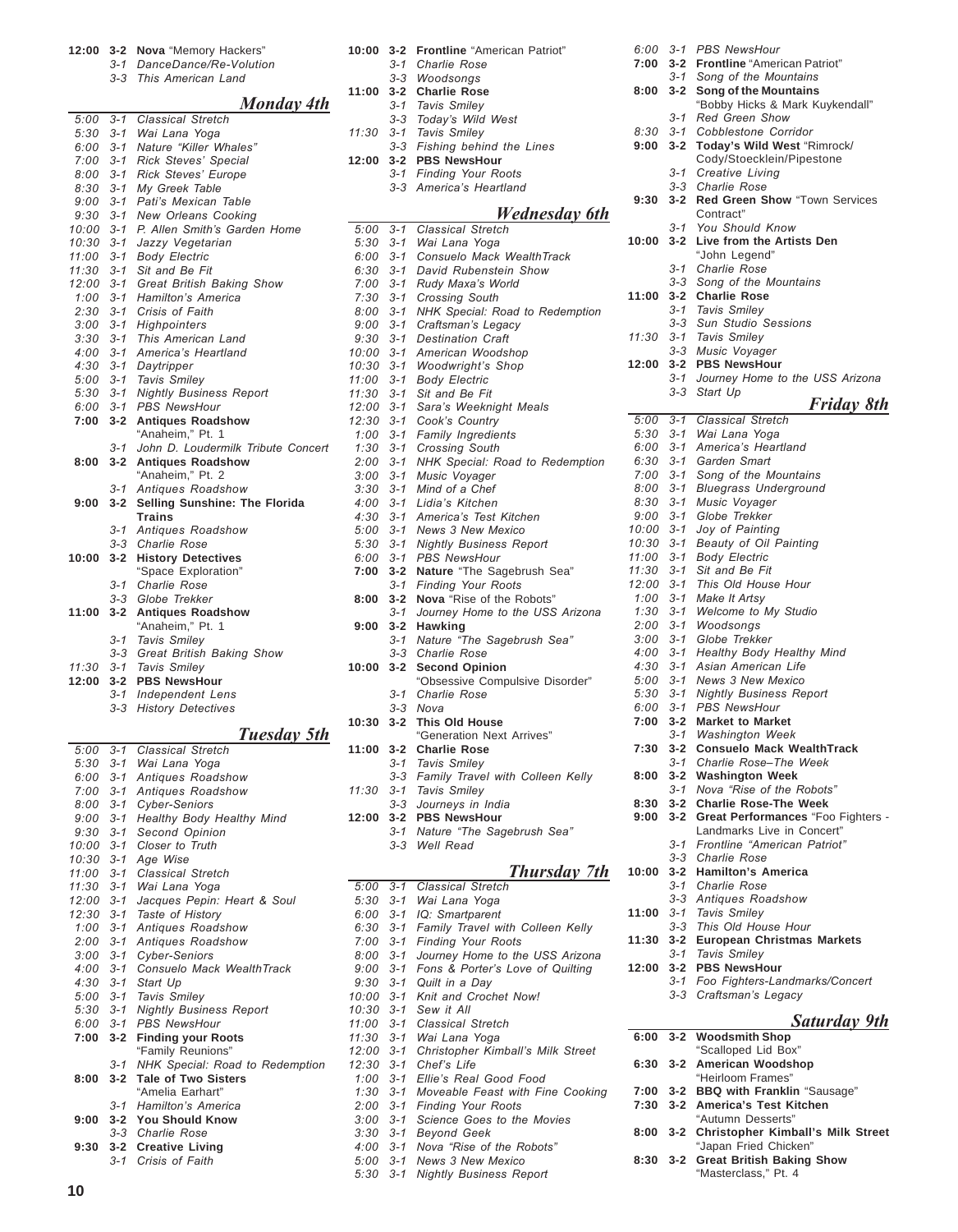| 9:30<br>10:00 | $3 - 2$<br>$3 - 2$ | <b>Motorweek</b><br>P. Allen Smith's Garden Home                               |
|---------------|--------------------|--------------------------------------------------------------------------------|
| 10:30         | $3 - 2$            | "Super-Duper"<br>Taste of History "Orchids, Herbs, and                         |
| 11:00 3-2     |                    | Rum in Jamaica"<br>Paint This with Jerry Yarnell<br>"Ablaze with Color," Pt. 3 |
|               | $3 - 1$            | Julia Child-Cooking with Master<br>Chefs                                       |
| 11:30         | $3 - 2$            | Joy of Painting<br>"Pretty Autumn Day"                                         |
|               | $3 - 1$            | Ask This Old House                                                             |
| 12:00         | $3 - 2$            | <b>Beauty of Oil Painting</b><br>"Glorious Hibiscus"                           |
| 12:30         | $3 - 1$<br>$3 - 2$ | This Old House<br>Quilt in a Day "Monitor Barn with Hole                       |
|               |                    | in the Barn Door"                                                              |
| 1:00          | $3 - 1$<br>$3 - 2$ | This Old House<br>Fresh Quilting "Transparency and                             |
|               |                    | Big Stitch"                                                                    |
|               | $3 - 1$            | Ask This Old House                                                             |
| 1:30          | $3 - 2$            | Fons & Porter's Love of Quilting<br>"Thread Embellished Coasters"              |
|               | $3 - 1$            | Motorweek                                                                      |
| 2:00          | $3 - 2$<br>$3 - 1$ | <b>Creative Living</b><br><b>Woodwright's Shop</b>                             |
| 2:30          | $3 - 2$            | Jazzy Vegetarian "Wow! Weekend                                                 |
|               |                    | Brunch"                                                                        |
|               | $3 - 1$            | Chef's Life                                                                    |
| 3:00          | $3 - 2$            | Knitting Daily "Thick of It"                                                   |
|               | $3 - 1$            | Martha Stewart's Cooking School                                                |
| 3:30          | $3 - 2$            | This Old House "Construction<br>Gets a Jumpstart"                              |
|               | $3 - 1$            | Martha Bakes                                                                   |
| 4:00          | $3 - 2$            | <b>Ask This Old House</b>                                                      |
|               |                    | "Radiator Swap, Brick Repointing"                                              |
|               | $3 - 1$            | Globe Trekker                                                                  |
| 4:30          | $3 - 2$            | <b>Welcome to My Studio</b>                                                    |
| 5:00          |                    | "Brush Strokes"                                                                |
|               | $3 - 2$            | <b>Sewing with Nancy</b><br>"Best Sweatshirt Makeovers," Pt. 1                 |
|               | $3 - 1$            | PBS NewsHour Weekend                                                           |
| 5:30          | $3 - 2$            | It's Sew Easy "The Counterculture-                                             |
|               |                    | The Late 1960s"                                                                |
| 6:00          | $3 - 1$<br>$3 - 2$ | Charlie Rose-The Week<br><b>Report from Santa Fe</b>                           |
|               | $3 - 1$            | Antiques Roadshow                                                              |
| 6:30          | $3 - 2$            | America's Heartland                                                            |
| 7:00 3-2      |                    | <b>Lawrence Welk Show</b>                                                      |
|               |                    | "Winter (1967)"                                                                |
|               | $3 - 1$            | Jewish Film Showcase                                                           |
| 8:00          | $3 - 2$            | Are You Being Served? Again!<br>"Are You Being Served"                         |
| 8:30          | $3 - 2$            | Red Green Show "Town Services                                                  |
|               |                    | Contract"                                                                      |
|               | $3 - 1$            | Voices for Freedom:<br>The Hyers Sisters' Legacy                               |
| 9:00          | $3 - 2$            | Austin City Limits "Margo Price/                                               |
|               |                    | Hayes Carll"                                                                   |
|               | 3-1                | Speakeasy                                                                      |
|               | 3-3                | Lawrence Welk Show<br>Nova "Rise of the Robots"                                |
| 10:00         | $3 - 2$<br>3-1     | <b>Austin City Limits</b>                                                      |
|               | $3 - 3$            | Classic Gospel                                                                 |
| 11:00         | $3 - 2$            | Nature "The Sagebrush Sea"                                                     |
|               | $3 - 1$            | Nova "Rise of the Robots"                                                      |
|               | $3 - 3$            | Woodsongs                                                                      |
| 12:00         | $3 - 2$            | Austin City Limits "Margo Price/                                               |
|               | $3 - 1$            | Hayes Carll"<br>Nature "The Sagebrush Sea"                                     |
|               |                    | 3-3 Bluegrass Underground                                                      |
|               |                    |                                                                                |
| 6:00          | $3 - 2$            | <b>Sunday 10th</b><br><b>Painting and Travel</b>                               |
|               |                    | "The Guitar Maker"                                                             |
| 6:30          | $3 - 2$            | <b>Second Opinion</b>                                                          |
| 7:00          | $3 - 2$            | "Head and Neck Cancer"<br><b>Antiques Roadshow</b>                             |
|               |                    |                                                                                |
|               |                    | "Anaheim," Pt. 2                                                               |
| 8:00          | $3 - 2$            | Classic Gospel "David Phelps:<br>Freedom"                                      |

Alps"

| 9:30  | $3 - 2$ | Music and the Spoken Word                          |
|-------|---------|----------------------------------------------------|
| 10:00 | $3 - 2$ | <b>Festival of Carols with Sylvia</b>              |
|       |         | <b>McNair</b>                                      |
| 11:00 | $3 - 2$ | Globe Trekker "Patagonia"                          |
|       | $3 - 1$ | <b>Washington Week</b>                             |
| 11:30 | $3 - 1$ | To the Contrary with Bonnie Erbe                   |
| 12:00 | $3 - 2$ | Cultura                                            |
|       | $3 - 1$ | Charlie Rose-The Week                              |
| 12:30 | $3 - 2$ | <b>New Mexico in Focus</b>                         |
|       | $3 - 1$ | Start Up                                           |
| 1:00  | $3 - 1$ | Scully/The World Show                              |
| 1:30  | $3 - 2$ | Destination Craft "Nepal"                          |
|       | $3 - 1$ | Market to Market                                   |
| 2:00  | $3 - 2$ | Closer to Truth "Can Brain Alone                   |
|       |         | Explain Consciousness?"                            |
|       | 3-1     | Garden Smart                                       |
| 2:30  | $3 - 2$ | Well Read "Nonema Donohue,                         |
|       |         | The Wonderer"                                      |
|       | $3 - 1$ | Mind of a Chef                                     |
| 3:00  | $3 - 2$ | <b>Second Opinion</b>                              |
|       |         | "Transgender Health"                               |
|       | $3 - 1$ | Great British Baking Show                          |
| 3:30  | $3 - 2$ | Currier & Ives "Printmakers to the                 |
|       |         | People," Pt. 1                                     |
| 4:00  | $3 - 2$ | Classic Gospel "Booth Brothers"                    |
|       | $3 - 1$ | Nova "Rise of the Robots""                         |
| 5:00  | $3 - 2$ | <b>PBS NewsHour Weekend</b>                        |
|       | $3 - 1$ | Well Read                                          |
| 5:30  | $3 - 2$ | <b>Washington Week</b>                             |
|       | $3 - 1$ | Report from Santa Fe                               |
| 6:00  | $3 - 2$ | <b>Tale of Two Sisters</b>                         |
|       |         | "Amelia Earhart"                                   |
|       | $3 - 1$ | <b>Great Performances</b>                          |
| 7:00  | $3 - 2$ | <b>Great Performances</b>                          |
|       |         | "Driving Miss Daisy"                               |
| 7:30  | $3 - 1$ | Making of a Lady                                   |
| 8:30  | $3 - 2$ | Making of a Lady                                   |
| 9:00  | $3 - 1$ | Independent Lens "Mimi and Dona"                   |
|       | $3 - 3$ | <b>Tracks Ahead</b>                                |
| 9:30  | $3 - 3$ | America's Heartland                                |
| 10:00 | $3 - 2$ | <b>Cobblestone Corridor</b>                        |
|       |         | "The Sting," Pt. 2                                 |
|       | 3-1     | Arts in Context                                    |
|       | $3 - 3$ | Nature                                             |
| 10:30 | $3 - 2$ | Jewish Film Showcase                               |
|       |         | "Carvalho's Journey"                               |
|       | 3-1     | <b>Bluegrass Underground</b>                       |
| 11:00 | $3 - 1$ | <b>Austin City Limits</b>                          |
|       | $3 - 3$ | Nova                                               |
| 12:00 | $3 - 2$ | Nova "Rise of the Robots"                          |
|       | $3 - 1$ |                                                    |
|       | $3 - 3$ | Making of a Lady<br>Roadtrip Nation: Ready to Rise |
|       |         |                                                    |
|       |         | Monday 11th                                        |
| 5:00  | $3 - 1$ | <b>Classical Stretch</b>                           |
| 5:30  | $3 - 1$ | Wai Lana Yoga                                      |
|       |         |                                                    |

#### *6:00 3-1 Nature ìThe Sagebrush Seaî 7:00 3-1 Rick Stevesí Special 8:00 3-1 Rick Stevesíí Europe 8:30 3-1 My Greek Table with Diane Kochila 9:00 3-1 Patiís Mexican Table 9:30 3-1 New Orleans Cooking 10:00 3-1 P. Allen Smithís Garden Home 10:30 3-1 Jazzy Vegetarian 11:00 3-1 Body Electric 11:30 3-1 Sit and Be Fit 12:00 3-1 Great British Baking Show 1:00 3-1 Great Performances 2:30 3-1 Voices for Freedom: The Hyers Sistersí Legacy 3:00 3-1 Roadtrip Nation: Ready to Rise 4:00 3-1 Americaís Heartland 4:30 3-1 Daytripper 5:00 3-1 Tavis Smiley 5:30 3-1 Nightly Business Report 6:00 3-1 PBS NewsHour* **7:00 3-2 Antiques Roadshow** "Anaheim," Pt. 3 *3-1 Making a New American Nutcracker* **8:00 3-2 Antiques Roadshow** "Richmond," Pt. 1 *3-1 Antiques Roadshow*

| 9:00         | $3 - 2$            | John D. Loudermilk Tribute Concert     |
|--------------|--------------------|----------------------------------------|
|              | 3-1                | Antiques Roadshow                      |
|              | $3 - 3$            | Charlie Rose                           |
| 10:00        | $3 - 2$            | History Detectives "Iwo Jima Map,      |
|              |                    | Copperhead Cane, Theremin"             |
|              | $3 - 1$            | Charlie Rose                           |
|              | $3 - 3$            | Globe Trekker                          |
| 11:00        | 3-2                | <b>Antiques Roadshow</b>               |
|              |                    | "Anaheim," Pt. 3                       |
|              | $3 - 1$            | Tavis Smiley                           |
|              | $3 - 3$            | Great British Baking Show              |
| 11:30        | $3 - 1$            | Tavis Smiley                           |
| 12:00        | $3 - 2$            | <b>PBS NewsHour</b>                    |
|              | $3 - 1$            | Independent Lens "Newtown"             |
|              | $3 - 3$            | <b>History Detectives</b>              |
|              |                    |                                        |
|              |                    | <u>Tuesday 12th</u>                    |
| 5:00         | $3 - 1$            | <b>Classical Stretch</b>               |
| 5:30         | $3 - 1$<br>$3 - 1$ | Wai Lana Yoga                          |
| 6:00<br>7:00 | $3 - 1$            | Antiques Roadshow<br>Antiques Roadshow |
| 8:00         | $3 - 1$            | Portraits of a Professional            |
|              |                    | Caregiver: The Passion, The Pain       |
| 9:00         | $3 - 1$            | Healthy Body Healthy Mind              |
| 9:30         | $3 - 1$            | Second Opinion                         |
| 10:00        | $3 - 1$            | Closer to Truth                        |
| 10:30        | $3 - 1$            | Age Wise                               |
| 11:00        | $3 - 1$            | Classical Stretch                      |
| 11:30        | $3 - 1$            | Wai Lana Yoga                          |
| 12:00        | $3 - 1$            | Jacques Pepin: Heart & Soul            |
| 12:30        | $3 - 1$            | Taste of History                       |
| 1:00         | $3 - 1$            | Antiques Roadshow                      |
| 2:00         | $3 - 1$            | Antiques Roadshow                      |
| 3:00         | $3 - 1$            | Making an American Nutcracker          |
| 4:00         | $3 - 1$            | Consuelo Mack WealthTrack              |
| 4:30         | $3 - 1$            | Start Up                               |
| 5:00         | $3 - 1$            | <b>Tavis Smiley</b>                    |
| 5:30         | $3 - 1$            | <b>Nightly Business Report</b>         |
| 6:00         | $3 - 1$            | <b>PBS NewsHour</b>                    |
| 7:00         | $3 - 2$            | <b>Finding Your Roots</b>              |
|              |                    | "Southern Roots"                       |
|              | $3 - 1$            | Tale of Two Sisters                    |
|              |                    | "Amelia Earhart"                       |
| 8:00         | $3 - 2$            | Tale of Two Sisters                    |
|              |                    | "Jackie Kennedy Onassis"               |
|              | 3-1                | Work and Happiness:                    |
|              |                    | The Human Cost of Welfare              |
| 9:00         | $3 - 2$            | <b>You Should Know</b>                 |
|              | $3 - 1$            | American St. Nick                      |
|              | $3 - 3$            | Charlie Rose                           |
| 9:30         | $3 - 2$            | <b>Creative Living</b>                 |
| 10:00        | $3 - 2$            | Frontline "Putin's Revenge," Pt. 1     |
|              | $3 - 1$            | Charlie Rose                           |
|              |                    | 3-3 Woodsongs                          |
| 11:00        | $3 - 2$            | <b>Charlie Rose</b>                    |
|              | $3 - 1$            | Tavis Smiley                           |
|              | $3 - 3$            | Live from the Artists Den              |
| 11:30        | $3 - 1$            | Tavis Smiley                           |

**12:00 3-2 PBS NewsHour**

÷,

- *3-1 Finding Your Roots*
	- *3-3 Americaís Heartland*

### *Wednesday 13th*

|                  |         | rr eunesuuv 1.                   |
|------------------|---------|----------------------------------|
| 5:00             | $3 - 1$ | Classical Stretch                |
| $5:30$ $3-1$     |         | Wai Lana Yoga                    |
| $6:00$ 3-1       |         | Consuelo Mack WealthTrack        |
| $6:30$ $3-1$     |         | David Rubenstein Show            |
| $7:00$ 3-1       |         | Rudy Maxa's World                |
| $7:30$ $3-1$     |         | <b>Crossing South</b>            |
|                  |         | 8:00 3-1 Tale of Two Sisters     |
|                  |         | 9:00 3-1 Craftsman's Legacy      |
| $9:30 \quad 3-1$ |         | Destination Craft                |
| 10:00 3-1        |         | American Woodshop                |
|                  |         | 10:30 3-1 Woodwright's Shop      |
| $11:00$ 3-1      |         | <b>Body Electric</b>             |
| $11:30$ $3-1$    |         | Sit and Be Fit                   |
| $12:00$ 3-1      |         | Sara's Weeknight Meals           |
| $12:30$ $3-1$    |         | Cook's Country                   |
| $1:00$ 3-1       |         | <b>Family Ingredients</b>        |
| $1:30$ $3-1$     |         | <b>Crossing South</b>            |
| $2:00$ 3-1       |         | European Christmas Markets       |
|                  |         | 2:30 3-1 Christmas on the Danube |
| 3:00             | $3 - 1$ | Music Voyager                    |
|                  |         |                                  |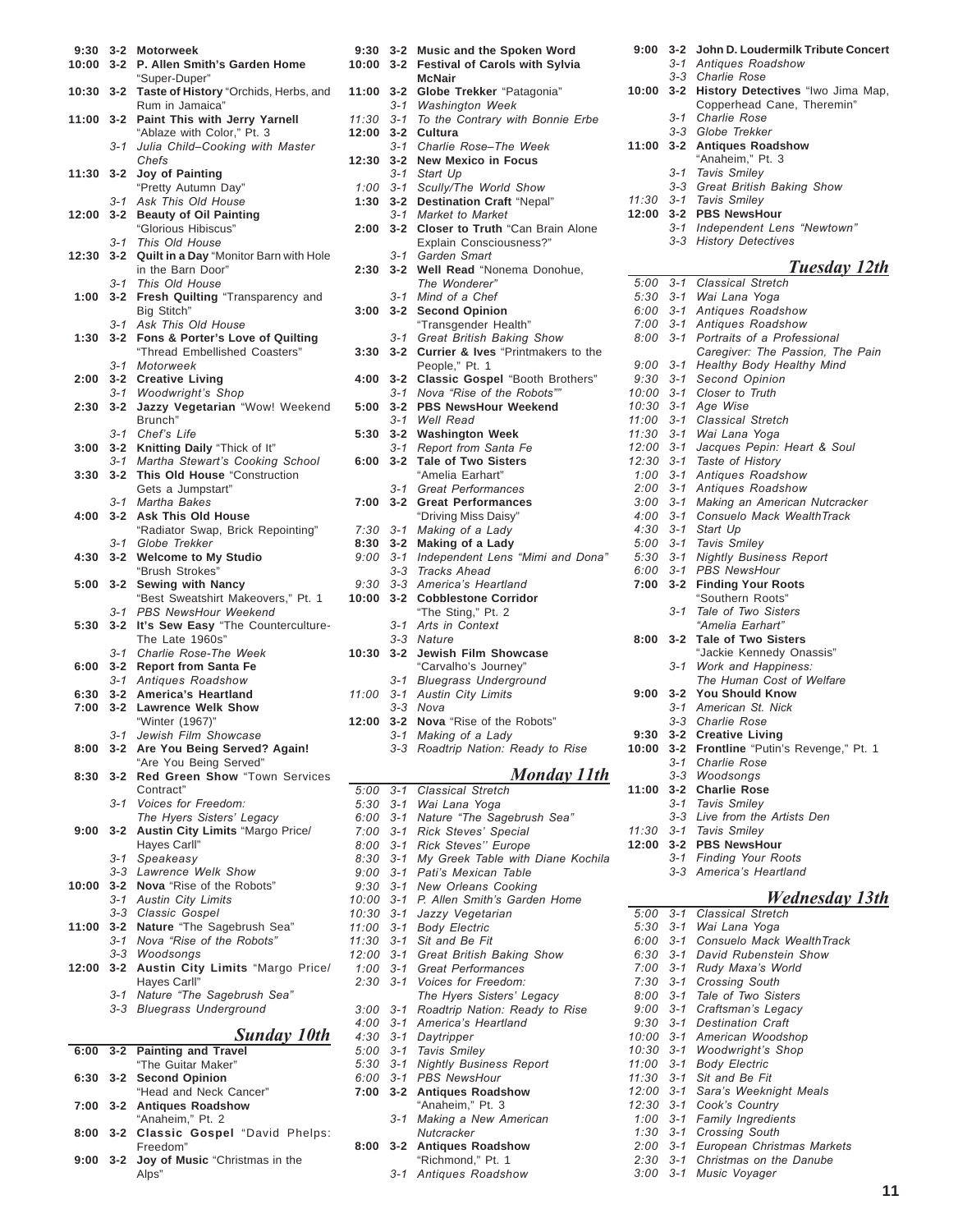|  | $3:30$ $3-1$ Mind of a Chef            |
|--|----------------------------------------|
|  | 4:00 3-1 Lidia's Kitchen               |
|  | 4:30 3-1 America's Test Kitchen        |
|  | 5:00 3-1 Tavis Smiley                  |
|  | 5:30 3-1 Nightly Business Report       |
|  | 6:00 3-1 PBS NewsHour                  |
|  | 7:00 3-2 Nature "Soul of the Elephant" |
|  | 3-1 Finding your Roots                 |
|  | 8:00 3-2 Nova "Secret Tunnel Warfare"  |
|  | 3-1 Hawking                            |
|  | 9:00 3-2 Favored Strawberry            |
|  | 3-1 Nature "Soul of the Elephant"      |
|  | 3-3 Charlie Rose                       |
|  | 10:00 3-2 Second Opinion               |
|  | "Hospital Delirium"                    |
|  | 3-1 Charlie Rose                       |
|  | 3-3 Nova                               |
|  | 10:30 3-2 This Old House "Construction |
|  | Gets a Jumpstart"                      |
|  | 11:00 3-2 Charlie Rose                 |
|  | 3-1 Tavis Smiley                       |
|  | 3-3 Family Travel with Colleen Kelly   |
|  | 11:30 3-1 Tavis Smiley                 |
|  | 3-3 Crossing South                     |
|  | 12:00 3-2 PBS NewsHour                 |
|  | 3-1 Nature "Soul of the Elephant"      |
|  | 3-3 Well Read                          |
|  | Thursday 14                            |
|  |                                        |

### *Thursday 14th*

| 5:00  | $3 - 1$ | <b>Classical Stretch</b>           |
|-------|---------|------------------------------------|
| 5:30  | $3 - 1$ | Wai Lana Yoga                      |
| 6:00  | $3 - 1$ | IQ: Smartparent                    |
| 6:30  | $3 - 1$ | Family Travel with Colleen Kelly   |
| 7:00  | $3 - 1$ | <b>Finding Your Roots</b>          |
| 8:00  | 3-1     | Hawking                            |
| 9:00  | $3 - 1$ | Fons & Porters Love of Quilting    |
| 9:30  | $3 - 1$ | Quilt in a Day                     |
| 10:00 | $3 - 1$ | Knit and Crochet Now!              |
| 10:30 | $3 - 1$ | Sew it All                         |
| 11:00 | $3 - 1$ | Classical Stretch                  |
| 11:30 | $3 - 1$ | Wai Lana Yoga                      |
| 12:00 | $3 - 1$ | Christopher Kimball's Milk Street  |
| 12:30 | $3 - 1$ | Chef's Life                        |
| 1:00  | $3 - 1$ | Ellie's Real Good Food             |
| 1:30  | $3 - 1$ | Moveable Feast with Fine Cooking   |
| 2:00  | $3 - 1$ | <b>Finding Your Roots</b>          |
| 3:00  | $3 - 1$ | Science Goes to the Movies         |
| 3:30  | $3 - 1$ | <b>Beyond Geek</b>                 |
| 4:00  | $3 - 1$ | Nova "Secret Tunnel Warfare"       |
| 5:00  | $3 - 1$ | Tavis Smiley                       |
| 5:30  | $3 - 1$ | <b>Nightly Business Report</b>     |
| 6:00  | $3 - 1$ | <b>PBS NewsHour</b>                |
| 7:00  | $3 - 2$ | Frontline "Putin's Revenge," Pt. 1 |
|       | $3 - 1$ | Song of the Mountains              |
| 8:00  | $3 - 2$ | Song of the Mountains              |
|       |         | "Bluegrass Sweethearts"            |
|       | $3 - 1$ | Red Green Show                     |
| 8:30  | $3 - 1$ | Cobblestone Corner                 |
| 9:00  | $3 - 2$ | <b>Today's Wild West</b>           |
|       |         | "Lone Pine Film Festival"          |
|       | $3 - 1$ | Creative Living                    |
|       | 3-3     | Charlie Rose                       |
| 9:30  | $3 - 2$ | Red Green Show "Life Cycle"        |
|       | $3 - 1$ | You Should Know                    |
| 10:00 | $3 - 2$ | Live from the Artists Den          |
|       |         | "Onerepublic"                      |
|       | 3-1     | Charlie Rose                       |
|       | $3 - 3$ | Song of the Mountains              |
| 11:00 | $3 - 2$ | <b>Charlie Rose</b>                |
|       | 3-1     | <b>Tavis Smiley</b>                |
|       | $3 - 3$ | <b>Sun Studio Sessions</b>         |
| 11:30 | 3-1     | Tavis Smiley                       |
|       | $3 - 3$ | Music Voyager                      |
| 12:00 | $3 - 2$ | <b>PBS NewsHour</b>                |
|       | $3 - 1$ | Saving the Great Swamp: Battle to  |
|       |         | Defeat the Jetport                 |
|       | 3-3     | Start Up                           |
|       |         | <u>Friday 15th</u>                 |
| 5:00  | $3 - 1$ | <b>Classical Stretch</b>           |
| 5:30  | $3 - 1$ | Wai Lana Yoga                      |
| 6:00  | $3 - 1$ | America's Heartland                |
| 6:30  | $3 - 1$ | Garden Smart                       |

|  | 0.00 0 1 0010011 0111011       |
|--|--------------------------------|
|  | 7:00 3-1 Song of the Mountains |

| 8:00         | $3 - 1$        | <b>Bluegrass Underground</b>                 |
|--------------|----------------|----------------------------------------------|
| 8:30         | 3-1            | Music Voyager                                |
| 9:00         | $3 - 1$        | Globe Trekker                                |
|              |                |                                              |
| 10:00        | $3 - 1$        | Joy of Painting                              |
| 10:30        | $3 - 1$        | Beauty of Oil Painting                       |
| 11:00        | $3 - 1$        | <b>Body Electric</b>                         |
| 11:30        | $3 - 1$        | Sit and Be Fit                               |
| 12:00        | $3 - 1$        | This Old House Hour                          |
| 1:00         | $3 - 1$        | Make It Artsy                                |
| 1:30         | 3-1            | Welcome to My Studio                         |
| 2:00         | $3 - 1$        | Woodsongs                                    |
| 3:00         | 3-1            | Globe Trekker                                |
|              |                |                                              |
| 4:00         | $3 - 1$        | Healthy Body Healthy Mind                    |
| 4:30         | $3 - 1$        | Asian American Life                          |
| 5:00         | $3 - 1$        | <b>Tavis Smiley</b>                          |
| 5:30         | $3 - 1$        | <b>Nightly Business Report</b>               |
| $6:00$ $3-1$ |                | <b>PBS NewsHour</b>                          |
| 7:00         | $3 - 2$        | <b>Market to Market</b>                      |
|              | 3-1            | <b>Washington Week</b>                       |
| 7:30         | $3 - 2$        | <b>Consuelo Mack WealthTrack</b>             |
|              | 3-1            | Charlie Rose-The Week                        |
|              |                |                                              |
| 8:00         | $3 - 2$        | <b>Washington Week</b>                       |
|              | 3-1            | Nova "Secret Tunnel Warfare"                 |
| 8:30         | $3 - 2$        | <b>Charlie Rose-The Week</b>                 |
| 9:00         | $3 - 2$        | <b>Christmas with the Mormon</b>             |
|              |                | <b>Tabernacle Choir</b>                      |
|              | 3-1            | Frontline "Putin's Revenge," Pt. 1           |
|              |                | 3-3 Charlie Rose                             |
| 10:00        | $3 - 2$        | Making of a Lady                             |
|              | 3-1            |                                              |
|              |                | <b>Charlie Rose</b>                          |
|              | 3-3            | Antiques Roadshow                            |
| 11:00        | 3-1            | Tavis Smiley                                 |
|              | 3-3            | This Old House Hour                          |
| 11:30        | $3 - 2$        | <b>Christmas on the Danube</b>               |
|              | 3-1            | Tavis Smiley                                 |
| 12:00        | $3 - 2$        | <b>PBS NewsHour</b>                          |
|              | 3-1            | Christmas with the Mormon                    |
|              |                | Tabernacle Choir                             |
|              |                | 3-3 Craftsman's Legacy                       |
|              |                |                                              |
|              |                |                                              |
|              |                |                                              |
|              |                | <b>Saturday 16th</b>                         |
| 6:00         | $3 - 2$        | <b>Woodsmith Shop</b>                        |
|              |                | "Horizontal Routing"                         |
| 6:30         | $3 - 2$        | American Woodshop                            |
|              |                | "Broken Arch Wall Cabinets"                  |
| $7:00$ 3-2   |                | <b>BBQ with Franklin "Whole Hog"</b>         |
| 7:30         | $3 - 2$        | America's Test Kitchen                       |
|              |                | "Chinese Takeout, Revised"                   |
| 8:00         | $3 - 2$        | <b>Cook's Country</b>                        |
|              |                |                                              |
| 8:30         | $3 - 2$        | "Badger State Favorites"                     |
|              |                | <b>Great British Baking Show</b>             |
|              |                | "Christmas Masterclass"                      |
| 9:30         | $3 - 2$        | <b>Motorweek</b>                             |
| 10:00        | $3 - 2$        | P. Allen Smith's Garden Home                 |
|              |                | "Garden Home: Cooking"                       |
| 10:30 3-2    |                | Taste of History "Eliza Powel's              |
|              |                | Sinful Feast"                                |
| 11:00 3-2    |                | Paint This with Jerry Yarnell                |
|              |                | "Ablaze with Color," Pt. 4                   |
|              | $3 - 1$        | Julia Child-Cooking with Master              |
|              |                | Chefs                                        |
|              |                |                                              |
| 11:30        | $3 - 2$        | Joy of Painting "Not Quite Spring"           |
|              | $3 - 1$        | Ask This Old House                           |
| 12:00        | $3 - 2$        | <b>Beauty of Oil Painting</b>                |
|              |                | "Bouquet of English Roses"                   |
|              | 3-1            | This Old House                               |
| 12:30        | $3 - 2$        | Quilt in a Day "Broken Wheel and             |
|              |                | Farmers Daughter                             |
|              | $3 - 1$        | This Old House                               |
| 1:00         | $3 - 2$        | Fresh Quilting "Pacific Inspiration"         |
|              | $3 - 1$        | Ask This Old House                           |
| 1:30         | $3 - 2$        | Fons & Porter's Love of Quilting             |
|              |                |                                              |
|              |                | "Moonlight Bay"<br>Motorweek                 |
|              | $3 - 1$        |                                              |
| 2:00         |                | 3-2 Creative Living                          |
|              | 3-1            | <b>Woodwright's Shop</b>                     |
| 2:30         | $3 - 2$<br>3-1 | Jazzy Vegetarian "Soup's On!"<br>Chef's Life |

|  | 3:00 3-2 Knitting Daily "Transitional Knits" |
|--|----------------------------------------------|
|  | 3-1 Martha Stewart's Cooking School          |

- **3:30 3-2 This Old House** "All Decked Out"
	- *3-1 Martha Bakes*

| 4:00  | $3 - 2$ | <b>Ask This Old House</b>                  |
|-------|---------|--------------------------------------------|
|       |         | "Tree Removal, Stud Finders"               |
|       | 3-1     | Globe Trekker                              |
|       |         |                                            |
| 4:30  | $3 - 2$ | <b>Welcome to My Studio</b>                |
|       |         | "Shaping with Paint"                       |
| 5:00  | $3 - 2$ | Sewing with Nancy "Best                    |
|       |         | Sweatshirt Makeovers," Pt. 2               |
|       |         |                                            |
|       | $3 - 1$ | PBS NewsHour Weekend                       |
| 5:30  | $3 - 2$ | It's Sew Easy "The Me Decade-The           |
|       |         | 1970s"                                     |
|       |         |                                            |
|       | 3-1     | Charlie Rose-The Week                      |
| 6:00  | $3 - 2$ | <b>Report from Santa Fe</b>                |
|       | $3 - 1$ | Antiques Roadshow                          |
|       |         | <b>America's Heartland</b>                 |
| 6:30  | $3 - 2$ |                                            |
| 7:00  | $3 - 2$ | <b>Lawrence Welk Show</b>                  |
|       |         | "Salute to Nat King Cole (1973)"           |
|       | $3 - 1$ | Jewish Film Showcase                       |
|       |         |                                            |
| 8:00  | $3 - 2$ | <b>Festival of Carols with Sylvia</b>      |
|       |         | <b>McNair</b>                              |
| 8:30  | $3 - 1$ | <b>Food Flirts</b>                         |
|       |         |                                            |
| 9:00  | $3 - 2$ | Austin City Limits "Ryan Adams/            |
|       |         | Shakey Graves"                             |
|       | 3-1     | Speakeasy                                  |
|       |         |                                            |
|       | 3-3     | Lawrence Welk Show                         |
| 10:00 | $3 - 2$ | Nova "Secret Tunnel Warfare"               |
|       | $3 - 1$ | <b>Austin City Limits</b>                  |
|       |         |                                            |
|       | $3 - 3$ | Classic Gospel                             |
| 11:00 | $3 - 2$ | Nature "Soul of the Elephant"              |
|       | $3 - 1$ | Nova "Secret Tunnel Warfare"               |
|       |         |                                            |
|       | $3 - 3$ | Woodsongs                                  |
| 12:00 | $3 - 2$ | Austin City Limits "Ryan Adams/            |
|       |         | Shakey Graves"                             |
|       | 3-1     | Supernature - Wild Flyers                  |
|       |         |                                            |
|       | $3 - 3$ | <b>Bluegrass Underground</b>               |
|       |         |                                            |
|       |         | Sunday 17th                                |
|       |         |                                            |
| 6:00  | $3 - 2$ | <b>Painting and Travel</b>                 |
|       |         | "The Ojibwe Teepee"                        |
| 6:30  | $3 - 2$ | Second Opinion "Type I Diabetes"           |
| 7:00  | $3 - 2$ | Antiques Roadshow "Richmond"               |
|       |         |                                            |
| 8:00  | $3 - 2$ | Classic Gospel "Guy Penrod Live"           |
| 9:00  | $3 - 2$ | Joy of Music "Christmas on the             |
|       |         |                                            |
|       |         |                                            |
|       |         | Danube II"                                 |
| 9:30  | $3 - 2$ | Music and the Spoken Word                  |
| 10:00 | $3 - 2$ | <b>Christmas with the Mormon</b>           |
|       |         |                                            |
|       |         | <b>Tabernacle Choir</b>                    |
| 11:00 | $3 - 2$ | Globe Trekker "Tough Trains:               |
|       |         | Cuba's Sugar Railroad"                     |
|       | $3 - 1$ | <b>Washington Week</b>                     |
|       |         |                                            |
| 11:30 | 3-1     | To the Contrary with Bonnie Erbe           |
| 12:00 | $3 - 2$ | <b>New Mexico True TV</b>                  |
|       | 3-1     | Charlie Rose-The Week                      |
|       |         |                                            |
| 12:30 | $3 - 2$ | <b>New Mexico In Focus</b>                 |
|       | $3 - 1$ | Start Up                                   |
| 1:00  |         | Scully/The World Show                      |
|       | $3 - 1$ |                                            |
| 1:30  | $3 - 2$ | <b>Destination Craft "Christmas Crafts</b> |
|       |         | of Austria and Germany                     |
|       | $3 - 1$ | Market to Market                           |
|       |         |                                            |
| 2:00  | $3 - 2$ | Closer to Truth "Can Enlarged              |
|       |         | Materialism Explain Conscious-ness?"       |
|       | $3 - 1$ | Garden Smart                               |
| 2:30  | $3 - 2$ | Well Read "Dava Sobel,                     |
|       |         |                                            |
|       |         | The Glass Universe"                        |
|       | $3 - 1$ | Mind of a Chef                             |
| 3:00  | $3 - 2$ | Second Opinion "Atrial Fibrillation"       |
|       |         |                                            |
|       |         | 3-1 Great British Baking Show              |
| 3:30  | $3 - 2$ | Currier & Ives "Cheap and Popular          |
|       |         | Pictures," Pt. 2                           |
| 4:00  | $3 - 2$ |                                            |
|       |         | Classic Gospel "Kennedy Center"            |
|       | $3 - 1$ | Nova "Secret Tunnel Warfare"               |
| 5:00  | $3 - 2$ | <b>PBS NewsHour Weekend</b>                |
|       | $3 - 1$ | Well Read                                  |
|       |         |                                            |
| 5:30  | $3 - 2$ | <b>Washington Week</b>                     |
|       | $3 - 1$ | Report from Santa Fe                       |
| 6:00  | $3 - 2$ | <b>Tale of Two Sisters</b>                 |
|       |         |                                            |
|       |         | "Jackie Kennedy Onassis"                   |
|       | $3 - 1$ | Last Tango in Halifax Holiday              |
|       |         | Special                                    |
| 7:00  | $3 - 2$ |                                            |
|       |         | Last Tango in Halifax, Pt. 1               |
|       | $3 - 1$ | Masterpiece "Victoria"                     |
| 8:00  | $3 - 2$ | Masterpiece "Victoria: Doll 123," Pt. 1    |
| 9:00  | $3 - 1$ | Independent Lens "Newtown"                 |
|       | $3 - 3$ | Tracks Ahead                               |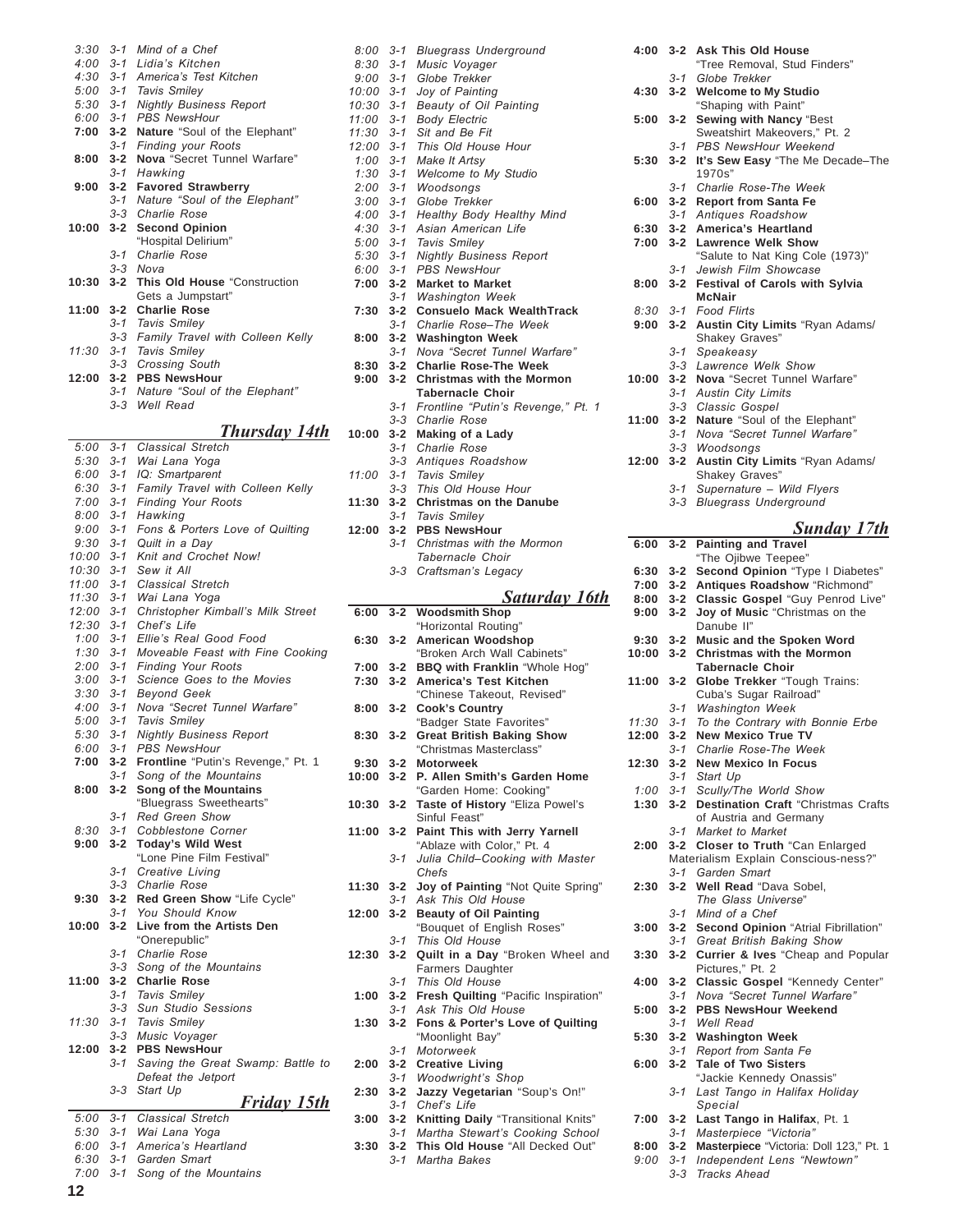| $9:30$ $3-3$<br>10:00 | $3 - 2$            | America's Heartland<br><b>Cobblestone Corridor</b>                             |
|-----------------------|--------------------|--------------------------------------------------------------------------------|
|                       |                    | "The Informant," Pt. 3                                                         |
| 10:30                 | $3 - 3$<br>$3 - 2$ | Nature<br>Jewish Film Showcase "Ahead of<br>Time: The Extraordinary Journey of |
|                       |                    | Ruth Gruber"                                                                   |
| 11:00                 | 3-1<br>$3 - 1$     | <b>Bluegrass Underground</b><br><b>Austin City Limits</b>                      |
|                       | 3-3                | Nova                                                                           |
| 12:00                 | $3 - 2$<br>3-1     | Nova "Secret Tunnel Warfare"<br>Masterpiece "Victoria"                         |
|                       | $3 - 3$            | Roadtrip Nation: Changing Gears                                                |
|                       |                    | <u>Monday 18th</u>                                                             |
| 5:00                  | $3 - 1$            | Classical Stretch                                                              |
| $5:30$ $3-1$          |                    | Wai Lana Yoga<br>Nature "Soul of the Elephant"                                 |
| 6:00<br>7:00          | $3 - 1$<br>$3 - 1$ | Last Tango in Halifax Holiday<br>Special, Pt. 1                                |
| 8:00                  | $3 - 1$            | Rick Steves' Europe                                                            |
| 8:30<br>$9:00$ $3-1$  | $3 - 1$            | My Greek Table<br>Pati's Mexican Table                                         |
| 9:30                  | $3 - 1$            | New Orleans Cooking                                                            |
| 10:00                 | $3 - 1$            | P. Allen Smith's Garden Home                                                   |
| 10:30                 | $3 - 1$            | Jazzy Vegetarian                                                               |
| 11:00                 | $3 - 1$            | <b>Body Electric</b>                                                           |
| 11:30<br>12:00        | 3-1<br>$3 - 1$     | Sit and Be Fit<br>Great British Baking Show                                    |
| 1:00                  | $3 - 1$            | Masterpiece "Victoria"                                                         |
| $3:00$ $3-1$          |                    | Roadtrip Nation: Changing Gears                                                |
| 4:00                  | $3 - 1$            | America's Heartland                                                            |
| 4:30<br>5:00          | $3 - 1$<br>$3 - 1$ | Daytripper<br><b>Tavis Smiley</b>                                              |
| $5:30$ $3-1$          |                    | <b>Nightly Business Report</b>                                                 |
| 6:00                  | $3 - 1$            | <b>PBS NewsHour</b>                                                            |
| 7:00                  | $3 - 2$            | <b>Antiques Roadshow</b>                                                       |
|                       | $3 - 1$            | "Richmond," Pt. 2<br>Christmas with the Mormon<br>Tabernacle Choir             |
| 8:00                  | 3-2                | <b>Antiques Roadshow</b>                                                       |
|                       | $3 - 1$            | "Richmond," Pt. 3<br>Antiques Roadshow                                         |
| 9:00                  | $3 - 2$            | Fats Domino-Walkin' Back to New<br>Orleans                                     |
|                       | $3 - 1$<br>3-3     | Antiques Roadshow<br><b>Charlie Rose</b>                                       |
| 10:00                 | $3 - 2$            | History Detectives "Lauste Film Clip/                                          |
|                       |                    | Baker's Gold/Transatlantic"                                                    |
|                       | 3-1                | <b>Charlie Rose</b>                                                            |
| 11:00                 | $3 - 2$            | 3-3 Globe Trekker<br><b>Antiques Roadshow</b>                                  |
|                       |                    | "Richmond," Pt. 2                                                              |
|                       | 3-1                |                                                                                |
|                       |                    | Tavis Smiley                                                                   |
|                       | 3-3                | Great British Baking Show                                                      |
| 11:30                 | 3-1                | <b>Tavis Smiley</b>                                                            |
| 12:00                 | $3 - 2$<br>3-1     | <b>PBS NewsHour</b><br>Independent Lens "Supergirl"                            |
|                       | $3 - 3$            | <b>History Detectives</b>                                                      |
|                       |                    |                                                                                |
| 5:00                  | $3 - 1$            | Tuesday 19th<br>Classical Stretch                                              |
| $5:30$ $3-1$          |                    | Wai Lana Yoga                                                                  |
| $6:00$ $3-1$          |                    | Antiques Roadshow                                                              |
| $7:00$ 3-1            |                    | Antiques Roadshow                                                              |
| 8:00                  | $3 - 1$            | Christmas with the Mormon<br>Tabernacle Choir                                  |
| 9:00                  | $3 - 1$            | Healthy Body Healthy Mind                                                      |
| $9:30$ $3-1$          |                    | Second Opinion                                                                 |
| 10:00                 | $3 - 1$            | Closer to Truth                                                                |
| $10:30$ $3-1$         |                    | Age Wise                                                                       |
| 11:00<br>11:30 3-1    | $3 - 1$            | Classical Stretch<br>Wai Lana Yoga                                             |
| 12:00                 | $3 - 1$            | Jacques Pepin: Heart & Soul                                                    |
| $12:30$ $3-1$         |                    | Taste of History                                                               |
| 1:00                  | $3 - 1$            | Antiques Roadshow                                                              |
| $2:00$ 3-1<br>3:00    | $3 - 1$            | Antiques Roadshow<br>Christmas with the Mormon                                 |
|                       |                    | Tabernacle Choir                                                               |
| 4:00                  | $3 - 1$            | Consuelo Mack WealthTrack                                                      |
| $4:30$ $3-1$<br>5:00  | $3 - 1$            | Start Up<br>Tavis Smiley                                                       |

|                            |         | 6:00 3-1 PBS NewsHour                                 |
|----------------------------|---------|-------------------------------------------------------|
| 7:00                       | $3 - 2$ | <b>Finding Your Roots</b>                             |
|                            |         | "Funny Business"                                      |
|                            | $3 - 1$ | Tale of Two Sisters "Jackie Kennedy"                  |
| 8:00                       | $3-2$   | <b>Christmas with the Mormon</b>                      |
|                            |         | <b>Tabernacle Choir</b>                               |
|                            | $3 - 1$ | Lidia Celebrates America                              |
| 9:00                       | $3 - 2$ | <b>You Should Know</b>                                |
|                            |         | 3-1 European Christmas Markets                        |
|                            |         | 3-3 Charlie Rose                                      |
| 9:30                       | $3 - 2$ | <b>Creative Living</b>                                |
|                            |         | 3-1 Christmas on the Danube                           |
| 10:00                      | $3 - 2$ | Frontline "Putin's Revenge," Pt. 2                    |
|                            |         | 3-1 Charlie Rose                                      |
|                            |         | 3-3 Woodsongs                                         |
| 11:00                      | $3 - 2$ | <b>Charlie Rose</b>                                   |
|                            |         | 3-1 Tavis Smiley                                      |
|                            | $3 - 3$ | Live from the Artists Den                             |
|                            |         | 11:30 3-1 Tavis Smiley                                |
| 12:00                      |         | 3-2 PBS NewsHour                                      |
|                            |         | 3-1 Finding Your Roots                                |
|                            |         | 3-3 America's Heartland                               |
|                            |         |                                                       |
|                            |         | <b>Wednesday 20th</b>                                 |
| $5:00$ $3-1$               |         | <b>Classical Stretch</b>                              |
| $5:30$ $3-1$               |         | Wai Lana Yoga                                         |
| $6:00$ $3-1$               |         | Consuelo Mack WealthTrack                             |
| $6:30$ $3-1$               |         | David Rubenstein Show                                 |
| $7:00$ 3-1                 |         | Rudy Maxa's World                                     |
| $7:30$ $3-1$               |         | Crossing South                                        |
| $8:00$ $3-1$               |         | Tale of Two Sisters                                   |
| $9:00$ $3-1$               |         | Craftsman's Legacy                                    |
| $9:30 \quad 3-1$           |         | Rough Cut                                             |
| 10:00 3-1                  |         | American Woodshop                                     |
| 10:30 3-1                  |         | <b>Woodwright's Shop</b>                              |
| $11:00$ $3-1$              |         | <b>Body Electric</b>                                  |
| $11:30$ $3-1$              |         | Sit and Be Fit                                        |
| $12:00$ $3-1$              |         | Sara's Weeknight Meals                                |
| 12:30 3-1<br>$1:00$ 3-1    |         | Cook's Country<br>Family Ingredients                  |
|                            |         |                                                       |
| $1:30$ $3-1$<br>$2:00$ 3-1 |         | <b>Crossing South</b><br>Lidia Celebrates America     |
| $3:00$ $3-1$               |         | Music Voyager                                         |
| $3:30$ $3-1$               |         | Mind of a Chef                                        |
| $4:00$ 3-1                 |         | Lidia's Kitchen                                       |
| $4:30$ $3-1$               |         | America's Test Kitchen                                |
|                            |         | 5:00 3-1 Tavis Smiley                                 |
|                            |         | 5:30 3-1 Nightly Business Report                      |
| 6:00 3-1                   |         | PBS NewsHour                                          |
|                            |         | 7:00 3-2 Nature "The Story of Cats:                   |
|                            |         | Asia to Africa"                                       |
|                            | $3 - 1$ | <b>Finding Your Roots</b>                             |
| 8:00                       | $3 - 2$ | Nova "Bird Brain"                                     |
|                            |         | 3-1 National Parks - Troubled Edens                   |
| 9:00                       | $3 - 2$ | <b>Portraits of Professional Caregivers:</b>          |
|                            |         | Their Passion, Their Pain                             |
|                            | 3-1     | Nature "The Story of Big Cats:                        |
|                            |         | Asia to Africa"                                       |
|                            |         | 3-3 Charlie Rose                                      |
| 10:00                      | $3 - 2$ | <b>Second Opinion</b>                                 |
|                            |         | "Transgender Health"                                  |
|                            | 3-1     | Charlie Rose                                          |
|                            | $3 - 3$ | Nova                                                  |
| 10:30                      | $3 - 2$ | This Old House "All Decked Out"                       |
| 11:00                      | $3 - 2$ | <b>Charlie Rose</b>                                   |
|                            |         | 3-1 Tavis Smiley                                      |
|                            | $3 - 3$ | Family Travel with Colleen Kelly                      |
| 11:30                      |         | 3-1 Tavis Smiley                                      |
|                            |         | 3-3 Crossing South                                    |
| 12:00                      | $3 - 2$ | <b>PBS NewsHour</b>                                   |
|                            |         | 3-1 Nature "The Story of Big Cats:<br>Asia to Africa" |
|                            |         | 3-3 Well Read                                         |
|                            |         |                                                       |
|                            |         | <u>Thursday 21st</u>                                  |
| 5:00                       | $3 - 1$ | <b>Classical Stretch</b>                              |
|                            |         | 5:30 3-1 Wai Lana Yoga                                |
|                            |         | 6:00 3-1 IQ: Smartparent                              |
|                            |         |                                                       |

- *6:30 3-1 Family Travel with Colleen Kelly*
- *7:00 3-1 Finding Your Roots*
- 8:00 3-1 National Parks Troubled Edens *9:00 3-1 Fons & Porterís Love of Quilting*
- *9:30 3-1 Quilt in a Day*

| 10:00              | $3 - 1$ | Knit and Crochet Now!                                              |
|--------------------|---------|--------------------------------------------------------------------|
| 10:30              | 3-1     | Sew it All                                                         |
| 11:00              |         | 3-1 Classical Stretch                                              |
| 11:30              |         | 3-1 Wai Lana Yoga                                                  |
|                    |         | 12:00 3-1 Christopher Kimball's Milk Street                        |
| 12:30              |         | 3-1 Chef's Life<br>1:00 3-1 Ellie's Real Good Food                 |
| 1:30               | $3 - 1$ | Moveable Feast with Fine Cooking                                   |
|                    |         | 2:00 3-1 Finding Your Roots                                        |
| 3:00               |         | 3-1 Science Goes to the Movies                                     |
|                    |         | 3:30 3-1 Beyond Geek Hackathon                                     |
| 4:00               | $3 - 1$ | Nova "Bird Brain"                                                  |
| $5:00$ $3-1$       |         | Tavis Smiley                                                       |
| 5:30               | 3-1     | <b>Nightly Business Report</b>                                     |
| 6:00               | $3 - 1$ | <b>PBS NewsHour</b>                                                |
| 7:00               | $3 - 2$ | Frontline "Putin's Revenge," Pt. 2                                 |
|                    | $3 - 1$ | Song of the Mountains                                              |
| 8:00               | $3 - 2$ | Song of the Mountains                                              |
|                    |         | "Flashback with Larry Cordle"                                      |
|                    | 3-1     | <b>Red Green Show</b>                                              |
| 8:30               | $3 - 1$ | Cobblestone Corridor                                               |
| 9:00               | $3 - 2$ | <b>Today's Wild West</b>                                           |
|                    |         | "Reno Rodeo Cattle Drive"                                          |
|                    | 3-1     | Creative Living<br>3-3 Charlie Rose                                |
| 9:30               |         | 3-2 Red Green Show "Mad About You"                                 |
|                    |         | 3-1 You Should Know                                                |
| 10:00              | $3 - 2$ | Live from the Artists Den                                          |
|                    |         | "Lady Antebellum"                                                  |
|                    | 3-1     | <b>Charlie Rose</b>                                                |
|                    |         | 3-3 Song of the Mountains                                          |
| 11:00              | $3 - 2$ | <b>Charlie Rose</b>                                                |
|                    |         | 3-1 Tavis Smiley                                                   |
|                    | $3 - 3$ | <b>Sun Studio Sessions</b>                                         |
| 11:30              |         | 3-1 Tavis Smiley                                                   |
|                    |         | 3-3 Music Voyager                                                  |
| 12:00              |         | 3-2 PBS NewsHour                                                   |
|                    |         | 3-1 National Parks - Troubled Edens                                |
|                    | $3 - 3$ | Start Up<br><u>Friday 22nd</u>                                     |
|                    |         |                                                                    |
|                    |         |                                                                    |
| 5:00               |         | 3-1 Classical Stretch                                              |
| 5:30               | $3 - 1$ | Wai Lana Yoga                                                      |
| $6:00$ $3-1$       |         | America's Heartland                                                |
| 6:30               | $3 - 1$ | Garden Smart<br>Song of the Mountains                              |
| $7:00$ 3-1<br>8:00 |         | 3-1 Bluegrass Underground                                          |
|                    |         | 8:30 3-1 Music Voyager                                             |
| 9:00               | $3 - 1$ | Globe Trekker                                                      |
| 10:00              | $3 - 1$ | Joy of Painting                                                    |
| 10:30              | $3 - 1$ | Beauty of Oil Painting                                             |
|                    |         | 11:00 3-1 Body Electric                                            |
| 11:30              |         | 3-1 Sit and Be Fit                                                 |
|                    |         | 12:00 3-1 This Old House Hour                                      |
|                    |         |                                                                    |
|                    |         | 1:00 3-1 Make it Artsy<br>1:30 3-1 Welcome to My Studio            |
|                    |         |                                                                    |
|                    |         | 2:00 3-1 Woodsongs<br>3:00 3-1 Globe Trekker                       |
|                    |         |                                                                    |
|                    |         | 4:00 3-1 Healthy Body Healthy Mind<br>4:30 3-1 Asian American Life |
|                    |         | 5:00 3-1 Tavis Smiley<br>5:30 3-1 Nightly Business Report          |
| 6:00               |         | 3-1 PBS NewsHour                                                   |
| 7:00               |         | 3-2 Market to Market                                               |
|                    |         | 3-1 Washington Week                                                |
| 7:30               |         | 3-2 Consuelo Mack WealthTrack                                      |
|                    |         | 3-1 Charlie Rose-The Week                                          |
| 8:00               |         | 3-2 Washington Week                                                |
|                    |         | 3-1 Nova "Bird Brain"                                              |
| 8:30               |         | 3-2 Charlie Rose-The Week                                          |
| 9:00               |         | 3-2 Eric Idle's The Entire Universe                                |
|                    |         | 3-1 Frontline "Putin's Revenge," Pt. 2                             |
| 10:00              |         | 3-3 Charlie Rose                                                   |
|                    |         | 3-2 Masterpiece "Victoria: Doll 123," Pt. 1<br>3-1 Charlie Rose    |
|                    |         |                                                                    |
| 11:00              |         | 3-3 Antiques Roadshow                                              |
| 11:30              |         | 3-1 Tavis Smiley<br>3-1 Tavis Smiley                               |
| 12:00              |         | <b>PBS NewsHour</b>                                                |
|                    |         | 3-1 Christmas at Belmont                                           |

### *Saturday 23rd*

**6:00 3-2 Woodsmith Shop** "Mortising Jib & Box Assembly"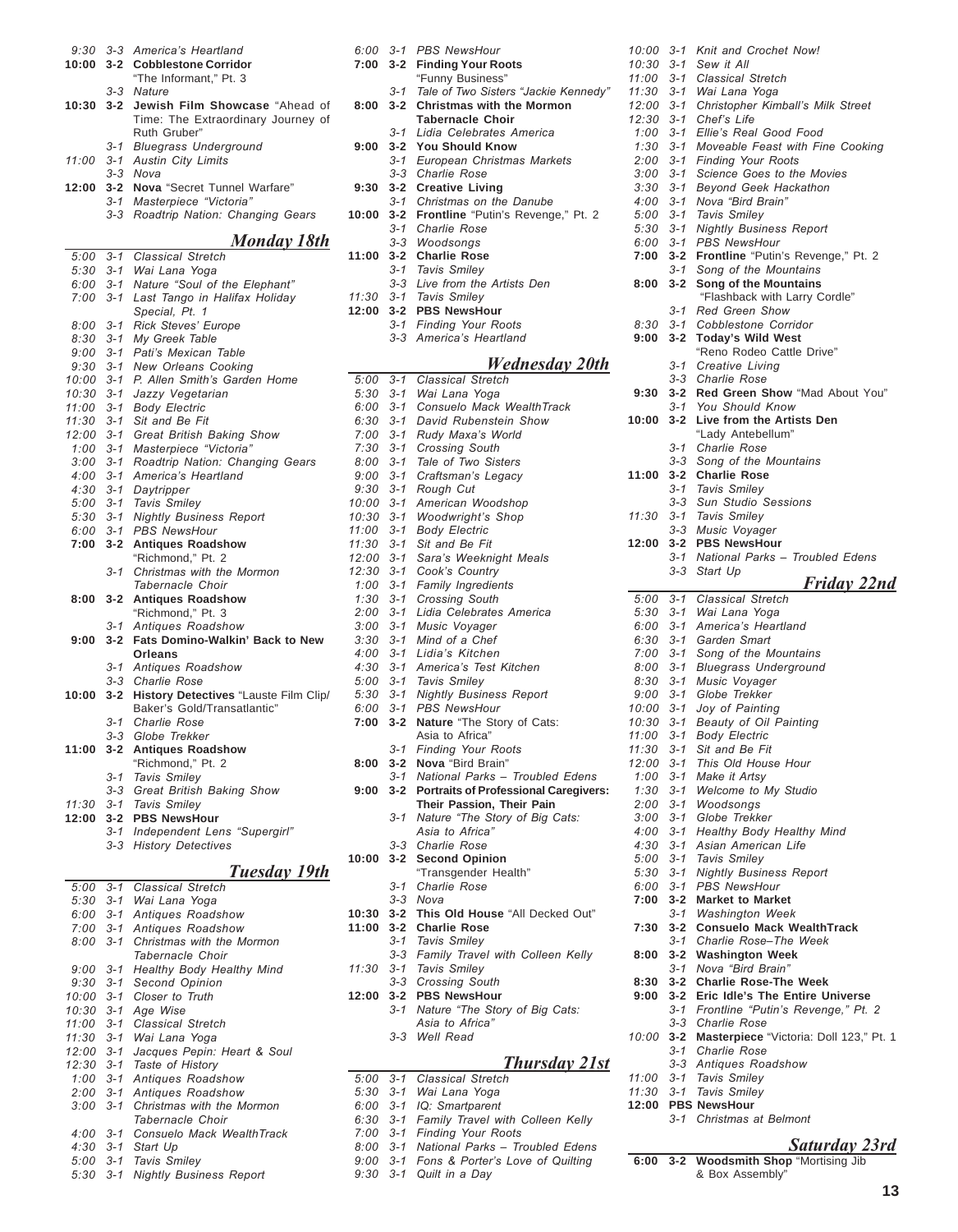| 6:30             | $3 - 2$            | American Woodshop "Segmented<br>Wood Lidded Box"             |
|------------------|--------------------|--------------------------------------------------------------|
| 7:00             | 3-2                | <b>BBQ with Franklin "The Pits"</b>                          |
| 7:30             | $3 - 2$            | America's Test Kitchen                                       |
|                  |                    | "Elegant Fall Dinner"                                        |
| 8:00             | 3-2                | <b>Cook's Country</b>                                        |
|                  |                    | "Picnic Game Changers"                                       |
| 8:30             | 3-2                | <b>Great British Baking Show</b>                             |
|                  |                    | "Christmas Masterclass"                                      |
| $9:30 \quad 3-2$ |                    | <b>Motorweek</b>                                             |
| 10:00            | $3 - 2$            | P. Allen Smith's Garden Home                                 |
| 10:30            | $3 - 2$            | Taste of History "Pittsburgh:                                |
|                  |                    | From Frontier to Fortune"<br>Paint This with Jerry Yarnell   |
| 11:00            | $3 - 2$            | "Triple Mischief," Pt. 1                                     |
|                  | 3-1                | Julia Child-Cooking with Master                              |
|                  |                    | Chefs                                                        |
| 11:30            | $3 - 2$            | Joy of Painting "Ocean Breeze"                               |
|                  | 3-1                | Ask This Old House                                           |
| 12:00            | $3 - 2$            | <b>Beauty of Oil Painting</b>                                |
|                  |                    | "Brilliant Poppies"                                          |
|                  | $3 - 1$            | This Old House                                               |
| 12:30            | $3 - 2$            | Quilt in a Day "Dutch Barn with                              |
|                  |                    | End of Day"                                                  |
|                  | 3-1                | This Old House                                               |
| 1:00             | $3 - 2$            | Fresh Quilting "Sewing Creatures"                            |
|                  | $3 - 1$            | Ask This Old House<br>Fons & Porter's Love of Quilting       |
| 1:30             | $3 - 2$            | "Prairie Sunrise"                                            |
|                  | $3 - 1$            | Motorweek                                                    |
| 2:00             | 3-2                | <b>Creative Living</b>                                       |
|                  | $3 - 1$            | Woodwright's Shop                                            |
| 2:30             | $3 - 2$            | Jazzy Vegetarian "New Year's                                 |
|                  |                    | Eve Soiree"                                                  |
|                  | 3-1                | Chef's Life                                                  |
| 3:00             | $3 - 2$            | Knitting Daily "Norwegian Knits"                             |
|                  | 3-1                | Martha Stewart's Cooking School                              |
| 3:30             | $3 - 2$            | This Old House "This Old House U."                           |
| 4:00             | 3-1<br>$3 - 2$     | Martha Bakes<br><b>Ask This Old House</b>                    |
|                  | 3-1                | Globe Trekker                                                |
| 4:30             | $3 - 2$            | <b>Welcome to My Studio</b>                                  |
|                  |                    | "Constructing Objects"                                       |
| 5:00             | $3 - 2$            | Sewing with Nancy                                            |
|                  |                    | "Favorite Scarves to Sew," Pt. 1                             |
|                  | $3 - 1$            | PBS NewsHour Weekend                                         |
| 5:30             | $3 - 2$            | It's Sew Easy "The Turn of the                               |
|                  |                    | Century-The 1900s"<br>Charlie Rose-The Week                  |
| 6:00             | 3-1<br>$3 - 2$     | <b>Report from Santa Fe</b>                                  |
|                  | 3-1                | Antiques Roadshow                                            |
| 6:30             | $3 - 2$            | America's Heartland                                          |
| 7:00             | $3 - 2$            | Lawrence Welk Show "Christmas"                               |
|                  |                    |                                                              |
|                  |                    | Jewish Film Showcase                                         |
| 8:00             | $3 - 1$<br>$3 - 2$ | St. Thomas Christmas: So Bright                              |
|                  |                    | the Star                                                     |
|                  | 3-3                | Lawrence Welk Show                                           |
| 8:30             |                    | 3-1 Food Flirts                                              |
| 9:00             | $3 - 2$            | <b>Austin City Limits "Tom Waits"</b>                        |
|                  | $3 - 1$            | Speakeasy                                                    |
|                  | 3-3                | Lawrence Welk Show                                           |
| 10:00            | $3 - 2$            | Nova "Bird Brain"                                            |
|                  | 3-1                | <b>Austin City Limits</b>                                    |
| 11:00            |                    | 3-3 Classic Gospel                                           |
|                  | $3 - 2$            | Nature "The Story of Cats:<br>Asia to Africa"                |
|                  | 3-1                | Nova "Bird Brain"                                            |
|                  | $3 - 3$            | Woodsongs                                                    |
| 12:00            |                    | 3-2 Austin City Limits "Tom Waits"                           |
|                  |                    | 3-1 Supernature - Wild Flyers                                |
|                  | 3-3                | <b>Bluegrass Underground</b>                                 |
|                  |                    |                                                              |
|                  |                    | <u>Sunday 24th</u>                                           |
| 6:00             | $3 - 2$            | Painting and Travel "Pumpkin"                                |
| 6:30             | $3 - 2$            | Second Opinion "Immunotherapy                                |
| 7:00             | 3-2                | in Cancer Treatment"<br><b>Antiques Roadshow</b>             |
|                  |                    | "Richmond," Pt. 3                                            |
| 8:00             | $3 - 2$            | Classic Gospel "Joey+Rory: Hymn That<br>Are Important to Us" |

| 11:00<br>$3 - 1$<br><b>Austin City Limits</b><br>$3 - 3$<br>Nova<br>11:30 3-2<br><b>Christmas on the Danube</b><br>Masterpiece "Victoria"<br>12:00 3-1<br>Roadtrip Nation: Being You<br>$3 - 3$<br>Nova "Bird Brain"<br>$3 - 2$<br>12:30<br><u>Monday 25th</u><br>$5:00$ $3-1$<br><b>Classical Stretch</b><br>$5:30$ $3-1$<br>Wai Lana Yoga<br>Nature "The Story of Cats: Asia"<br>$6:00$ $3-1$<br>Last Tango in Halifax, Pt. 2<br>7:00<br>$3 - 1$<br>Rick Steves" Europe<br>$3 - 1$<br>8:00<br>$8:30$ $3-1$<br>My Greek Table<br>$9:00$ $3-1$<br>Pati's Mexican Table<br><b>New Orleans Cooking</b><br>$9:30$ $3-1$<br>P. Allen Smith's Garden Home<br>10:00 3-1<br>10:30<br>$3 - 1$<br>Jazzy Vegetarian<br><b>Body Electric</b><br>11:00<br>$3 - 1$<br>$11:30$ $3-1$<br>Sit and Be Fit<br>$12:00$ $3-1$<br>Great British Baking Show<br>$1:00$ 3-1<br>Masterpiece "Victoria"<br>$3 - 1$<br>Masterpiece "Victoria"<br>2:00<br>3:00<br>Roadtrip Nation: Being You<br>$3 - 1$<br>$4:00$ 3-1<br>America's Heartland<br>$4:30$ $3-1$<br>Daytripper<br>$5:00$ $3-1$<br><b>Tavis Smiley</b><br><b>Nightly Business Report</b><br>5:30<br>$3 - 1$<br><b>PBS NewsHour</b><br>6:00<br>$3 - 1$<br><b>Antiques Roadshow</b><br>7:00<br>$3 - 2$<br>"Naughty or Nice"<br>$3 - 1$<br>Christmas at Belmont<br>$3 - 2$<br>Call the Midwife Holiday Special<br>8:00<br>$3 - 1$<br>Antiques Roadshow<br>$3 - 3$<br>Charlie Rose<br>9:00 | $3 - 1$ | <b>Bluegrass Underground</b> |
|------------------------------------------------------------------------------------------------------------------------------------------------------------------------------------------------------------------------------------------------------------------------------------------------------------------------------------------------------------------------------------------------------------------------------------------------------------------------------------------------------------------------------------------------------------------------------------------------------------------------------------------------------------------------------------------------------------------------------------------------------------------------------------------------------------------------------------------------------------------------------------------------------------------------------------------------------------------------------------------------------------------------------------------------------------------------------------------------------------------------------------------------------------------------------------------------------------------------------------------------------------------------------------------------------------------------------------------------------------------------------------------------------------------------|---------|------------------------------|
|                                                                                                                                                                                                                                                                                                                                                                                                                                                                                                                                                                                                                                                                                                                                                                                                                                                                                                                                                                                                                                                                                                                                                                                                                                                                                                                                                                                                                        |         |                              |
|                                                                                                                                                                                                                                                                                                                                                                                                                                                                                                                                                                                                                                                                                                                                                                                                                                                                                                                                                                                                                                                                                                                                                                                                                                                                                                                                                                                                                        |         |                              |
|                                                                                                                                                                                                                                                                                                                                                                                                                                                                                                                                                                                                                                                                                                                                                                                                                                                                                                                                                                                                                                                                                                                                                                                                                                                                                                                                                                                                                        |         |                              |
|                                                                                                                                                                                                                                                                                                                                                                                                                                                                                                                                                                                                                                                                                                                                                                                                                                                                                                                                                                                                                                                                                                                                                                                                                                                                                                                                                                                                                        |         |                              |
|                                                                                                                                                                                                                                                                                                                                                                                                                                                                                                                                                                                                                                                                                                                                                                                                                                                                                                                                                                                                                                                                                                                                                                                                                                                                                                                                                                                                                        |         |                              |
|                                                                                                                                                                                                                                                                                                                                                                                                                                                                                                                                                                                                                                                                                                                                                                                                                                                                                                                                                                                                                                                                                                                                                                                                                                                                                                                                                                                                                        |         |                              |
|                                                                                                                                                                                                                                                                                                                                                                                                                                                                                                                                                                                                                                                                                                                                                                                                                                                                                                                                                                                                                                                                                                                                                                                                                                                                                                                                                                                                                        |         |                              |
|                                                                                                                                                                                                                                                                                                                                                                                                                                                                                                                                                                                                                                                                                                                                                                                                                                                                                                                                                                                                                                                                                                                                                                                                                                                                                                                                                                                                                        |         |                              |
|                                                                                                                                                                                                                                                                                                                                                                                                                                                                                                                                                                                                                                                                                                                                                                                                                                                                                                                                                                                                                                                                                                                                                                                                                                                                                                                                                                                                                        |         |                              |
|                                                                                                                                                                                                                                                                                                                                                                                                                                                                                                                                                                                                                                                                                                                                                                                                                                                                                                                                                                                                                                                                                                                                                                                                                                                                                                                                                                                                                        |         |                              |
|                                                                                                                                                                                                                                                                                                                                                                                                                                                                                                                                                                                                                                                                                                                                                                                                                                                                                                                                                                                                                                                                                                                                                                                                                                                                                                                                                                                                                        |         |                              |
|                                                                                                                                                                                                                                                                                                                                                                                                                                                                                                                                                                                                                                                                                                                                                                                                                                                                                                                                                                                                                                                                                                                                                                                                                                                                                                                                                                                                                        |         |                              |
|                                                                                                                                                                                                                                                                                                                                                                                                                                                                                                                                                                                                                                                                                                                                                                                                                                                                                                                                                                                                                                                                                                                                                                                                                                                                                                                                                                                                                        |         |                              |
|                                                                                                                                                                                                                                                                                                                                                                                                                                                                                                                                                                                                                                                                                                                                                                                                                                                                                                                                                                                                                                                                                                                                                                                                                                                                                                                                                                                                                        |         |                              |
|                                                                                                                                                                                                                                                                                                                                                                                                                                                                                                                                                                                                                                                                                                                                                                                                                                                                                                                                                                                                                                                                                                                                                                                                                                                                                                                                                                                                                        |         |                              |
|                                                                                                                                                                                                                                                                                                                                                                                                                                                                                                                                                                                                                                                                                                                                                                                                                                                                                                                                                                                                                                                                                                                                                                                                                                                                                                                                                                                                                        |         |                              |
|                                                                                                                                                                                                                                                                                                                                                                                                                                                                                                                                                                                                                                                                                                                                                                                                                                                                                                                                                                                                                                                                                                                                                                                                                                                                                                                                                                                                                        |         |                              |
|                                                                                                                                                                                                                                                                                                                                                                                                                                                                                                                                                                                                                                                                                                                                                                                                                                                                                                                                                                                                                                                                                                                                                                                                                                                                                                                                                                                                                        |         |                              |
|                                                                                                                                                                                                                                                                                                                                                                                                                                                                                                                                                                                                                                                                                                                                                                                                                                                                                                                                                                                                                                                                                                                                                                                                                                                                                                                                                                                                                        |         |                              |
|                                                                                                                                                                                                                                                                                                                                                                                                                                                                                                                                                                                                                                                                                                                                                                                                                                                                                                                                                                                                                                                                                                                                                                                                                                                                                                                                                                                                                        |         |                              |
|                                                                                                                                                                                                                                                                                                                                                                                                                                                                                                                                                                                                                                                                                                                                                                                                                                                                                                                                                                                                                                                                                                                                                                                                                                                                                                                                                                                                                        |         |                              |
|                                                                                                                                                                                                                                                                                                                                                                                                                                                                                                                                                                                                                                                                                                                                                                                                                                                                                                                                                                                                                                                                                                                                                                                                                                                                                                                                                                                                                        |         |                              |
|                                                                                                                                                                                                                                                                                                                                                                                                                                                                                                                                                                                                                                                                                                                                                                                                                                                                                                                                                                                                                                                                                                                                                                                                                                                                                                                                                                                                                        |         |                              |
|                                                                                                                                                                                                                                                                                                                                                                                                                                                                                                                                                                                                                                                                                                                                                                                                                                                                                                                                                                                                                                                                                                                                                                                                                                                                                                                                                                                                                        |         |                              |
|                                                                                                                                                                                                                                                                                                                                                                                                                                                                                                                                                                                                                                                                                                                                                                                                                                                                                                                                                                                                                                                                                                                                                                                                                                                                                                                                                                                                                        |         |                              |
|                                                                                                                                                                                                                                                                                                                                                                                                                                                                                                                                                                                                                                                                                                                                                                                                                                                                                                                                                                                                                                                                                                                                                                                                                                                                                                                                                                                                                        |         |                              |
|                                                                                                                                                                                                                                                                                                                                                                                                                                                                                                                                                                                                                                                                                                                                                                                                                                                                                                                                                                                                                                                                                                                                                                                                                                                                                                                                                                                                                        |         |                              |
|                                                                                                                                                                                                                                                                                                                                                                                                                                                                                                                                                                                                                                                                                                                                                                                                                                                                                                                                                                                                                                                                                                                                                                                                                                                                                                                                                                                                                        |         |                              |
|                                                                                                                                                                                                                                                                                                                                                                                                                                                                                                                                                                                                                                                                                                                                                                                                                                                                                                                                                                                                                                                                                                                                                                                                                                                                                                                                                                                                                        |         |                              |
|                                                                                                                                                                                                                                                                                                                                                                                                                                                                                                                                                                                                                                                                                                                                                                                                                                                                                                                                                                                                                                                                                                                                                                                                                                                                                                                                                                                                                        |         |                              |
|                                                                                                                                                                                                                                                                                                                                                                                                                                                                                                                                                                                                                                                                                                                                                                                                                                                                                                                                                                                                                                                                                                                                                                                                                                                                                                                                                                                                                        |         |                              |
|                                                                                                                                                                                                                                                                                                                                                                                                                                                                                                                                                                                                                                                                                                                                                                                                                                                                                                                                                                                                                                                                                                                                                                                                                                                                                                                                                                                                                        |         |                              |
|                                                                                                                                                                                                                                                                                                                                                                                                                                                                                                                                                                                                                                                                                                                                                                                                                                                                                                                                                                                                                                                                                                                                                                                                                                                                                                                                                                                                                        |         |                              |
|                                                                                                                                                                                                                                                                                                                                                                                                                                                                                                                                                                                                                                                                                                                                                                                                                                                                                                                                                                                                                                                                                                                                                                                                                                                                                                                                                                                                                        |         |                              |
|                                                                                                                                                                                                                                                                                                                                                                                                                                                                                                                                                                                                                                                                                                                                                                                                                                                                                                                                                                                                                                                                                                                                                                                                                                                                                                                                                                                                                        |         |                              |
|                                                                                                                                                                                                                                                                                                                                                                                                                                                                                                                                                                                                                                                                                                                                                                                                                                                                                                                                                                                                                                                                                                                                                                                                                                                                                                                                                                                                                        |         |                              |
|                                                                                                                                                                                                                                                                                                                                                                                                                                                                                                                                                                                                                                                                                                                                                                                                                                                                                                                                                                                                                                                                                                                                                                                                                                                                                                                                                                                                                        |         |                              |
|                                                                                                                                                                                                                                                                                                                                                                                                                                                                                                                                                                                                                                                                                                                                                                                                                                                                                                                                                                                                                                                                                                                                                                                                                                                                                                                                                                                                                        |         |                              |
|                                                                                                                                                                                                                                                                                                                                                                                                                                                                                                                                                                                                                                                                                                                                                                                                                                                                                                                                                                                                                                                                                                                                                                                                                                                                                                                                                                                                                        |         |                              |

**9:30 3-2 Music and the Spoken Word 10:00 3-2 St. Thomas Christmas: So Bright the Star 11:00 3-2 Globe Trekker** "Bolivia" *3-1 Washington Week 11:30 3-1 To the Contrary with Bonnie Erbe*

3-1 Charlie Rose - The Week

**2:30 3-2 Well Read** "Jayne Ann Krentz,

**3:00 3-2 Second Opinion** "Eating Disorders" *3-1 Great British Baking Show* **3:30 3-2 Currier & Ives** "The Suprise" **4:00 3-2 Classic Gospel** "Homecoming

*3-1 Last Tango in Halifax Holiday*

The Clockwork Prince," Pt. 3 3-1 Independent Lens "Supergirl"

"The Time Capsule," Pt. 4

**10:30 3-2 St. Thomas Christmas: So Bright**

**7:00** *3-2* **Last Tango in Halifax Holiday Special**, Pt. 2 *3-1 Masterpiece ìVictoriaî* **8:00 3-2 Masterpiece** "Victoria: Brocket Hall,"

*3-1 Masterpiece ìVictoriaî* **9:00 3-2 Masterpiece** "Victoria:

Consciousness Defeat Materialism?"

*When All the Girls Have Gone*"

**12:30 3-2 New Mexico in Focus** *3-1 Start Up*

*3-1 Garden Smart*

*3-1 Mind of a Chef*

Picnic" 3-1 Nova "Bird Brain" **5:00 3-2 PBS NewsHour Weekend** *3-1 Well Read* **5:30 3-2 Washington Week** *3-1 Report From Santa Fe* **6:00 3-2 Christmas at Belmont**

*Special*

Pt. 2

*3-3 Tracks Ahead 9:30 3-3 Americaís Heartland* **10:00 3-2 Cobblestone Corridor**

**the Star**

*3-3 Nature*

*1:00 3-1 Scully/The World Show* **1:30 3-2 European Christmas Markets** *3-1 Market to Market* **2:00 3-2 Closer to Truth** "Does

**12:00 3-2 Cultura**

| 9:30<br>10:00 | $3 - 2$<br>$3 - 2$ | <b>Christmas on the Danube</b><br><b>History Detectives "Andrew</b><br>Jackson's Mouth/Barton Letter" |
|---------------|--------------------|-------------------------------------------------------------------------------------------------------|
|               | 3-3                | Globe Trekker                                                                                         |
|               | $3 - 1$            | Charlie Rose                                                                                          |
| 11:00         | $3 - 2$            | <b>Antiques Roadshow</b>                                                                              |
|               |                    |                                                                                                       |
|               |                    | "Naughty or Nice"                                                                                     |
|               | 3-1<br>$3 - 3$     | Tavis Smiley                                                                                          |
| 11:30         | $3 - 1$            | Great British Baking Show<br><b>Tavis Smiley</b>                                                      |
| 12:00         | $3 - 2$            | <b>PBS NewsHour</b>                                                                                   |
|               | $3 - 1$            | Independent Lens "Meet the Patels"                                                                    |
|               | $3 - 3$            | <b>History Detectives</b>                                                                             |
|               |                    |                                                                                                       |
|               |                    | <b>Tuesday 26th</b>                                                                                   |
| 5:00          | $3 - 1$            | <b>Classical Stretch</b>                                                                              |
| 5:30          | $3 - 1$            | Wai Lana Yoga                                                                                         |
| 6:00          | $3 - 1$            | Antiques Roadshow                                                                                     |
| 7:00          | $3 - 1$            | Real Rail Adventures:                                                                                 |
|               |                    | <b>Swiss Winter Magic</b>                                                                             |
| 8:00          | $3 - 1$            | Christmas at Belmont                                                                                  |
| 9:00          | $3 - 1$            | Healthy Body Healthy Mind                                                                             |
| 9:30          | $3 - 1$            | Second Opinion                                                                                        |
| 10:00         | $3 - 1$            | Closer to Truth                                                                                       |
| 10:30         | $3 - 1$            | Age Wise                                                                                              |
| 11:00         | $3 - 1$            | <b>Classical Stretch</b>                                                                              |
| 11:30         | $3 - 1$            | Wai Lana Yoga                                                                                         |
| 12:00         | $3 - 1$            | Jacques Pepin: Heart & Soul                                                                           |
| 12:30         | $3 - 1$            | Taste of History                                                                                      |
| 1:00          | $3 - 1$            | <b>Antiques Roadshow</b>                                                                              |
| 2:00          | $3 - 1$            | Real Rail Adventures:                                                                                 |
|               |                    | Swiss Winter Magic                                                                                    |
| 3:00          | $3 - 1$            | Christmas at Belmont                                                                                  |
| 4:00          | $3 - 1$            | Consuelo Mack WealthTrack                                                                             |
| 4:30          | $3 - 1$            | Start Up                                                                                              |
| 5:00          | $3 - 1$            | Tavis Smiley                                                                                          |
| 5:30          | $3 - 1$            | <b>Nightly Business Report</b>                                                                        |
| 6:00          | $3 - 1$            | <b>PBS NewsHour</b>                                                                                   |
| 7:00          | $3 - 2$            | <b>Sultan and the Saint</b>                                                                           |
|               | $3 - 1$            | Eric Idle's The Entire Universe                                                                       |
| 8:00          | $3 - 2$            | Secrets of the Dead "Secrets of                                                                       |
|               | 3-1                | Spanish Florida"                                                                                      |
|               | $3 - 1$            | Call the Midwife Holiday Special<br><b>Festival of Carols</b>                                         |
| 9:00          |                    |                                                                                                       |
| 9:30          | $3 - 3$<br>$3 - 1$ | Charlie Rose                                                                                          |
|               |                    | Hilltoppers                                                                                           |
| 10:00         | $3 - 2$            | <b>Real Rail Adventures:</b><br>Switzerland                                                           |
|               |                    |                                                                                                       |
|               |                    | 3-1 Charlie Rose<br>3-3 Woodsongs                                                                     |
| 11:00         | $3 - 2$            | <b>Charlie Rose</b>                                                                                   |
|               | $3 - 1$            | Tavis Smiley                                                                                          |
|               | $3 - 3$            |                                                                                                       |
| 11:30         | $3 - 1$            | Live from the Artists Den<br>Tavis Smiley                                                             |
|               |                    |                                                                                                       |

*3-1 Sultan and the Saint 3-3 Americaís Heartland*

**12:00 3-2 PBS NewsHour**

J.

# *Wednesday 27th*

|              | weanesaay 27.                            |
|--------------|------------------------------------------|
| $5:00$ $3-1$ | Classical Stretch                        |
|              | 5:30 3-1 Wai Lana Yoga                   |
| $6:00$ 3-1   | Consuelo Mack WealthTrack                |
| $6:30$ $3-1$ | David Rubenstein Show                    |
| $7:00$ 3-1   | Rudy Maxa's World                        |
| $7:30$ $3-1$ | <b>Crossing South</b>                    |
|              | 8:00 3-1 Eric Idle's The Entire Universe |
|              | 9:00 3-1 Craftsman's Legacy              |
|              | 9:30 3-1 Rough Cut                       |
|              | 10:00 3-1 American Woodshop              |
|              | 10:30 3-1 Woodwright's Shop              |
|              | 11:00 3-1 Body Electric                  |
|              | 11:30 3-1 Sit and Be Fit                 |
|              | 12:00 3-1 Sara's Weeknight Meals         |
|              | 12:30 3-1 Cook's Country                 |
| $1:00$ 3-1   | <b>Family Ingredients</b>                |
| $1:30$ $3-1$ | <b>Crossing South</b>                    |
|              | 2:00 3-1 Eric Idle's The Entire Universe |
|              | 3:00 3-1 Music Voyager                   |
|              | $3:30$ $3-1$ Mind of a Chef              |
|              | 4:00 3-1 Lidia's Kitchen                 |
|              | 4:30 3-1 America's Test Kitchen          |
|              | 5:00 3-1 Tavis Smiley                    |
|              | 5:30 3-1 Nightly Business Report         |
|              | 6:00 3-1 PBS NewsHour                    |

**9:00 3-2 Joy of Music** "An American Christmas," Pt. 1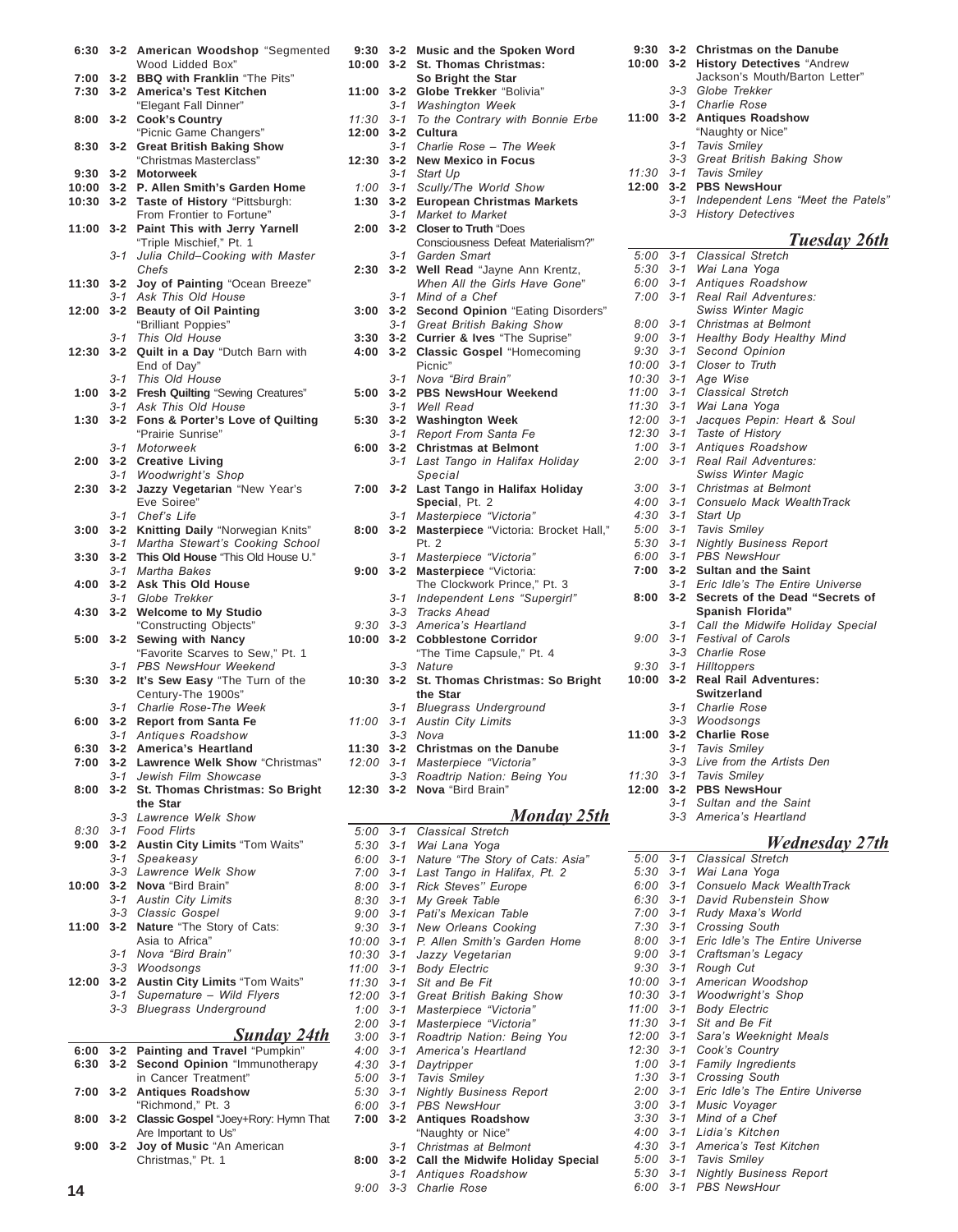|                      |                  | Into the Americas"                                                     |
|----------------------|------------------|------------------------------------------------------------------------|
|                      | 3-1              | Secrets of the Dead "Secrets of                                        |
|                      |                  | Spanish Florida"                                                       |
| 8:00                 | $3 - 2$          | Nova "Day the Dinosaurs Died"                                          |
| 9:00                 | $3 - 2$          | <b>Sultan and the Saint</b>                                            |
|                      | 3-1              | Nature "The Story of Cats: Into the                                    |
|                      |                  | Americas"<br><b>Charlie Rose</b>                                       |
| 10:00                | 3-3<br>$3 - 2$   | Second Opinion "Atrial Fibrillation"                                   |
|                      | 3-1              | <b>Charlie Rose</b>                                                    |
|                      | $3 - 3$          | Nova                                                                   |
| 10:30                | 3-2              | This Old House "This Old House U."                                     |
| 11:00                | $3 - 2$          | <b>Charlie Rose</b>                                                    |
|                      | 3-1              | <b>Tavis Smiley</b>                                                    |
|                      | $3 - 3$          | Family Travel                                                          |
| 11:30                | $3 - 1$          | Tavis Smiley                                                           |
|                      | $3 - 3$          | <b>Crossing South</b>                                                  |
| 12:00                | 3-2              | <b>PBS NewsHour</b>                                                    |
|                      | 3-1              | Nature "The Story of Cats:                                             |
|                      |                  | Into the Americas"                                                     |
|                      | 3-3              | <b>Well Read</b>                                                       |
|                      | $3 - 1$          | Thursday 28th<br><b>Classical Stretch</b>                              |
| 5:00<br>5:30         | $3 - 1$          | Wai Lana Yoga                                                          |
| $6:00$ $3-1$         |                  | IQ: Smartparent                                                        |
| 6:30                 | $3 - 1$          | Family Travel with Colleen Kelly                                       |
| 7:00                 | $3 - 1$          | Secrets of the Dead                                                    |
|                      |                  | "Secrets of Spanish Florida"                                           |
| $9:00$ $3-1$         |                  | Fons & Porter's Love of Quilting                                       |
| 9:30                 | 3-1              | Quilt in a Day                                                         |
| $10:00$ $3-1$        |                  | Knit and Crochet Now!                                                  |
| 10:30                | $3 - 1$          | Sew it All                                                             |
| 11:00                | $3 - 1$          | <b>Classical Stretch</b>                                               |
| 11:30                | $3 - 1$          | Wai Lana Yoga                                                          |
| 12:00 3-1            |                  | Christopher Kimball's Milk Street                                      |
| 12:30                | $3 - 1$          | Chef's Life                                                            |
| $1:00$ 3-1<br>1:30   | $3 - 1$          | Ellie's Real Good Food<br>Moveable Feast with Fine Cooking             |
| 2:00                 | $3 - 1$          | Secrets of the Dead                                                    |
|                      |                  | "Secrets of Spanish Florida"                                           |
| $4:00$ 3-1           |                  | Nova "Day the Dinosaurs Died"                                          |
| 5:00                 | $3 - 1$          | <b>Tavis Smiley</b>                                                    |
| 5:30                 | $3 - 1$          | <b>Nightly Business Report</b>                                         |
| 6:00                 | 3-1              | <b>PBS NewsHour</b>                                                    |
| 7:00                 | $3 - 2$          | Portraits of Professional Care-                                        |
|                      |                  | givers: Their Passion, Their Pain                                      |
| 8:00                 | $3 - 1$<br>$3-2$ | Song of the Mountains<br>Song of the Mountains                         |
|                      |                  | "Tribute to Miss Dixie Hall"                                           |
|                      | 3-1              | <b>Red Green Show</b>                                                  |
| 8:30                 | $3 - 1$          | Cobblestone Corridor                                                   |
| 9:00                 | $3 - 2$          | <b>Today's Wild West</b>                                               |
|                      |                  | "Western Wickenburg, AZ"                                               |
|                      | $3 - 1$          | Creative Living                                                        |
|                      | 3-3              | <b>Charlie Rose</b>                                                    |
| 9:30                 | $3 - 2$          | <b>Red Green Show</b>                                                  |
|                      |                  | "Bingo Was His Name"                                                   |
| 10:00                | 3-1<br>$3 - 2$   | Highpointers<br>Live from the Artists Den                              |
|                      |                  | "Fleet Foxes"                                                          |
|                      | $3 - 1$          | Charlie Rose                                                           |
|                      | $3 - 3$          | Song of the Mountains                                                  |
| 11:00                | $3 - 2$          | <b>Charlie Rose</b>                                                    |
|                      | $3 - 1$          | <b>Tavis Smiley</b>                                                    |
|                      | $3 - 3$          | <b>Sun Studio Sessions</b>                                             |
| 11:30                | $3 - 1$          | Tavis Smiley                                                           |
|                      | 3-3              | Music Voyager                                                          |
| 12:00                | $3 - 2$          | Masterpiece "Victoria:                                                 |
|                      |                  | The Clockwork Prince," Pt. 1                                           |
|                      | $3 - 1$          | Secrets of the Dead "Secrets of<br>Spanish Florida"                    |
|                      | $3 - 3$          | Start Up                                                               |
|                      |                  | Friday 29th                                                            |
| 5:00                 | $3 - 1$          | <b>Classical Stretch</b>                                               |
| 5:30 3-1             |                  | Wai Lana Yoga                                                          |
|                      |                  | America's Heartland<br>6:00 3-1 America's Hea<br>6:30 3-1 Garden Smart |
|                      |                  |                                                                        |
| 7:00 3-1<br>8:00 3-1 |                  | Song of the Mountains                                                  |
|                      |                  | <b>Bluegrass Underground</b>                                           |
|                      |                  | 8:30 3-1 Music Voyager                                                 |

*9:00 3-1 Globe Trekker 10:00 3-1 Joy of Painting*

**7:00 3-2 Nature** "The Story of Cats:

|  | Gap, Solar Drinking Water"<br>3-1 Globe Trekker            |
|--|------------------------------------------------------------|
|  | 4:30 3-2 Welcome to My Studio<br>"Clear and Colored Glass" |

*10:30 3-1 Beauty of Oil Painting 11:00 3-1 Body Electric 11:30 3-1 Sit and Be Fit 12:00 3-1 This Old House Hour 1:00 3-1 Make it Artsy*

*1:30 3-1 Welcome to My Studio*

*4:00 3-1 Healthy Body Healthy Mind 4:30 3-1 Asian American Life 5:00 3-1 Tavis Smiley*

3-1 Nova "Day the Dinosaurs Died"

**10:00** *3-2* **Masterpiece** "Victoria: Brocket Hall"

The Clockwork Prince"

3-1 American Masters "Bob Hope" *3-3 Craftsmanís Legacy*

**6:00 3-2 Woodsmith Shop** "Tray Center-piece & Table Saw Sleds" **6:30 3-2 American Woodshop** "Picnic Basket" **7:00 3-2 BBQ with Franklin** "Fire & Smoke" **7:30 3-2 America's Test Kitchen** "Canning Classics"

"Sweet Indulgences" **8:30 3-2 Great British Baking Show** "Cake"

**10:00 3-2 P. Allen Smith's Garden Home** "All About the Bugs" **10:30 3-2 Taste of History** "From Bordeaux to Jefferson's Cellar" **11:00 3-2 Paint This with Jerry Yarnell** "Triple Mischief," Pt. 2 3-1 Julia Child-Cooking with Master

**11:30 3-2 Joy of Painting** "Country Creek" *3-1 Ask This Old House* **12:00 3-2 Beauty of Oil Painting** "Morning Cardinal" *3-1 This Old House*

**12:30 3-2 Quilt in a Day** "Bank Barn & Flying

**1:00 3-2 Fresh Quilting** "Surface Design" *3-1 Ask This Old House* **1:30 3-2 Fons & Porter's Love of Quilting**

**3:00 3-2 Knitting Daily** "Sweater Weather" *3-1 Martha Stewartís Cooking School* **3:30 3-2 This Old House** "Approaching Half

*Saturday 30th*

*5:30 3-1 Nightly Business Report 6:00 3-1 PBS NewsHour* **7:00 3-2 Market to Market** *3-1 Washington Week* **7:30 3-2 Consuelo Mack WealthTrack** *3-1 Charlie Rose The Week*

**8:00 3-2 Washington Week**

*3-1 Charlie Rose 3-3 Antiques Roadshow* **11:00 3-2 Masterpiece** "Victoria:

> *3-1 Tavis Smiley 3-3 This Old House Hour*

**8:00 3-2 Cook's Country**

*Chefs*

Kite" *3-1 This Old House*

*3-1 Motorweek* **2:00 3-2 Creative Living** 3-1 Woodwright's Shop **2:30 3-2 Jazzy Vegetarian** "Gluten-Free Party Menu" *3-1 Chefís Life*

Way" *3-1 Martha Bakes* **4:00 3-2 Ask This Old House** "Window

**9:30 3-2 Motorweek**

*11:30 3-1 Tavis Smiley* **12:00 3-2 PBS NewsHour**

**8:30 3-2 Charlie Rose-The Week 9:00 3-2 Sultan and the Saint** *3-1 Sultan and the Saint 3-3 Charlie Rose*

*2:00 3-1 Woodsongs 3:00 3-1 Globe Trekker*

|                    |                    | ,,,,,,,<br><br>Scarves to Sew," Pt. 2                  |
|--------------------|--------------------|--------------------------------------------------------|
|                    |                    | 3-1 PBS NewsHour Weekend                               |
| 5:30               | $3 - 2$            | It's Sew Easy "Doing More with Less-                   |
|                    |                    | 1910s-1919"                                            |
|                    | 3-1                | Charlie Rose-The Week                                  |
| 6:00               | $3 - 2$            | <b>Report from Santa Fe</b>                            |
|                    | $3 - 1$            | Antiques Roadshow<br><b>America's Heartland</b>        |
| 6:30<br>7:00       | $3 - 2$<br>$3 - 2$ | Lawrence Welk Show "New Year's"                        |
|                    | 3-1                | American Masters "Bob Hope"                            |
| 8:00               | $3 - 2$            | John D. Loudermilk Tribute Concert                     |
| 9:00               | $3 - 2$            | Austin City Limits "Kendrick Lamar"                    |
|                    | 3-1                | Speakeasy                                              |
|                    | 3-3                | Lawrence Welk Show                                     |
| 10:00              | $3 - 2$            | Nova "Day the Dinosaurs Died"                          |
|                    | $3 - 1$            | <b>Austin City Limits</b>                              |
|                    | 3-3                | Classic Gospel                                         |
| 11:00              | $3 - 2$            | Nature "The Story of Cats: Into the                    |
|                    | $3 - 1$            | Americas"<br>Nova "Day the Dinosaurs Died"             |
|                    |                    | 3-3 Woodsongs                                          |
| 12:00              |                    | 3-2 Austin City Limits "Kendrick Lamar"                |
|                    | 3-1                | Supernature- Wild Flyers                               |
|                    | $3 - 3$            | <b>Bluegrass Underground</b>                           |
|                    |                    |                                                        |
|                    |                    | <b>Sunday 31st</b>                                     |
| 6:00               | $3 - 2$            | Painting and Travel "Roses of the                      |
|                    |                    | <b>Biltmore Estate"</b>                                |
| 6:30               | $3 - 2$            | Second Opinion "Crohn's Disease"                       |
| 7:00               | $3 - 2$            | <b>Antiques Roadshow</b>                               |
|                    |                    | "Naughty or Nice"                                      |
| 8:00               | $3 - 2$            | <b>Classic Gospel "Cathedrals"</b>                     |
| 9:00               | $3 - 2$            | Joy of Music "Sights and Sounds of                     |
| 9:30               | $3 - 2$            | Budapest"<br>Music and the Spoken Word                 |
| 10:00              | $3 - 2$            | <b>Sultan and the Saint</b>                            |
| 11:00              | $3 - 2$            | Globe Trekker "Story of Chocolate"                     |
|                    | 3-1                | <b>Washington Week</b>                                 |
| 11:30              | $3 - 1$            | To the Contrary with Bonnie Erbe                       |
|                    |                    |                                                        |
| 12:00              | $3 - 2$            | <b>New Mexico True TV</b>                              |
|                    | 3-1                | Charlie Rose-The Week                                  |
| 12:30              | $3 - 2$            | <b>New Mexico In Focus</b>                             |
|                    | $3 - 1$            | Start Up                                               |
| 1:00               | $3 - 1$            | Scully/The World Show                                  |
| 1:30               | $3 - 2$            | <b>Fostering an Unconditional Love</b>                 |
|                    | 3-1                | Market to Market                                       |
| 2:00               | $3 - 2$            | Secrets of the Dead Special                            |
|                    |                    | "Secrets of Spanish Florida"                           |
|                    | $3 - 1$<br>$3 - 1$ | Sultan and the Saint                                   |
| 3:00<br>$4:00$ 3-2 |                    | Great British Baking Show                              |
|                    |                    | <b>Classic Gospel "Jimmy Fortune Hits</b><br>& Hymns"  |
|                    | 3-1                | Nova "Day the Dinosaurs Died"                          |
| 5:00               | 3-2                | <b>PBS NewsHour Weekend</b>                            |
|                    |                    | 3-1 Well Read                                          |
| 5:30               | $3 - 2$            | <b>Washington Week</b>                                 |
|                    | $3 - 1$            | Report from Santa Fe                                   |
| 6:00               | $3 - 2$            | <b>Best of the Boston Pops</b>                         |
|                    |                    | 3-1 Rick Steves' Special                               |
| 7:00               | $3 - 2$            | <b>Live From Lincoln Center</b>                        |
|                    |                    | "NY Philharmonic New Year's Eve:                       |
|                    |                    | Bernstein on Broadway"                                 |
| 8:00               | $3 - 1$<br>$3 - 1$ | Masterpiece "Victoria"<br>Live From Lincoln Center     |
| 9:00               | $3 - 2$            | Masterpiece "Victoria: An Ordinary                     |
|                    |                    | Woman"                                                 |
|                    | $3 - 3$            | <b>Tracks Ahead</b>                                    |
| 9:30               | $3 - 3$            | America's Heartland                                    |
| 10:00              | $3 - 2$            | <b>Cobblestone Corner</b>                              |
|                    |                    | "The Spring Formal," Pt. 5                             |
|                    | 3-1                | Arts in Context                                        |
|                    | 3-3                | Nature                                                 |
| 10:30              | $3 - 2$            | <b>Live From Lincoln Center</b>                        |
|                    |                    | "NY Philharmonic New Year's Eve:                       |
|                    | 3-1                | Bernstein on Broadway"<br><b>Bluegrass Underground</b> |
| 11:00              |                    | 3-1 ACL Hall of Fame New Year's Eve                    |
|                    | 3-3                | Nova<br>12:00 3-1 Masterpiece "Victoria"               |

**5:00 3-2 Sewing with Nancy** "Favorite

*3-3 Roadtrip Nation: Life Hackers*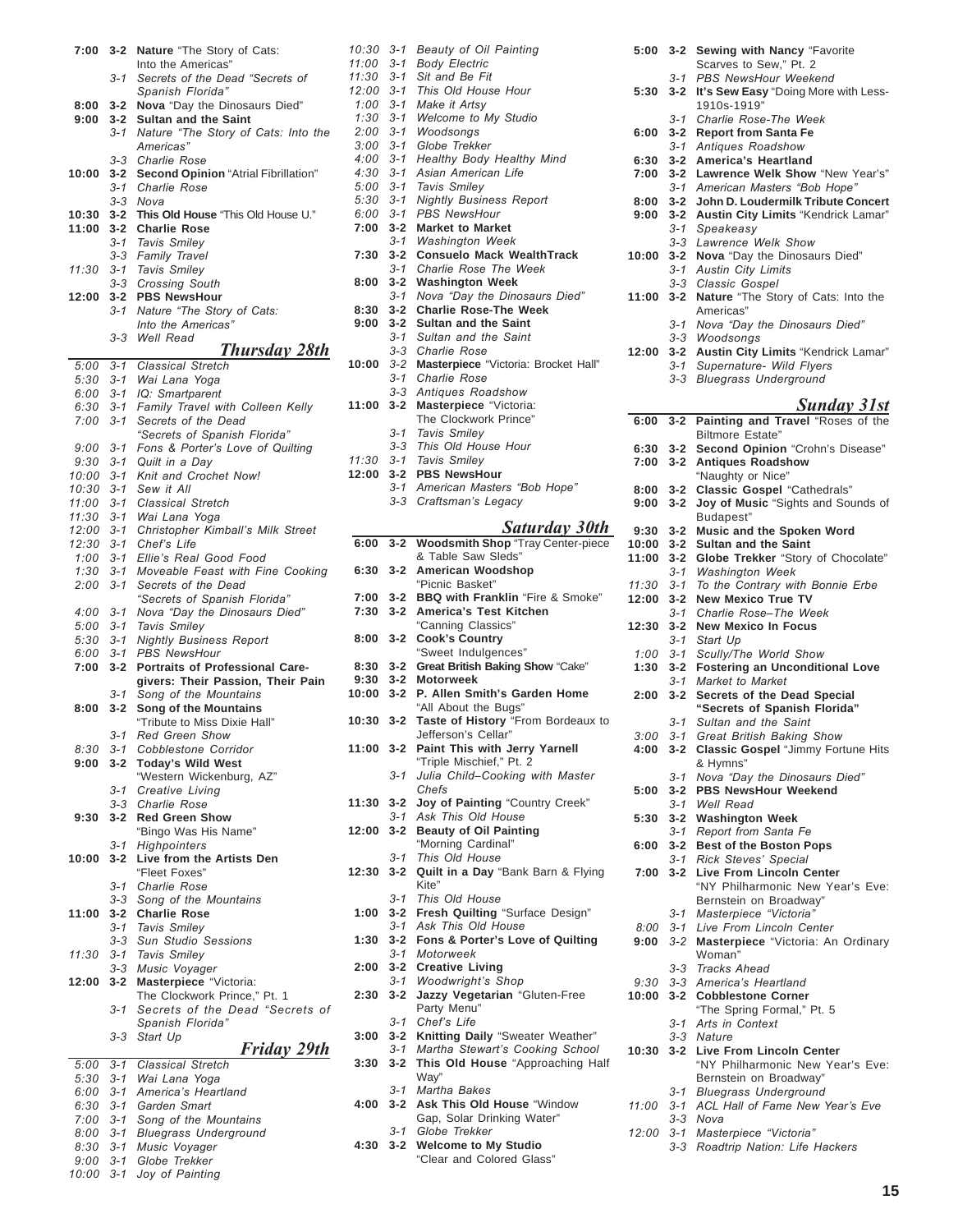# **KENW/KMTH-FM LOG u**

### **KENW-FM, Portales, NM, 89.5 MHz — KMTH-FM, Maljamar, NM, 98.7 MHz — KENM-FM, Tucumcari, NM, 88.9 MHz — KENU-FM, Des Moines, NM, 88.5 MHz — KENG-FM, Ruidoso, NM, 88.5 MHz — KENE-FM, Raton, NM, 88.1 MHz**

**Translators**: Apache Springs, 90.9 MHz; Clayton, 93.5 MHz; Des Moines, 106.1 MHz; Ft. Sumner, 91.7 MHz; Las Vegas, 88.1 MHz; Roswell, 91.1 MHz; Wagon Mound, 92.1 MHz.

### *Sundays*

Ū

|        | 8:00 a.m. WITH HEART AND VOICE                                    |
|--------|-------------------------------------------------------------------|
|        | Dec 3 Advent 1                                                    |
|        | Dec 10 Advent 2                                                   |
|        | Dec 17 Advent 3                                                   |
|        | Dec 24 A Christmas Celebration                                    |
|        | Dec 31 Christmas Tide                                             |
|        | 9:00 a.m. FOOTLIGHT PARADE                                        |
|        | Dec 3 A Tribute to Burton Lane, Pt. 2                             |
|        | Dec 10 1972 on Stage and Screen                                   |
|        | Dec 17 Ken Bloom's 'Show And Tell: The                            |
|        | New Book of B'way Anecdotes'                                      |
|        | Dec 24 1983 on Stage and Screen                                   |
|        | Dec 31 A Tribute to Nancy Walker                                  |
|        | 10:00 a.m. RADIO LAB                                              |
|        | Dec 3 When Brains Attack<br>Dec 10 Breaking News                  |
|        |                                                                   |
|        | Dec 17 23 Weeks, 6 Days<br>Dec 24 Patient Zero                    |
|        | Dec 31 Defying Odds                                               |
|        | 11:00 a.m. FRESH AIR WEEKEND                                      |
|        | 12:00 p.m. PEOPLE'S PHARMACY                                      |
|        | 1:00 p.m. THIS AMERICAN LIFE                                      |
|        | 2:00 p.m. THE FOLK SAMPLER                                        |
| Dec 3  | Some Kind of Fool                                                 |
|        | Dec 10 Money Matters                                              |
|        | Dec 17 Those Trains                                               |
|        | Dec 24 Christmas                                                  |
|        | Dec 31 A Second Christmas                                         |
|        | 3:00 p.m. MOUNTAIN STAGE                                          |
| Dec 3  | With Special Guest Host Michael                                   |
|        | Cerveris: Emily Saliers;                                          |
|        | Overcoats; Becca Mancari;                                         |
|        | Anders Parker; Seth Glier                                         |
|        | Dec 10 North Mississippi Allstars; Paul                           |
|        | Thorn's Mission Temple Fireworks                                  |
|        | Revival; Bonnie Bishop; Declan                                    |
|        | O'Rourke; Bil Lepp                                                |
|        | Dec 17 Robyn Hitchcock; Pere Ubu; Joan                            |
|        | Shelley; Susan Werner; Chandler                                   |
|        | <b>Travis Philharmonic</b>                                        |
| Dec 24 | Dan Tyminski & Ronnie Bowman;                                     |
|        | Sara Watkins; Eric Johnson;                                       |
|        | Mountain Heart; Elise Davis                                       |
| Dec 31 | Foy Vance; Amanda Shires; Carsie                                  |
|        | Blanton; Chris Kasper; Oh Pep!                                    |
|        | 5:00 p.m. CELTIC CONNECTIONS                                      |
|        | Dec 3 New Releases                                                |
|        | Dec 10 Favorites                                                  |
|        | Dec 17 Celtic Covers                                              |
|        | Dec 24 A Celtic Christmas<br>Dec 31 Best of 2017                  |
|        | 6:00 p.m. ALL THINGS CONSIDERED                                   |
|        |                                                                   |
| Dec 3  | 7:00 p.m. THE CLEVELAND ORCHESTRA<br>BRAHMS: Symphony No. 3 in F; |
|        | Piano Concerto No. 1 in d                                         |
|        | Dec 10 BRAHMS: Violin Concerto in d                               |
|        | SHOSTAKOVICH: Symphony No.                                        |
|        | 10                                                                |
|        | Dec 17 NIELSON: Violin Concerto                                   |
|        | SIBELIUS: Symphony No. 2                                          |
|        | Dec 24 MESSIAEN: "L'Ascension"                                    |
|        | STRAUSS, R.: "An Alpine                                           |
|        | Symphony"                                                         |
| 16     |                                                                   |

|        | Dec 31 RAVEL: "Mother Goose Suite"<br>ELGAR: Cello Concerto<br>LALO: Cello Concerto |
|--------|-------------------------------------------------------------------------------------|
|        | 9:00 p.m. THE ROMANTIC HOUR                                                         |
| Dec 3  | The Romance Between Rupert                                                          |
|        | Brooke and Noel Olivier                                                             |
|        | Dec 10 Verse of English Renaissance                                                 |
|        | Composer, Thomas Campion                                                            |
|        | Dec 17 Looking Forward to Winter                                                    |
|        | Dec 24 Thoughts of Wisdom                                                           |
| Dec 31 | Songs of the Old West                                                               |
|        | 10:00 p.m. WEEKEND PERFORMANCE                                                      |
|        | <b>TODAY</b>                                                                        |
|        | 11:00 p.m. MUSIC OUT OF THE NIGHT AND                                               |
|        | <b>INTO THE MORNING until 5:00</b>                                                  |
|        | a.m. when Morning Edition begins.                                                   |
|        |                                                                                     |
|        |                                                                                     |
|        | <b>Mondays</b>                                                                      |
|        | 7:00 p.m. CHICAGO SYMPHONY                                                          |
|        | <b>ORCHESTRA</b>                                                                    |
|        | Dec 4 BIZET: Symphony in C                                                          |
|        | <b>FAURE: Pavane</b>                                                                |
|        | WILLIAMS: <i>Escapades</i> from                                                     |
|        | Catch Me If You Can                                                                 |
|        | M. WAGNER: Proceed, Moon                                                            |
|        | DEBUSSY: Iberia from Images                                                         |
|        | for Orchestra: Prelude to The                                                       |
|        | Afternoon of a Faun                                                                 |
|        | Dec 11 STRAVINSKY: Scherzo a la                                                     |
|        | russe                                                                               |

No. 4 in G SIBELIUS: Symphony No. 2 in D BRITTEN: Four Sea Interludes and Passacaglia from *Peter*

*Grimes* Dec 18 STRAVINSKY: *Chant funebre* DVORAK: Cello Concerto in b PROKOFIEV: Symphony No. 5 in B-Flat

BEETHOVEN: Overture to *King Stephen*

- Dec 25 All Works Composed by J.S. BACH
- **9:00 p.m. PERFORMANCE TODAY**
- **11:00 p.m. MUSIC OUT OF THE NIGHT AND INTO THE MORNING** until 5:00 a.m. when **Morning Edition** begins.

### *Tuesdays*

- **7:00 p.m. NEW YORK PHILHARMONIC**
	- Dec 5 MAHLER: Symphony No. 9 MAHLER/COOKE: Finale from Symphony No. 10
	- Dec 12 WEBER: *Oberon* Overture MOZART: *Sinfonia Concertante* for Winds
	- BEETHOVEN: Symphony No. 5 Dec 19 HANDEL: *Messiah*
	-
	- Dec 26 Winter Jukebox

**9:00 p.m. PERFORMANCE TODAY 11:00 p.m. MUSIC OUT OF THE NIGHT AND INTO THE MORNING** until 5:00 a.m. when **Morning Edition** begins.

### *Wednesdays*

| $   -$                             |
|------------------------------------|
| 7:00 p.m. MILWAUKEE SYMPHONY       |
| <b>ORCHESTRA</b>                   |
| Dec 6 MESSIAEN: Hymne pour grand   |
| orchestra                          |
| MOZART: Concerto No. 19 in F.      |
| for Piano and Orchestra            |
| FRANCK: Le Chasseur maudit:        |
| Poeme Symphonique                  |
| BEETHOVEN: Symphony No. 8 in F     |
| Dec 13 MOZART: Overture to Don     |
| Giovanni                           |
| BEETHOVEN: Concerto No. 4 in       |
| G for Piano and Orchestra          |
| ELGAR: Symphony No. 1 in A-        |
| Flat                               |
| Dec 20 BLOCH: Schelomo, Hebraic    |
| Rhapsody for Cello and             |
| Orchestra                          |
| BRUCKNER: Symphony No. 7 in E      |
| Dec 27 MAHLER: Symphony No. 3 in d |
| 9:00 p.m. PERFORMANCE TODAY        |
| 11:00 p.m. MUSIC OUT OF THE NIGHT  |
| <b>AND INTO THE MORNING until</b>  |
| 5:00 a.m. when Morning Edition     |
| begins.                            |
| <b>Thursdays</b>                   |
| 7:00 p.m. COLLECTORS' CORNER with  |

- **HENRY FOGEL** Dec 7 The Art of Janet Baker
- Dec 14 The Art of Raoul von Koczalski, a student of Chopin's last teaching assistant
- Dec 21 The Early Callas EMI Recordings-Studio Recordings from the 1950's
- Dec 28 The Bruckner Masses
- **9:00 p.m. PERFORMANCE TODAY**
- **11:00 p.m. MUSIC OUT OF THE NIGHT AND INTO THE MORNING** until 5:00 a.m. when **Morning Edition** begins.

### *Fridays*

**7:00 p.m. CONCIERTO 8:00 p.m. FIESTA! With ELBIO BARILARI** Dec 1 The Latin American Express Dec 8 Lost but Not Forgotten Dec 15 Music after Jorge Luis Borges Dec 22 Latin American Christmas Carols Dec 29 Latin American Mix Tape 2 **9:00 p.m. PERFORMANCE TODAY 11:00 p.m. MUSIC OUT OF THE NIGHT AND INTO THE MORNING** until 5:00 a.m. when **People's Pharmacy** begins.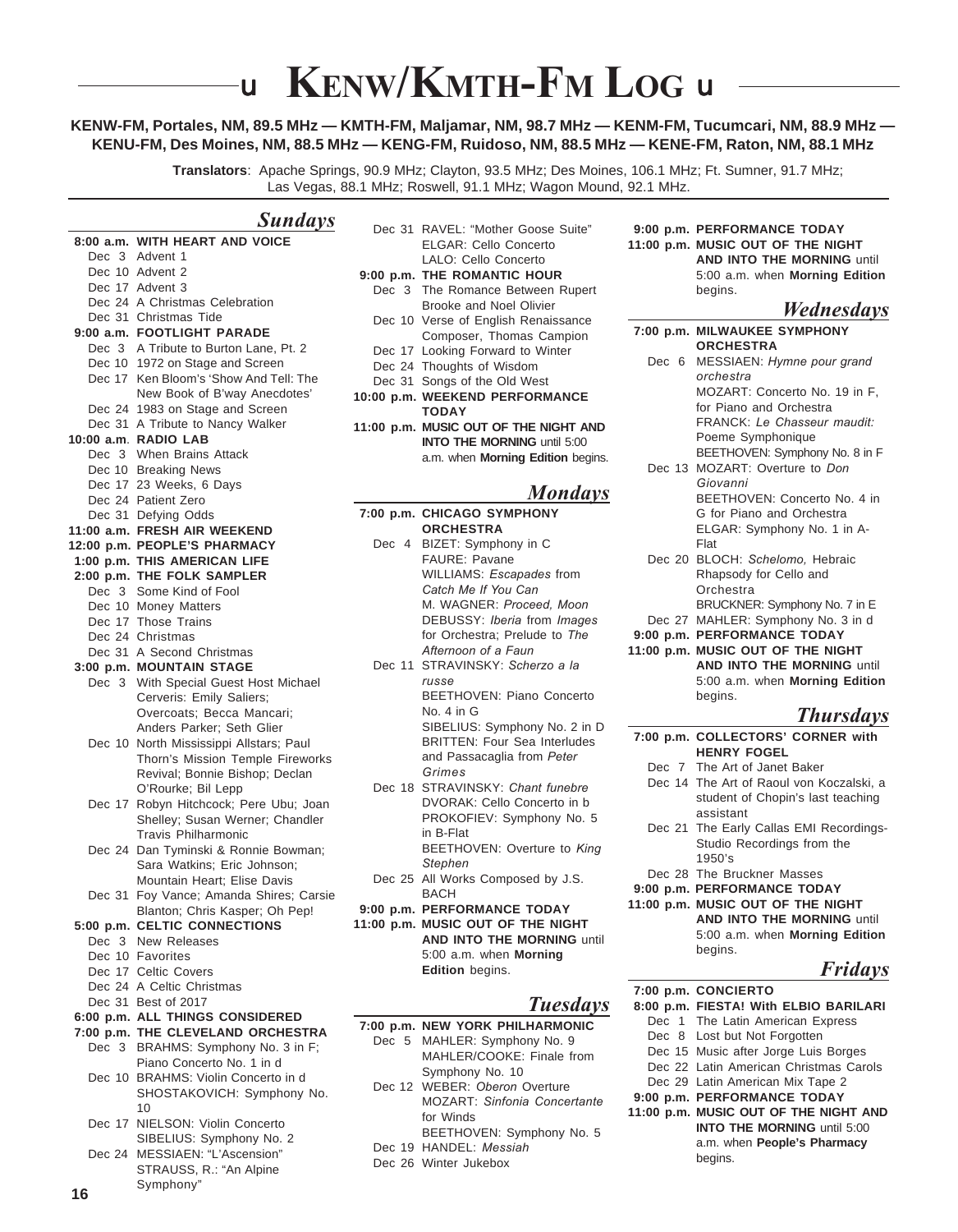### *Saturdays*

|            | 8:00 a.m. BEST OF CAR TALK          |  |  |  |  |  |
|------------|-------------------------------------|--|--|--|--|--|
|            | 9:00 a.m. WAIT WAIT DON'T TELL ME   |  |  |  |  |  |
|            | 10:00 a.m. THE BIONEERS: Revolution |  |  |  |  |  |
|            | from the Heart of Nature            |  |  |  |  |  |
|            | 10:30 a.m. NEW LETTERS ON THE AIR   |  |  |  |  |  |
|            | 11:00 a.m. THE METROPOLITAN OPERA   |  |  |  |  |  |
|            | Dec 2 VERDI: Verdi Requiem          |  |  |  |  |  |
|            | Dec 9 MOZART: The Magic Flute       |  |  |  |  |  |
|            | Dec 16 BELLINI: Norma               |  |  |  |  |  |
|            | Dec 23 MOZART: Le Nozze Di Figaro   |  |  |  |  |  |
|            | Dec 30 LEHAR: The Merry Widow       |  |  |  |  |  |
|            | 3:00 p.m. CLASSICAL GUITAR ALIVE!   |  |  |  |  |  |
|            | 4:00 p.m. A PRAIRIE HOME COMPANION  |  |  |  |  |  |
|            | Dec 2 Live from New York, NY        |  |  |  |  |  |
|            | Dec 9 Live from New York, NY        |  |  |  |  |  |
|            | Dec 16 Live from New York, NY       |  |  |  |  |  |
| Dec 23 TBA |                                     |  |  |  |  |  |
| Dec 30 TBA |                                     |  |  |  |  |  |
|            | 6:00 p.m. ALL THINGS CONSIDERED     |  |  |  |  |  |
|            | 7:00 p.m. MARIAN McPARTLAND's       |  |  |  |  |  |
|            | <b>PIANO JAZZ</b>                   |  |  |  |  |  |
|            | Dec 2 Claudio Roditi, Trumpeter and |  |  |  |  |  |
|            |                                     |  |  |  |  |  |

| Dec 9 Beegie Adair, Pianist                                                                                         |  |  |  |  |
|---------------------------------------------------------------------------------------------------------------------|--|--|--|--|
| Dec 16 Don Pullen, Pianist                                                                                          |  |  |  |  |
| Dec 23 Bobby Broom, Guitarist                                                                                       |  |  |  |  |
| Dec 30 Dizzy Gillespie, Jazz Giant                                                                                  |  |  |  |  |
| 8:00 p.m. SWINGIN' DOWN THE LANE                                                                                    |  |  |  |  |
| Dec 2 Thanksgiving Feast 2                                                                                          |  |  |  |  |
| Dec 9 Mystery Band                                                                                                  |  |  |  |  |
| Dec 16 Bands in the Movies 4                                                                                        |  |  |  |  |
| Dec 23 Estate Sale Christmas                                                                                        |  |  |  |  |
| Dec 30 Top Hits of 1918, Part 1                                                                                     |  |  |  |  |
| 9:00 p.m. JAZZ PROFILES                                                                                             |  |  |  |  |
| Dec 2 Thelonious Monk                                                                                               |  |  |  |  |
| Dec 9 Buddy Collette                                                                                                |  |  |  |  |
| Dec 16 Red Norvo: 'Mr. Swing'                                                                                       |  |  |  |  |
| Dec 23 Sun Ra: 'Cosmic Swing'                                                                                       |  |  |  |  |
| Dec 30 Bob Brookmeyer Tribute                                                                                       |  |  |  |  |
| 10:00 p.m. DREAMFARM RADIO                                                                                          |  |  |  |  |
| 11:00 p.m. JAZZ NIGHT:                                                                                              |  |  |  |  |
| 12:00 a.m. MUSIC OUT OF THE NIGHT<br><b>AND INTO THE MORNING until</b><br>6:00 a.m. when Weekend Edition<br>begins. |  |  |  |  |
|                                                                                                                     |  |  |  |  |

### *Happy Holidays! from KENW Public Radio Network*

Tis the season to give thanks and we at KENW-FM want to thank you for your support this past year! On December 9th, 2017, we will kick off our Holiday Fund Drive, our last pledge drive for this year. KENW-FM has three such drives per year, each lasting for eight days. Our goal each drive is \$18,000. This money is used to help us pay for the programs we broadcast all year long.

Our Holiday Fund Drive will go from Saturday, December 9th through Saturday, December 16th. We hope that if you have not yet contributed to our programming fund this year, that you will do so now. You can pledge online at www.kenw.org or telephone in your pledge toll-free at 1-888-367- 5369 (1-888-FOR-KENW).

By the way, you can now enjoy listening to KENW-FM on your computer by going to the Listen Live button at the top of our web page (www.kenw.org) or on your smartphone. Free cell phone apps for listening to KENW-FM are available from both Google Play Store and from I-Phone.

Wishing you and yours a wonderful Holiday Season from all of us here at the KENW.

# **FM Radio Week-at-a-Glance**

|       | <b>Sunday</b>                                                           | <b>Monday</b>                                                           | <b>Tuesday</b>                                                   | Wednesday                                           | <b>Thursday</b>                                     | <b>Friday</b>                                                                                                   | <b>Saturday</b>                                                         | <b>Monday through Friday</b>                                                                                |                                                                                               |
|-------|-------------------------------------------------------------------------|-------------------------------------------------------------------------|------------------------------------------------------------------|-----------------------------------------------------|-----------------------------------------------------|-----------------------------------------------------------------------------------------------------------------|-------------------------------------------------------------------------|-------------------------------------------------------------------------------------------------------------|-----------------------------------------------------------------------------------------------|
| 5:00  |                                                                         |                                                                         |                                                                  |                                                     |                                                     |                                                                                                                 | 5:00 a.m.<br>People's                                                   |                                                                                                             |                                                                                               |
| 6:00  | Weekend                                                                 | <b>Morning</b><br><b>Edition</b>                                        | <b>Morning</b><br>Edition                                        | <b>Morning</b><br><b>Edition</b>                    | <b>Morning</b><br><b>Edition</b>                    | <b>Morning</b><br><b>Edition</b>                                                                                | Pharmacy<br>6:00 a.m.                                                   | <b>Regional Newscasts at:</b><br>5:31, 6:31, 7:31, and 10:06 a.m.                                           |                                                                                               |
| 7:00  | <b>Edition</b>                                                          |                                                                         |                                                                  |                                                     |                                                     |                                                                                                                 | <b>Weekend</b><br><b>Edition</b>                                        | 12:06, 2:06, and 5:31 p.m.                                                                                  |                                                                                               |
| 8:00  | <b>With Heart</b><br>and Voice                                          |                                                                         |                                                                  |                                                     |                                                     |                                                                                                                 | 8:00 a.m.<br><b>Car Talk</b>                                            | 8:01<br><b>Marketplace Report</b><br><b>SnoCountry Ski Report</b><br>8:09<br><b>Current Cast</b><br>8:15    |                                                                                               |
| 9:00  | <b>Footlight</b><br>Parade                                              |                                                                         |                                                                  |                                                     |                                                     |                                                                                                                 | $9:00$ a.m.<br>Wait, Wait                                               | <b>Nature Notes (Tu)</b><br>8:20<br>Travelers in the Night (W)                                              |                                                                                               |
| 10:00 | Radiolab                                                                | <b>Music</b>                                                            | <b>Music</b>                                                     | <b>Music</b>                                        | <b>Music</b>                                        | <b>Music</b>                                                                                                    | <b>Don't Tell Me</b><br>10:00 a.m.                                      | <b>Health in a Heartbeat</b><br>8:30<br>8:45<br>Insight                                                     |                                                                                               |
| 11:00 | <b>Fresh Air</b><br><b>Weekend with</b>                                 | <b>News</b>                                                             | <b>News</b>                                                      | <b>News</b>                                         | <b>News</b>                                         | <b>News</b>                                                                                                     | <b>Bioneers</b><br>10:30 a.m.<br><b>New Letters</b>                     | <b>Weather/News</b><br>9:00<br><b>Dateline New Mexico</b><br>9:05<br>9:15<br><b>Marketplace Tech Report</b> |                                                                                               |
|       | <b>Terry Gross</b>                                                      | &                                                                       | &                                                                | &                                                   | &                                                   | &                                                                                                               | 11:00 a.m.                                                              | 9:20<br>A Southwest Spotlight (F)                                                                           |                                                                                               |
| 12:00 | People's<br>Pharmacy (R)                                                | <b>Features</b>                                                         | <b>Features</b>                                                  | <b>Features</b>                                     | <b>Features</b>                                     | <b>Features</b>                                                                                                 | <b>The</b>                                                              | <b>Disability Awareness</b><br>9:30<br>9:45<br><b>Fitness Minute</b><br><b>News/Regional News</b><br>10:00  |                                                                                               |
| 1:00  | <b>This American</b><br>Life                                            |                                                                         |                                                                  |                                                     |                                                     |                                                                                                                 | <b>Metropolitan</b><br>Opera                                            | <b>Engines of Our Ingenuity</b><br>10:15<br><b>Composers' Datebook</b><br>10:30                             |                                                                                               |
| 2:00  | <b>The Folk</b><br><b>Sampler</b>                                       |                                                                         |                                                                  |                                                     |                                                     |                                                                                                                 | <b>Classical</b><br><b>Music</b>                                        | <b>Writer's Almanac</b><br>10:45<br>11:00<br><b>Weather/News</b><br>11:15<br><b>Melinda's Garden Moment</b> |                                                                                               |
| 3:00  |                                                                         | <b>Here &amp; There</b>                                                 |                                                                  |                                                     |                                                     |                                                                                                                 | $3:00$ p.m.                                                             | <b>Pulse of the Planet</b><br>11:30<br><b>Climate Connections</b><br>11:45                                  |                                                                                               |
| 3:30  | <b>Mountain</b>                                                         | with David Marash                                                       | <b>Best of Knowledge</b>                                         | 51 Percent                                          | <b>With Good Reason</b>                             | <b>Says You!</b>                                                                                                | <b>Classical Guitar</b>                                                 | 12:00<br><b>News/Regional News</b>                                                                          |                                                                                               |
| 4:00  | <b>Stage</b>                                                            | <b>Marketplace</b>                                                      | <b>Marketplace</b>                                               | <b>Marketplace</b>                                  | <b>Marketplace</b>                                  | <b>Marketplace</b>                                                                                              | $4:00$ p.m.                                                             | 12:15<br><b>Community Calendar</b>                                                                          |                                                                                               |
| 4:30  |                                                                         |                                                                         |                                                                  |                                                     |                                                     |                                                                                                                 | <b>Prairie Home</b>                                                     | 12:30<br><b>Moment in Time</b><br><b>SnoCountry Ski Report</b>                                              |                                                                                               |
| 5:00  | <b>Celtic</b><br><b>Connections</b>                                     | <b>All Things</b><br><b>Considered</b>                                  | <b>All Things</b><br><b>Considered</b>                           | <b>All Things</b><br><b>Considered</b>              | <b>All Things</b><br><b>Considered</b>              | <b>All Things</b><br><b>Considered</b>                                                                          | Companion                                                               | <b>Arts and Science</b><br>12:45<br><b>Weather/News</b><br>1:00                                             |                                                                                               |
| 6:00  | <b>All Things</b><br><b>Considered</b>                                  | <b>PBS</b><br><b>NewsHour</b>                                           | <b>PBS</b><br><b>NewsHour</b>                                    | <b>PBS</b><br><b>NewsHour</b>                       | <b>PBS</b><br><b>NewsHour</b>                       | <b>PBS</b><br><b>NewsHour</b>                                                                                   | <b>All Things</b><br><b>Considered</b>                                  | <b>Sound Beat</b><br>1:15<br><b>Loh Down on Science</b><br>1:30<br><b>StarDate</b><br>1:45                  |                                                                                               |
| 7:00  | <b>Cleveland</b>                                                        | Chicago<br>Symphony                                                     | <b>New York</b>                                                  | <b>Milwaukee</b><br><b>Symphony</b>                 | <b>Collectors'</b>                                  | <b>Concierto with</b><br><b>Frank Dominguez</b>                                                                 | <b>Marian</b><br><b>McPartland</b>                                      | <b>News/Regional News</b><br>2:00<br><b>Bird Note</b><br>2:15                                               |                                                                                               |
| 8:00  | <b>Orchestra</b>                                                        |                                                                         | <b>Orchestra</b>                                                 | <b>Philharmonic</b>                                 | <b>Orchestra</b>                                    | <b>Corner</b>                                                                                                   | <b>Fiesta!</b><br>with Elbio Barilari                                   | <b>Swingin' Down</b><br>the Lane                                                                            | A Southwest Spotlight (W)<br>2:20<br><b>American Storyteller</b><br>2:30                      |
| 9:00  | <b>The Romantic</b><br><b>Hours</b>                                     | Performance<br>Today                                                    |                                                                  | <b>Performance</b>                                  | <b>Performance</b>                                  | <b>Performance</b>                                                                                              | <b>Performance</b>                                                      | <b>Jazz Profiles</b>                                                                                        | 90 Second Naturalist<br>2:45<br><b>Weather/News</b><br>3:00<br>3:06<br><b>Innovation Now/</b> |
| 10:00 | Performance<br>Today                                                    |                                                                         | Today                                                            | <b>Today</b>                                        | <b>Today</b>                                        | <b>Today</b>                                                                                                    | <b>DreamFarm</b><br>Radio                                               | <b>Fitness Minute</b><br><b>The Plant Detective</b><br>3:15                                                 |                                                                                               |
| 11:00 | <b>Classical</b><br><b>Music Out</b><br>of the Night<br>until 5:00 a.m. | <b>Classical</b><br><b>Music Out</b><br>of the Night<br>until 5:00 a.m. | <b>Classical</b><br>Music Out<br>of the Night<br>until 5:00 a.m. | Classical                                           | <b>Classical</b>                                    | <b>Classical</b><br><b>Music Out</b><br>of the Night<br>until 5:00 a.m.<br>when People's<br>Pharmacy<br>begins. | <b>Jazz Night in</b><br><b>America</b>                                  | <b>Dateline New Mexico</b><br>3:25<br>3:29<br><b>SnoCountry Ski Report</b><br><b>Regional News</b><br>5:30  |                                                                                               |
|       |                                                                         |                                                                         |                                                                  | <b>Music Out</b><br>of the Night<br>until 5:00 a.m. | <b>Music Out</b><br>of the Night<br>until 5:00 a.m. |                                                                                                                 | <b>Classical</b><br><b>Music Out</b><br>of the Night<br>until 6:00 a.m. | <b>StarDate/Weather</b><br>6:57<br><b>Weather/News</b><br>9:00<br>12:00/3:00 a.m. Weather/News              |                                                                                               |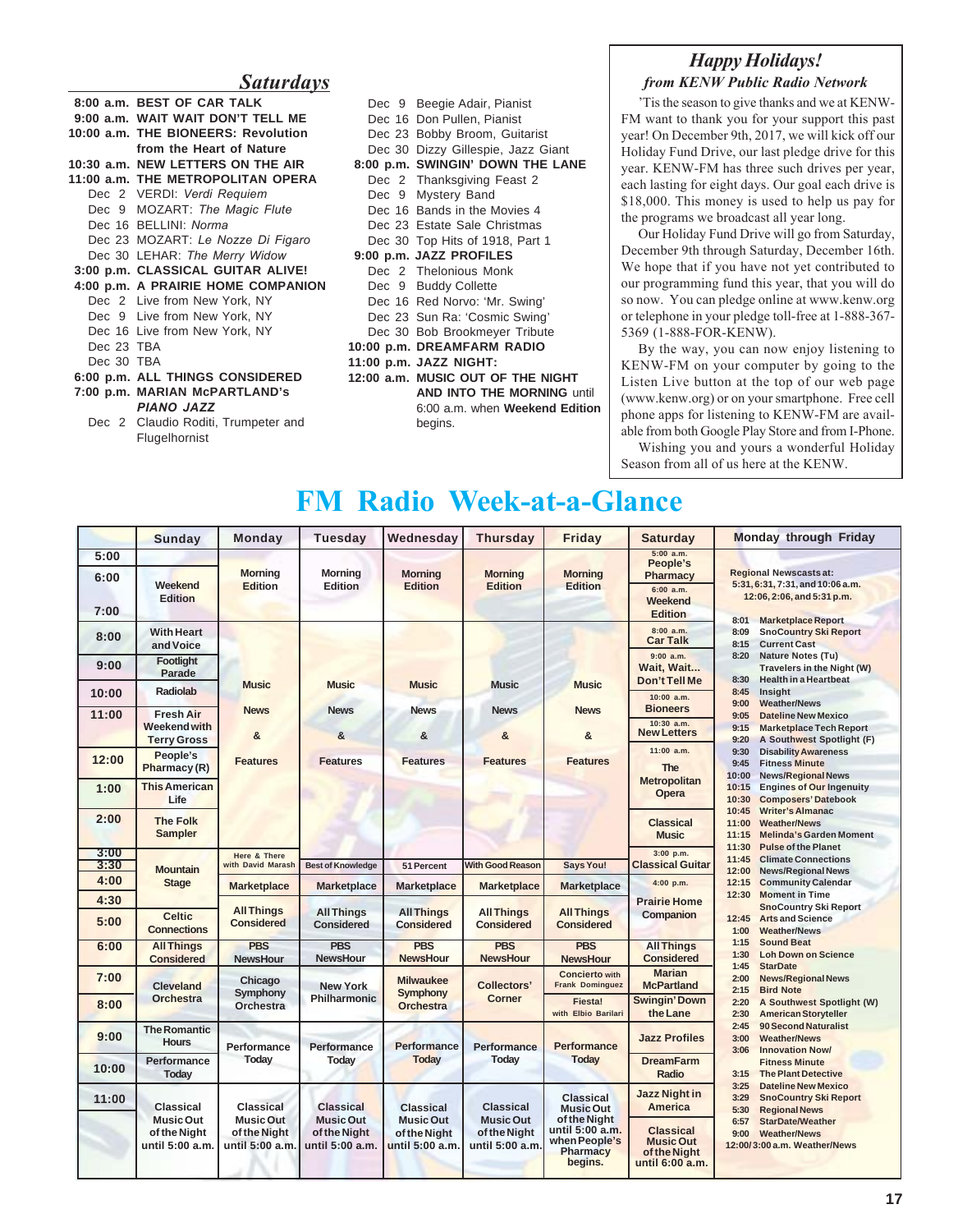

# When to watch from  $A$  *to*  $Z$  *Channel 3-1 – December 2017*

**<sup>18</sup>** ! **Age Wise** – Tuesdays, 10:30 a.m. **American Woodshop** – Wednesdays, 10:00 a.m. **America's Heartland** – Mondays, 4:00 p.m.; Fridays, 6:00 a.m. **America's Test Kitchen** – Wednesdays, 4:30 p.m. **Antiques Roadshow** – Mondays, 8:00 p.m., 9:00 p.m. (except 25th); Tuesdays 6:00 a.m./1:00 p.m., Saturdays, 6:00 p.m. **Arts in Context** – Sunday, 10th and 31st, 10:00 p.m. **Asian American Life** – Fridays, 4:30 p.m. **Ask This Old House** – Saturdays, 11:30 a.m. (except 2nd)/1:00 p.m. **Austin City Limits** – Saturdays, 10:00 p.m. (except 2nd); Sundays, 11:00 p.m. **Beauty of Oil Painting** – Fridays, 10:30 a.m. **Beyond Geek** – Thursdays, 3:30 p.m. (except 28th) **Bluegrass Underground** – Fridays, 8:00 a.m.; Sundays, 10:30 p.m. **Body Electric** – Monday/Wednesday/Friday, 11:00 a.m. **Charlie Rose** – Monday-Friday, 10:00 p.m. **Charlie Rose: The Week** – Fridays, 7:30 p.m. (except 1st); Saturdays, 5:30 p.m.; Sundays, 12:00 noon (except 3rd); **Chef's Life** – Saturdays, 2:30 p.m.; Thursdays, 12:30 p.m. **Christopher Kimball's Milk Street Television** – Thursdays, 12:00 noon; Tuesdays, 11:00 p.m. (begins 2nd) **Classical Stretch** – Monday-Friday, 5:00 a.m.; Tuesday/Thursday, 11:00 a.m. **Closer to Truth** – Tuesdays, 10:00 a.m. **Consuelo Mack WealthTrack** – Tuesdays, 4:00 p.m.; Wednesdays, 6:00 a.m. **Cook's Country** – Wednesdays, 12:30 p.m. **Craftsman's Legacy** – Wednesdays, 9:00 a.m. **Creative Living** – Thursdays, 9:00 p.m. **Crossing South** – Wednesdays, 7:30 a.m./1:30 p.m. **David Rubenstein Show: Peer to Peer Conversations** – Wednesdays, 6:30 a.m. **Daytripper** – Mondays, 4:30 p.m. **Destination Craft** – Wednesdays, 9:30 a.m. (ends 13th) **Ellie's Real Good Food** – Thursdays, 1:00 p.m. **Family Ingredients** – Wednesdays, 1:00 p.m. **Family Travel with Colleen Kelly** – Thursdays, 6:30 a.m. **Finding Your Roots** – Wednesdays, 7:00 p.m. (except 27th); Thursdays, 7:00 a.m./2:00 p.m. (except 28th) **Fons & Porter's Love of Quilting** – Thursdays, 9:00 a.m. **Frontline** – Fridays, 9:00 p.m. (except 1st, 29th) **Garden Smart** – Sundays, 2:00 p.m. (except 3rd); Fridays, 6:30 a.m. **Globe Trekker** – Fridays, 9:00 a.m./3:00 p.m.; Saturdays, 4:00 p.m. **Great British Baking Show** – Sundays, 3:00 p.m. (except 3rd); Mondays, 12:00 noon **Healthy Body, Healthy Mind** – Tuesdays, 9:00 a.m.; Fridays 4:00 p.m. **Independent Lens** – Sundays, 9:00 p.m. (except 3rd, 31st) **"Mimi and Dona"** – 10th **"Newtown"** – 17th **"Supergirl"** – 24th **IQ: Smartparent** – Thursdays, 7th, 6:00 a.m. **Jacques Pepin: Heart & Soul** – Tuesdays, 12:00 noon **Jazzy Vegetarian** – Mondays, 10:30 a.m. **Joy of Painting** – Fridays, 10:00 a.m. **Julia Child: Cooking with the Master Chefs** – Saturdays, 11:00 a.m. (except 2nd) **Knit and Crochet Now!** – Thursdays, 10:00 a.m. **Lidia's Kitchen** – Wednesdays, 4:00 p.m.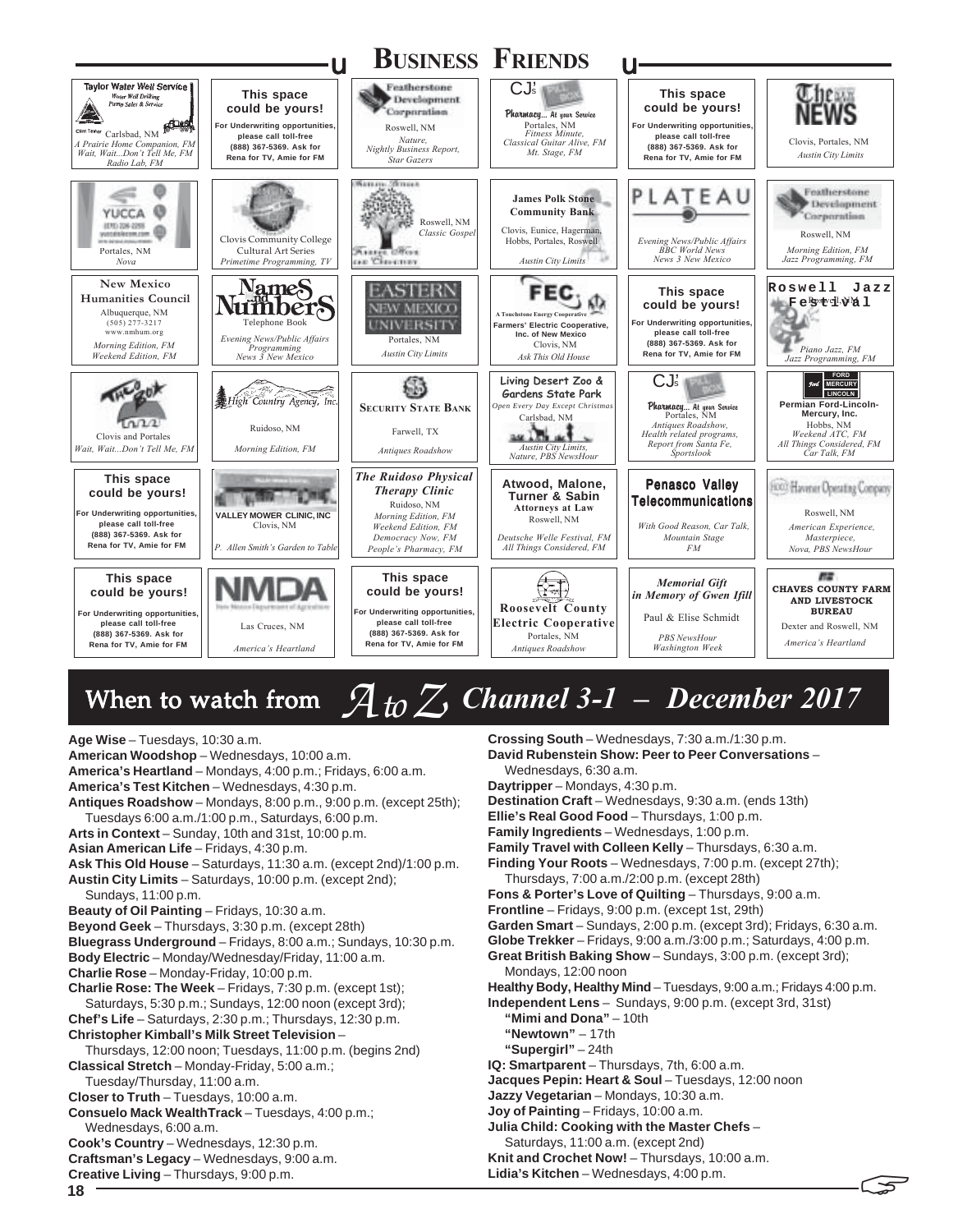# *Channel 3-1 Continued*

**Make it Artsy** – Fridays, 1:00 p.m. **Market to Market** – Sundays, 1:30 p.m. **Martha Bakes** – Saturdays, 3:30 p.m. **Martha Stewart's Cooking School** – Saturdays, 3:00 p.m. **Masterpiece "Victoria"** (Season 2) – Sundays, 7:00 p.m. (begins 17th; 2 episodes back-to-back on 24th); Mondays, 1:00 p.m. (begins 18th; 2 episodes on 25th) **Mind of a Chef** – Sundays, 2:30 p.m. (except 3rd); Wednesdays, 3:30 p.m. **Motorweek** – Saturdays, 1:30 p.m. **Moveable Feast with Fine Cooking** – Thursdays, 1:30 p.m. **Music Voyager** – Wednesdays, 3:00 p.m.; Fridays, 8:30 a.m. **My Greek Table –** Mondays, 8:30 a.m. **Nature** – Wednesdays, 9:00 p.m.; Mondays, 6:00 a.m. **New Orleans Cooking with Kevin Belton** – Mondays, 9:30 a.m. **News 3 New Mexico** – Friday, 1st, 5:00 p.m. (ends 8th) **Nightly Business Report** – Monday-Friday, 5:30 p.m. **Nova** – Thursdays, 4:00 p.m.; Fridays, 8:00 p.m. (except 1st); Saturdays, 11:00 p.m.; Sundays, 4:00 p.m. **P. Allen Smith's Garden to Table** – Mondays, 10:00 a.m. **Pati's Mexican Table** – Mondays, 9:00 a.m. **PBS Newshour** – Monday-Friday, 6:00 p.m. **PBS Newshour: Weekend** – Saturdays, 5:00 p.m. **Quilt in a Day** – Thursdays, 9:30 a.m. **Red Green Show** – Thursdays, 8:00 p.m. **Report from Santa Fe** – Sundays, 5:30 p.m. (except 3rd) **Rick Steves' Europe** – Mondays, 8:00 a.m. **Roadtrip Nation** – Mondays, 3:00 p.m. (except 4th) **Rough Cut –** Wednesdays, 9:30 a.m. (begins 20th) **Rudy Maxa's World** – Wednesdays, 7:00 a.m. **Sara's Weeknight Meals** – Wednesdays, 12:00 noon **Science Goes to the Movies** – Thursdays, 3:00 p.m. (except 28th) **Scully/World Show** – Sundays, 1:00 p.m. (except 3rd) **Second Opinion** – Tuesdays, 9:30 a.m. **Sew It All** – Thursdays, 10:30 a.m. **Sit and Be Fit** – Monday/Wednesday/Friday, 11:30 a.m. **Song of the Mountains** – Thursdays, 7:00 p.m.; Fridays, 7:00 a.m. **Speakeasy** – Saturdays, 9:00 p.m. (begins 9th) **Start Up** – Sundays, 12:30 p.m. (except 3rd); Tuesdays, 4:30 p.m. **Taste of History** – Tuesdays, 12:30 p.m. **Tavis Smiley** – Monday-Friday, 11:00 p.m./11:30 p.m.; Monday/ Tuesday, 5:00 p.m.; Wednesday-Friday, 5:00 p.m. (begins 11th) **This American Land** – Mondays, 3:30 p.m. (ends 4th) **This Old House** – Saturdays, 12:00 noon (except 2nd)/12:30 p.m. **This Old House Hour** – Fridays, 12:00 noon **To the Contrary** – Sundays, 11:30 a.m. (except 3rd) **Wai Lana Yoga** – Monday-Friday, 5:30 a.m.; Tuesday/Thursday, 11:30 a.m. **Washington Week** – Fridays, 7:00 p.m. (except 1st); Sundays, 11:00 a.m. **Welcome to My Studio** – Fridays, 1:30 p.m. **Well Read** – Sundays, 5:00 p.m. (except 3rd) **Woodsongs** – Fridays, 2:00 p.m.

**Woodwright's Shop** – Wednesdays, 10:30 a.m.; Saturdays, 2:00 p.m. **You Should Know** – Thursdays, 9:30 p.m. (except 28th)

# *December 3-1 Specials*

**80s (My Music)** – Saturday, 2nd, 8:30 p.m.

- **ACL (Austin City Limits) Hall of Fame New Year's Eve** Sunday, 31st, 11:00 p.m.
- **American Masters "This is Bob Hope"**  Sunday, 3rd, 7:00 p.m.; Saturday, 30th, 7:00 p.m.
- **American St. Nick** Tuesday, 12th, 9:00 p.m.
- **Anne of Green Gables**  Sunday, 3rd, 5:00 p.m.
- **Beyond a Year in Space** Friday, 1st, 8:00 p.m.
- **Call the Midwife Holiday Special** Tuesday, 26th, 8:00 p.m.
- **Changing Earth Crossing the Arctic**  Friday, 1st, 9:30 p.m. **Christmas at Belmont** – Monday, 25th, 7:00 p.m.;
	- Tuesday, 26th, 8:00 a.m./3:00 p.m.

**Christmas on the Danube** – Wednesday, 13th, 2:30 p.m.; Tuesday, 19th, 9:30 p.m. **Christmas with the Mormon Tabernacle Choir Featuring Rolando Villazon** – Monday, 18th, 7:00 p.m.; Tuesday, 19th, 8:00 a.m./3:00 p.m. **Cobblestone Corridor** (5 Pts.) – Thursdays, 8:30 p.m. (begins 7th) **Crisis of Faith** – Monday, 4th, 2:30 p.m.; Tuesday, 5th, 9:30 p.m. **Cyber-Seniors** – Tuesday, 5th, 8:00 a.m./3:00 p.m. **Eric Idle's The Entire Universe** – Tuesday, 26th, 7:00 p.m.; Wednesday, 27th, 8:00 a.m./2:00 p.m. **European Christmas Markets** – Wednesday, 13th, 2:00 p.m.; Tuesday, 19th, 9:00 p.m. **Festival of Carols with Sylvia McNair** – Monday, 25th, 9:00 p.m. **Food Flirts** (2 Pts.) – Saturdays, 8:30 p.m. (begins 16th) **Great Performances "Driving Miss Daisy"** – Sunday, 10th, 6:00 p.m.; Monday, 11th, 1:00 p.m. **"Hamilton's America"** – Monday, 4th, 1:00 p.m.; Tuesday, 5th, 8:00 p.m. **Hawking** – Wednesday, 13th, 8:00 p.m.; Thursday, 14th, 8:00 a.m. **Highpointers with the Bargo Brothers – Texas** – Monday, 4th, 3:00 p.m.; Thursday, 28th, 9:30 p.m. **Hilltoppers** – Tuesday, 26th, 9:30 p.m. **How Not to Die with Michael Greger, MD** – Saturday, 2nd, 9:30 a.m. **Human Nature: Jukebox in Concert from the Venetian** – Saturday, 2nd, 7:00 p.m. **John D. Loudermilk Tribute Concert** – Monday, 4th, 7:00 p.m. **Jewish Film Showcase** (3 Pts.) – Saturdays, 7:00 p.m. (begins 9th) **Journey Ahead – End of Life** – Sunday, 3rd, 3:30 p.m. **Journey Home to the USS Arizona** – Wednesday, 6th, 8:00 p.m.; Thursday, 7th, 8:00 a.m. **Last Tango in Halifax Holiday Special** (2 Pts.) – Sundays, 6:00 p.m. (begins 17th); Mondays, 7:00 a.m. (begins 18th) **Lidia Celebrates America – Homegrown Heroes** – Tuesday, 19th, 8:00 p.m.; Wednesday, 20th, 2:00 p.m. **Live From Lincoln Center "NY Philharmonic New Year's Eve:** Bernstein on Broadway" - Sunday, 31st, 8:00 p.m. **Making a New American Nutcracker** – Monday, 11th, 7:00 p.m.; Tuesday, 12th, 3:00 p.m. **Making of a Lady** – Sunday, 10th, 7:30 p.m. **Memory Rescue with Daniel Amen, M.D.** – Saturday, 2nd, 11:00 a.m. **Mindfulness Goes Mainstream** – Friday, 1st, 7:00 p.m. **National Parks – Troubled Edens** – Wednesday, 20th, 8:00 p.m.; Thursday, 21st, 8:00 a.m. **NHK Special: Road to Redemption** – Tuesday, 5th, 7:00 p.m.; Wednesday, 6th, 8:00 a.m./2:00 p.m. **Oregon's Animation Magic** – Saturday, 2nd, 10:30 p.m. **Plant Codes: Unleashing Nature's Healing Power** – Sunday, 3rd, 11:30 a.m. **Portraits of Professional Caregivers: Their Passion, Their Pain** – Tuesday, 12th, 8:00 a.m. **Real Rail Adventures: Swiss Winter Magic** – Tuesday, 26th, 7:00 a.m./2:00 p.m. **Rick Steves Special – "The Holy Land, Israelis and Palestinians Today"** – Monday, 4th, 7:00 a.m. **"European Christmas"** – Monday, 11th, 7:00 a.m. **"Rome, Eternally Engaging"** – Sunday, 31st, 6:00 p.m. **Secrets of the Dead Special "Secrets of Spanish Florida"** – Wednesday, 27th, 7:00 p.m.; Thursday, 28th, 7:00 a.m./2:00 p.m. **Sultan and the Saint** – Friday, 29th, 9:00 p.m.; Sunday, 31st, 2:00 p.m. **Tale of Two Sisters** (2 Pts.) – **"Amelia Earhart"** (Pt. 1) – Tuesday, 12th, 7:00 p.m.; Wednesday, 13th, 8:00 a.m. **"Jackie Kennedy Onassis"** (Pt. 2) – Tuesday, 19th, 7:00 p.m.; Wednesday, 20th, 8:00 a.m. **Victor Borge: 100 Years of Music/Laughter!** – Sunday, 3rd, 9:00 p.m. **Voices for Freedom: The Hyers Sisters' Legacy** – Saturday, 9th, 8:30 p.m.; Monday, 11th, 2:30 p.m. **Work and Happiness: The Human Cost of Welfare** – Tuesday, 12th, 8:00 p.m.

**You Are the Universe with Deepak Chopra, MD** –

Sunday, 3rd, 2:00 p.m.

**19**